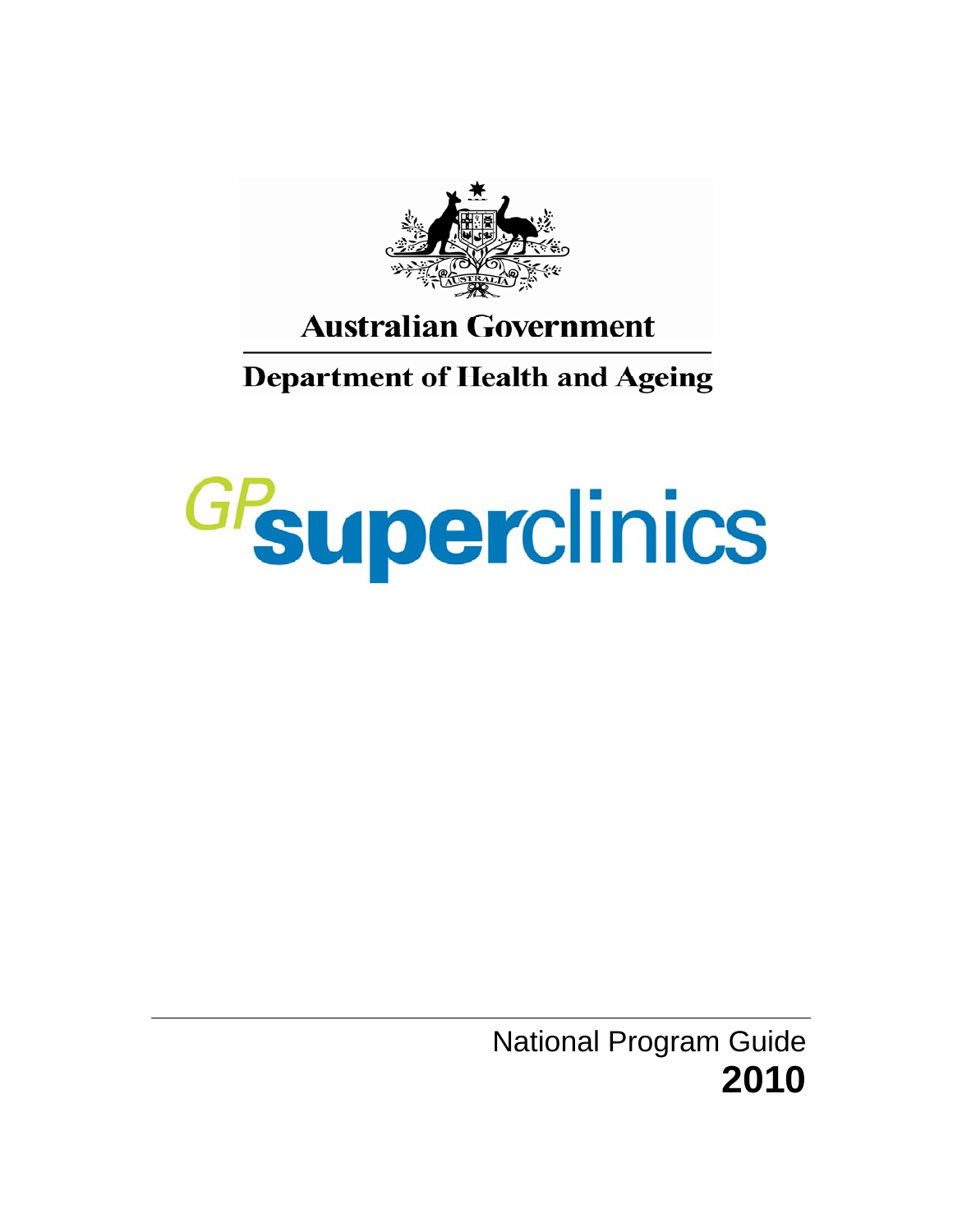# **Contents**

| 1            |     |                                                                    |  |
|--------------|-----|--------------------------------------------------------------------|--|
|              | 1.1 |                                                                    |  |
|              | 1.2 |                                                                    |  |
|              | 1.3 |                                                                    |  |
|              | 1.4 |                                                                    |  |
| $\mathbf{2}$ |     |                                                                    |  |
| 3            |     |                                                                    |  |
|              | 3.1 |                                                                    |  |
|              | 3.2 |                                                                    |  |
| 4            |     |                                                                    |  |
|              | 4.1 |                                                                    |  |
|              | 4.2 |                                                                    |  |
|              | 4.3 | How are State and Territory Governments involved in the Program? 9 |  |
|              | 4.4 |                                                                    |  |
|              | 4.5 |                                                                    |  |
| 5            |     |                                                                    |  |
|              | 5.1 |                                                                    |  |
|              | 5.2 |                                                                    |  |
|              | 5.3 |                                                                    |  |
|              | 5.4 |                                                                    |  |
|              | 5.5 |                                                                    |  |
|              | 5.6 |                                                                    |  |
|              | 5.7 |                                                                    |  |
| 6            |     |                                                                    |  |
|              | 6.1 |                                                                    |  |
|              | 6.2 |                                                                    |  |
|              | 6.3 |                                                                    |  |
|              | 6.4 |                                                                    |  |
|              | 6.5 | Information Management and Information Technology (IM/IT)  22      |  |
| 7            |     |                                                                    |  |
|              | 7.1 |                                                                    |  |
|              | 7.2 |                                                                    |  |
|              | 7.3 |                                                                    |  |
|              | 7.4 |                                                                    |  |
|              | 7.5 |                                                                    |  |
|              | 7.6 |                                                                    |  |
|              | 7.7 |                                                                    |  |
| 8            |     |                                                                    |  |
|              | 8.1 |                                                                    |  |
|              | 8.2 |                                                                    |  |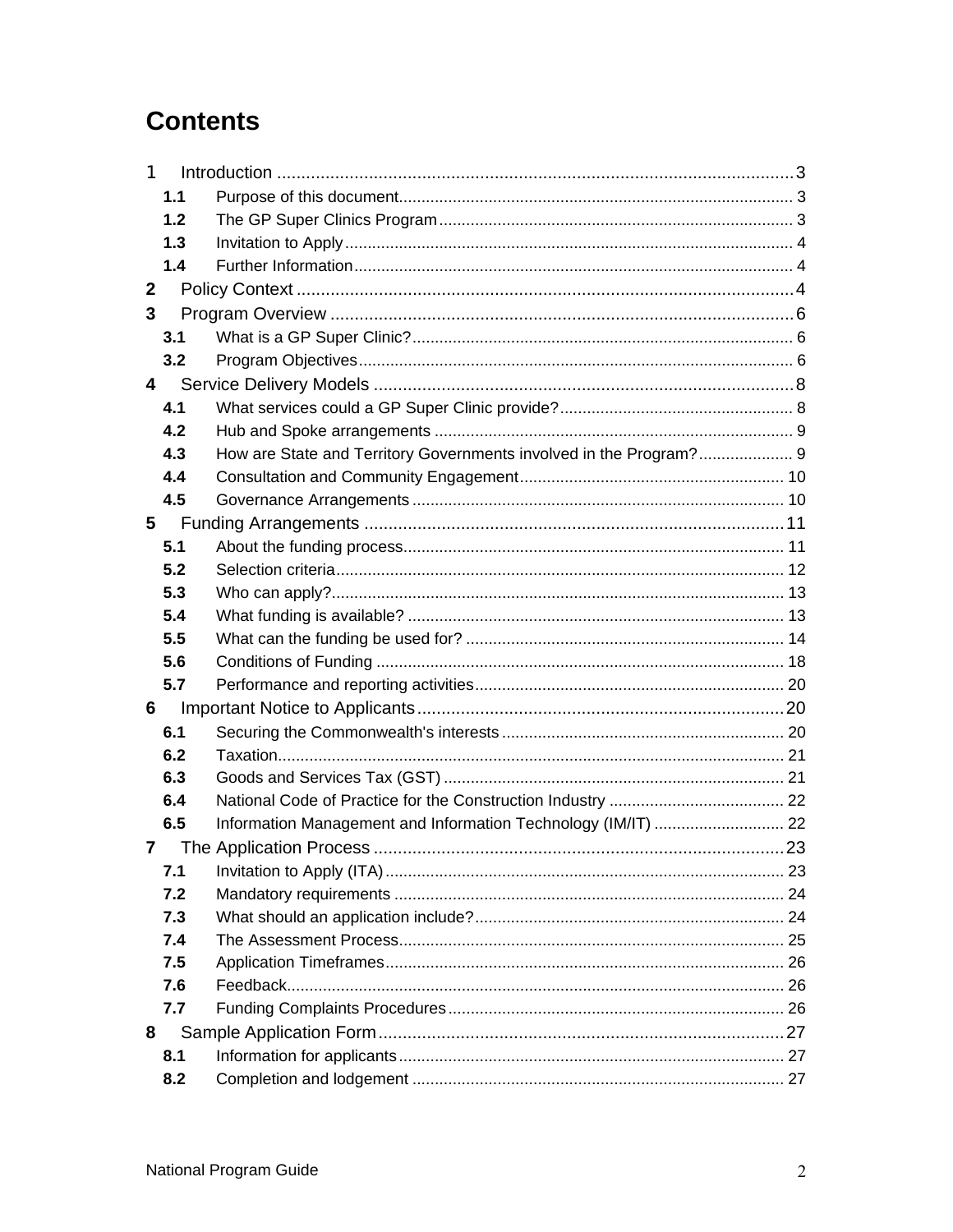# **1 Introduction**

#### **1.1 Purpose of this document**

Welcome to the GP Super Clinics National Program Guide 2010 (the Guide).

This Guide is designed to provide details of the national arrangements for the GP Super Clinics Program (the Program), including the funding potentially available for new GP Super Clinics announced by the Australian Government in the 2010-11 Budget, and associated information on how to apply, assessment processes and a sample application form.

Intending applicants should check the Invitation to Apply  $(ITA)^1$  for each locality (including relevant specifications) carefully to ensure they are fully familiar with the requirements for that particular locality and the terms on which applications are sought and regarding which funding may be provided.

Please note that the Department of Health and Ageing (the Department) is not seeking responses to this document.

#### **1.2 The GP Super Clinics Program**

Since 2007, the Australian Government has committed more than \$275 million to funding 36 GP Super Clinics that are being built across the country, enhancing GP and primary health care.

Under the 2010-11 Budget, the Government has committed to establishing 28 new GP Super Clinics. These new GP Super Clinics will be rolled out progressively over 2010 and 2011 at identified locations through a mix of competitive and direct funding processes.

Across the 28 GP Super Clinic locations, there will be significant variation in the health needs and priorities of each community. The intention is that arrangements will allow flexibility in how GP Super Clinics respond to the local health care needs and priorities. Each application for funding should be tailored for the locality, taking into account the specific circumstances of that community.

Expected outcomes for the GP Super Clinic Program, (subject to receipt of applications suitable for funding) include:

- Increased primary health care infrastructure;
- Improved access to integrated, multidisciplinary primary care health services; and
- Increased education and training placements in a multidisciplinary care setting for the future primary care workforce.

-

<sup>1</sup> Invitations to Apply are part of a funding process and are used to facilitate the provision of funding for approved community activities to achieve objectives that are consistent with Australian Government policy. Tenders are not the same as Invitations to Apply. Tenders are part of a procurement process used to purchase services for the direct benefit of the Australian Government.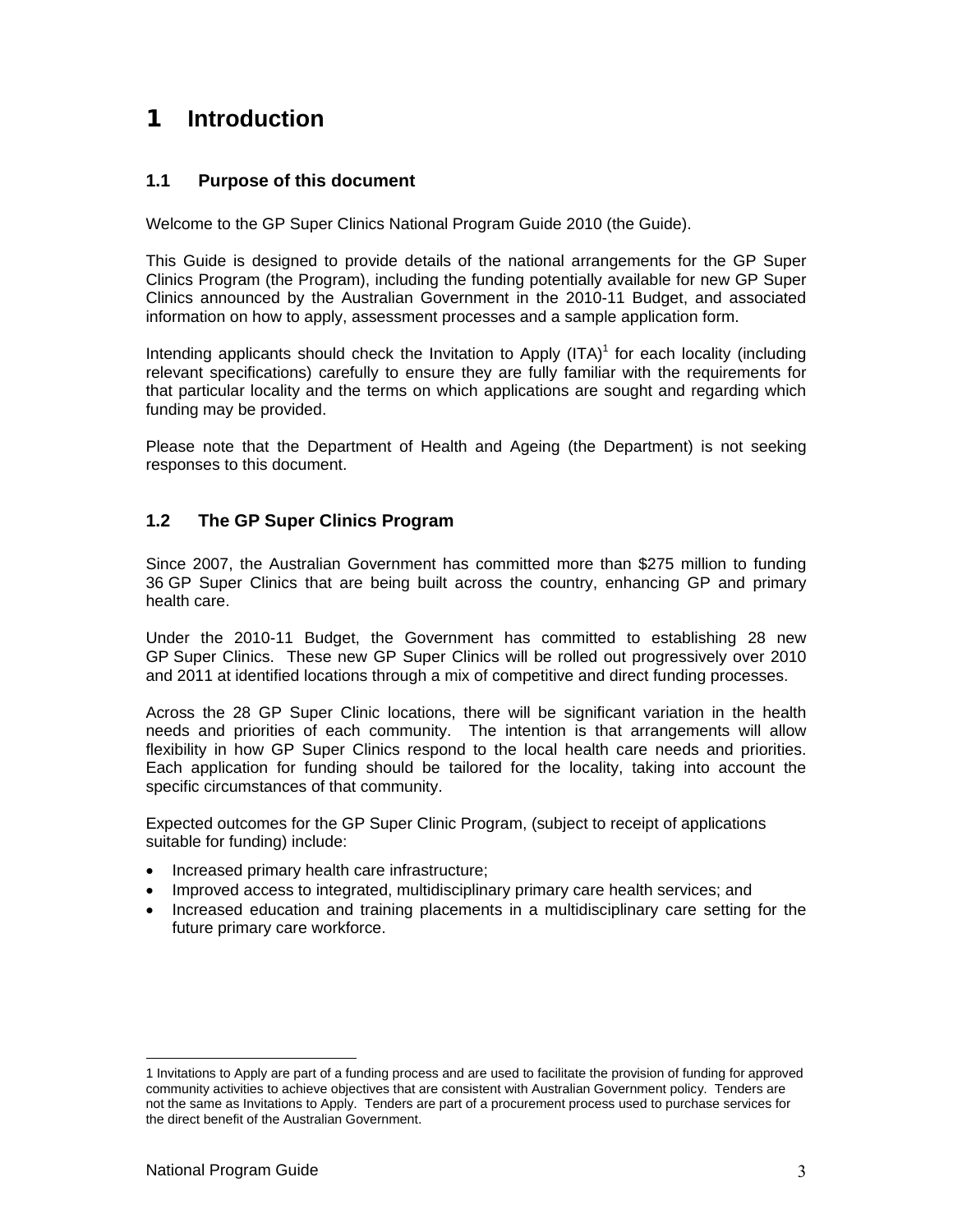#### **1.3 Invitation to Apply**

Funding for the additional 28 GP Super Clinics will be made available through a mix of competitive and direct funding processes through Invitations to Apply in 2010 and 2011. Generic applications for GP Super Clinics for multiple localities will not be accepted.

Intending applicants should ensure that they are aware of all relevant deadlines in respect of the ITA for a particular location. As each location is opened for funding, advertisements will appear in national, state or territory based newspapers and on the Department's website at www.health.gov.au under the Tenders and Grants link. Intending applicants are encouraged to regularly monitor the press for advertisements. Details of the ITA and application processes are at page 11 of this Guide.

The Department maintains an Interested Parties Register. Intending applicants are encouraged to register their interest in a particular locality. By emailing gpsuperclinics@health.gov.au, registered parties may receive notification by email when the ITA for the relevant location has been released.

Parties may also register their interest in being advised of the overall implementation arrangements for the 28 new GP Super Clinics.

#### **1.4 Further Information**

For questions or further information about the GP Super Clinics Program please email your enquiry to apsuperclinics@health.gov.au.

We will do our best to respond to your enquiries promptly. However, please note that the ability of the Department of Health and Ageing to respond to enquiries, and the timeframes for any responses, will depend on various factors, including the number of enquiries received and the nature of those enquiries.

# **2 Policy Context**

Australia needs a health care system that keeps people well, not just one that looks after them when they are sick. The Australian Government is committed to building a stronger primary health care system that is more efficient, lowers rates of avoidable hospital admissions, reduces health inequalities and improves health outcomes.

The Australian Government is taking action through its National Health and Hospitals Network.

The National Health and Hospitals Network will ensure that services are designed around the needs of patients, with a strong orientation towards prevention, early intervention and high quality integrated care. This will also take pressure off our public hospitals and improve the financial sustainability of our health and hospital system.

A strong primary health care sector is critical to the future success of our health care system. It focuses on keeping people well and able to participate in life and work, rather than just looking after them when they are sick.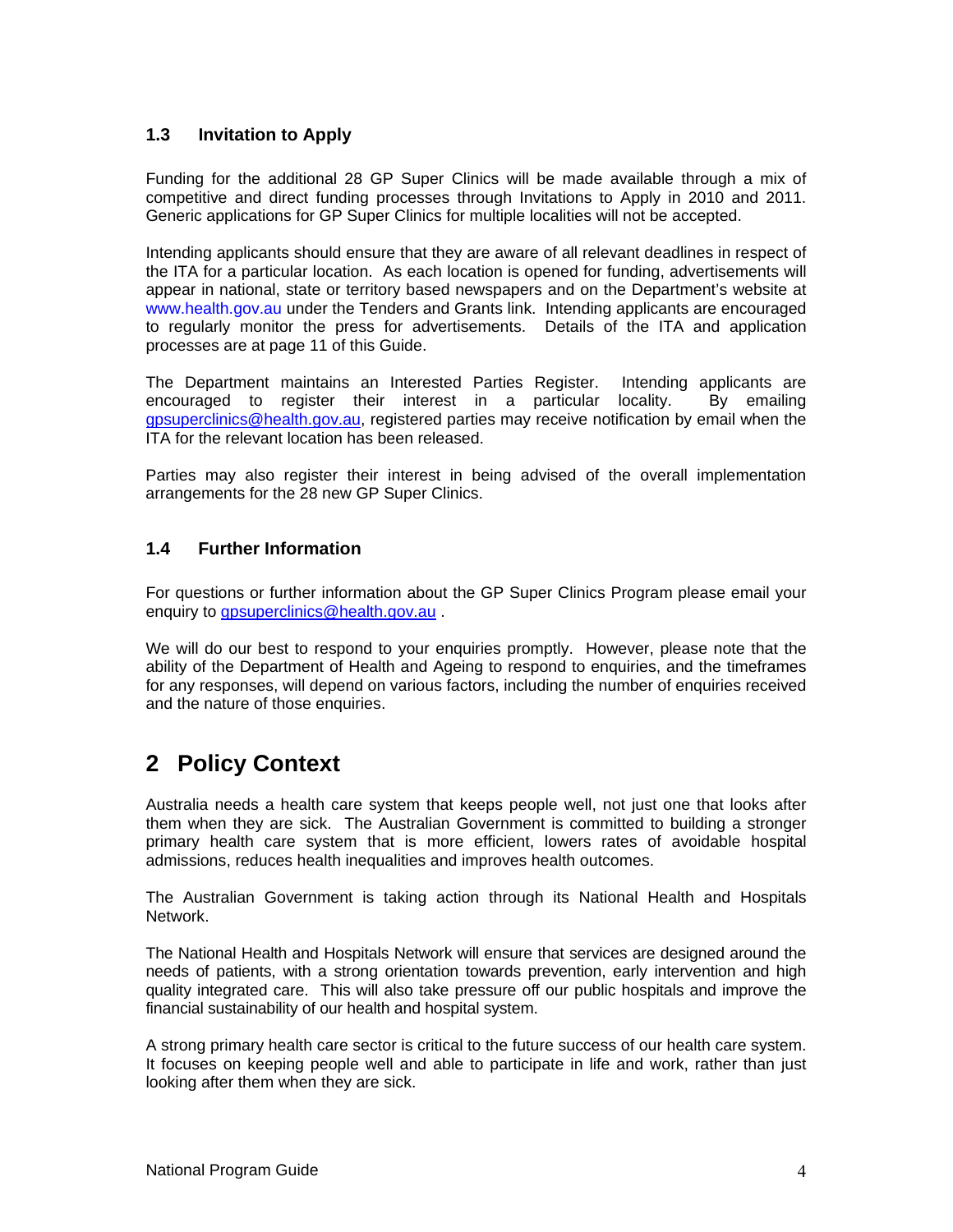Building on its commitment to taking funding and policy responsibility for GP and primary health care, the Australian Government will also strengthen these services to ensure patients receive better care in the community, and ensure Australians have better and more convenient access to these services close to home.

The *National Health and Hospital Reform Commission Report* June 2009, and the National Primary Health Care Strategy, identified infrastructure as a cornerstone to increasing the capacity of primary health care to adapt to our current challenges, including:

- the growing burden of chronic disease;
- avoidable hospital admissions;
- changes in treatment meaning that patients need greater and more complex care in the community; and
- increasing demand for clinical placements and training facilities for primary health care students and health professionals.

In the 2010-11 Budget the Australian Government invested an additional \$355.2 million to improve the quality and accessibility of primary health care services by supporting the establishment of 28 new GP Super Clinics and providing funding to upgrade and extend around 425 general practices, primary care and community health services, and Aboriginal Medical Services to improve access to integrated GP and primary health care.

This builds on the Government's previous investment of \$275.2 million to establish 36 GP Super Clinics across Australia.

GP Super Clinics are a key element in building a stronger national primary health care system including a greater focus on health promotion and illness prevention and better coordination between GPs and allied health services, community health and other state and territory funded services.

As with the original GP Super Clinics, the additional 28 GP Super Clinics will offer a more extensive array of primary care services in a single location than traditional general practices, with integrated services delivered by teams of health professionals. They will open for extended hours and have significant capacity for inter-professional clinical training and education.

The nature of the primary health care workforce continues to change. Multidisciplinary teams are increasingly broadening this workforce beyond general practice, and supported by technology, are enabling new service models. New doctors want more flexibility in their career and working conditions than traditional models of general practice, particularly in regional areas. GP Super Clinics continue to offer flexibility around roles and present opportunities for different ways of delivering services.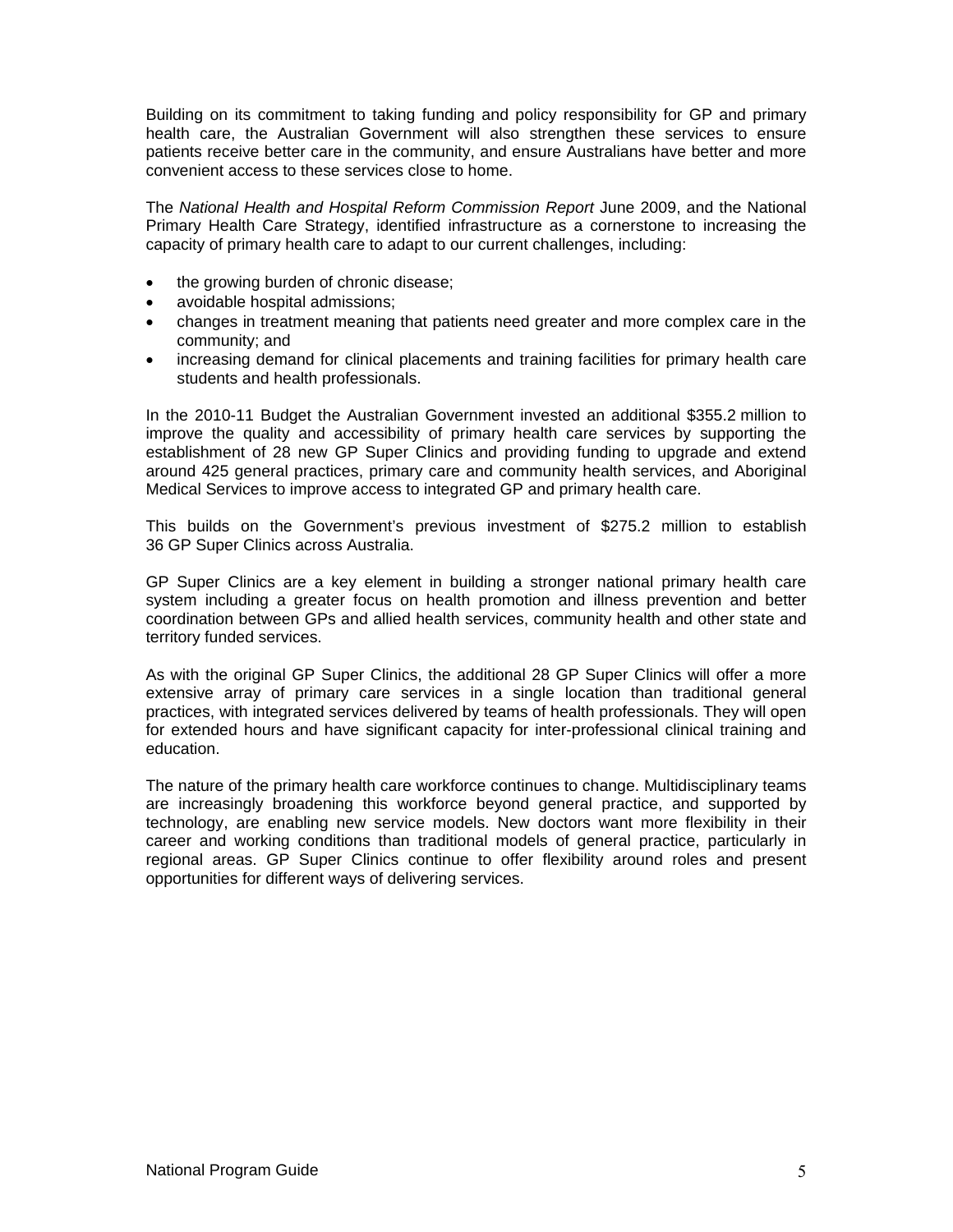# **3 Program Overview**

#### **3.1 What is a GP Super Clinic?**

GP Super Clinics are newly constructed or significantly extended facilities which support the delivery of integrated, multidisciplinary primary care services and the training and education of the future primary care workforce.

GP Super Clinics bring together GPs, practice nurses, visiting medical specialists and allied health professionals and other health care providers to deliver better primary health care, tailored to the needs and priorities of the local community.

GP Super Clinics support primary health care providers to adopt models of care focussed on best practice multidisciplinary integrated team-based approaches to service delivery, making efficient and effective use of technology. GP Super Clinics provide a greater focus on chronic disease prevention and management, as well as supporting health providers in the achievement of economies of scale in delivering high quality health care services.

While it is likely that GP Super Clinics will take pressure off local public hospitals, all patients will retain their right, under the Australian Health Care Agreements, to attend public hospitals and emergency departments at no cost if they so wish.

GP Super Clinics are also designed to help address one of the key areas of inefficiency and duplication in our health system by improving integration between Commonwealth funded primary care services and State and Territory funded primary care and hospital services. Most services provided at GP Super Clinics will be provided under the usual fee for service arrangements that attract Medicare rebates, however state, territory or local government funded services will be provided in accordance with the charging policies of the relevant government.

Any services provided through a GP Super Clinic for which an MBS rebate is claimed, will need to be delivered under arrangements which are compliant with Section 19(2)a of the *Health Insurance Act* 1973.

GP Super Clinics provide a high quality clinical training environment for medical, nursing and allied health professional students and new graduates, in addition to prevocational doctors and GP registrars.

#### **3.2 Program Objectives**

While there is not a prescriptive model for GP Super Clinics, there are a number of core characteristics which the Commonwealth expects each funded clinic to demonstrate:

• GP Super Clinics will provide their patients with *well integrated multidisciplinary patient centred care*. GP Super Clinics will support their patients, particularly those with, or at risk of, chronic disease(s), with the option of receiving the full range of health services they need in a coordinated manner, where possible and appropriate, in a single convenient location. Underpinning this care will be integrated models of clinical governance and shared care protocols, as well as a strong focus on supporting patient self management.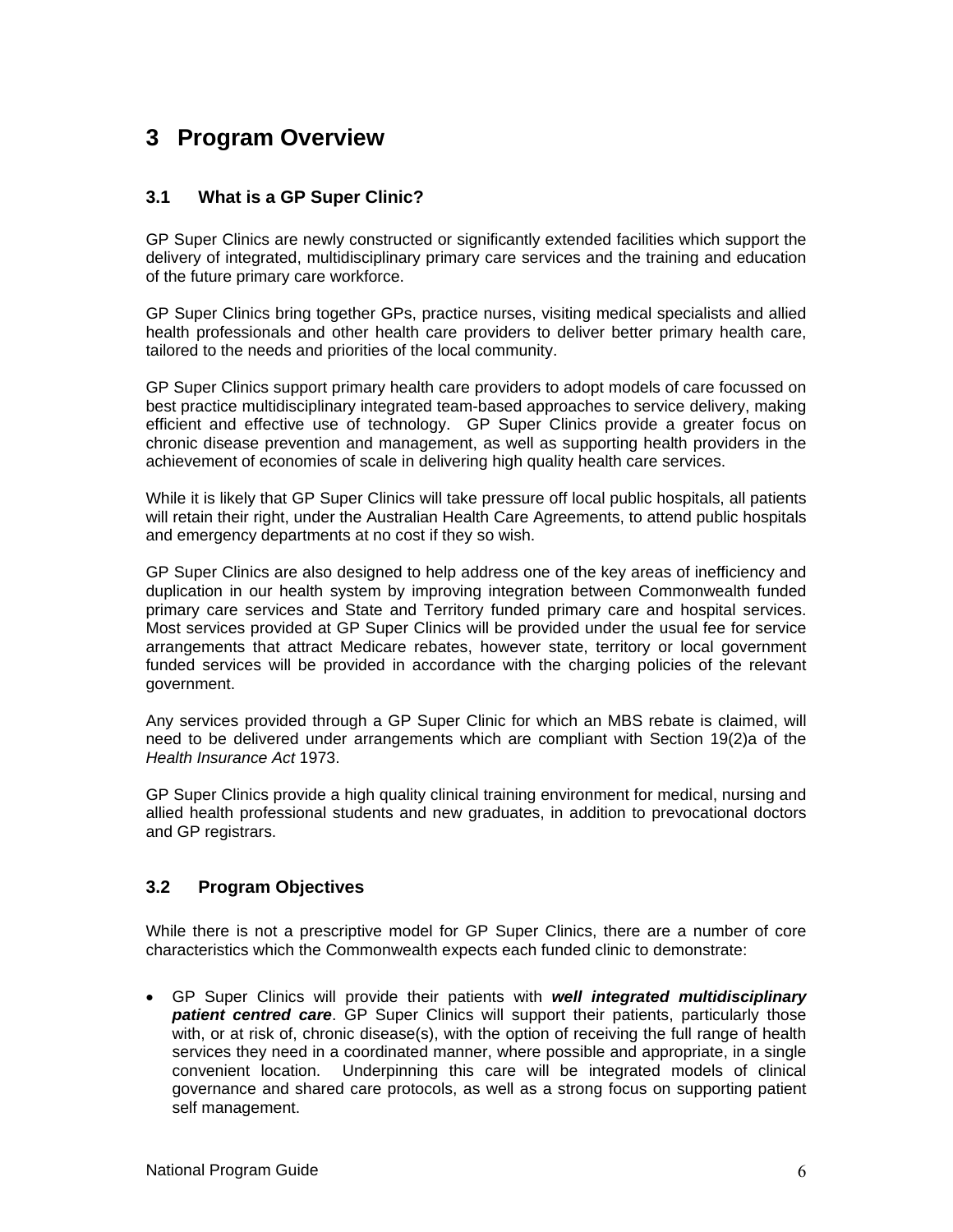- GP Super Clinics will be *responsive to local community needs and priorities, including the needs of Aboriginal and Torres Strait Islander peoples and older Australians in Residential Aged Care Facilities and community based settings*. Ensuring GP Super Clinics address local needs and priorities and have local community support will be a key element of the establishment process. As part of a demonstrated long term commitment to local health care services, organisational governance arrangements for the clinics will need to provide for ongoing community engagement and input.
- GP Super Clinics will provide *accessible, culturally appropriate and affordable care* to their patients. While health professionals will retain their autonomy over billing, GP Super Clinics will be strongly encouraged to bulk bill Medicare Benefits Schedule funded services.
- GP Super Clinics will provide *support for preventive care*, including promotion of healthy lifestyles, addressing risk factor and lifestyle modification to prevent chronic disease and improving early detection and management of chronic disease.
- GP Super Clinics will demonstrate *efficient and effective use of Information*  **Technology**. This would include an electronic clinical information system that can make patients' medical records available (with patient consent) to all practitioners (including allied health professionals) at the GP Super Clinic and to external providers as appropriate.
- GP Super Clinics will provide a *working environment and conditions which attract and retain their workforce.* This could entail a range of models, including scope for health professionals to contribute clinical sessions and teaching activities, possibly on a salary basis, without needing to consider routine administrative and practice management activities. As workplaces of choice, GP Super Clinics will also provide support for primary health care research to complement clinical service delivery.
- GP Super Clinics will be centres of *high quality best practice care* and will be expected to meet industry accreditation standards, including accreditation against the Royal Australian College of General Practitioners' Standards for General Practice (3rd or 4<sup>th</sup> edition), and accreditation for training, where this is applicable. Where appropriate, GP Super Clinics would also be encouraged to participate in the Australian Primary Care Collaboratives Program.
- Post establishment, GP Super Clinics will *operate with viable, sustainable and efficient business models*, drawing revenue from existing programs and initiatives (including provision of health services under usual fee for service arrangements), and potentially other sources such as community partners.
- GP Super Clinics will *support the future primary care workforce* by providing high quality education and training opportunities supported by infrastructure for trainee consulting rooms, teaching rooms and training facilities to make general practice attractive to students, new graduates, GP trainees and registrars and other health professionals.
- GP Super Clinics will *integrate with local programs and initiatives*, demonstrating enhanced co-ordination with other health services and a partnership approach to local health service planning and coordination. This will further strengthen local general practice and the broader local primary health care services.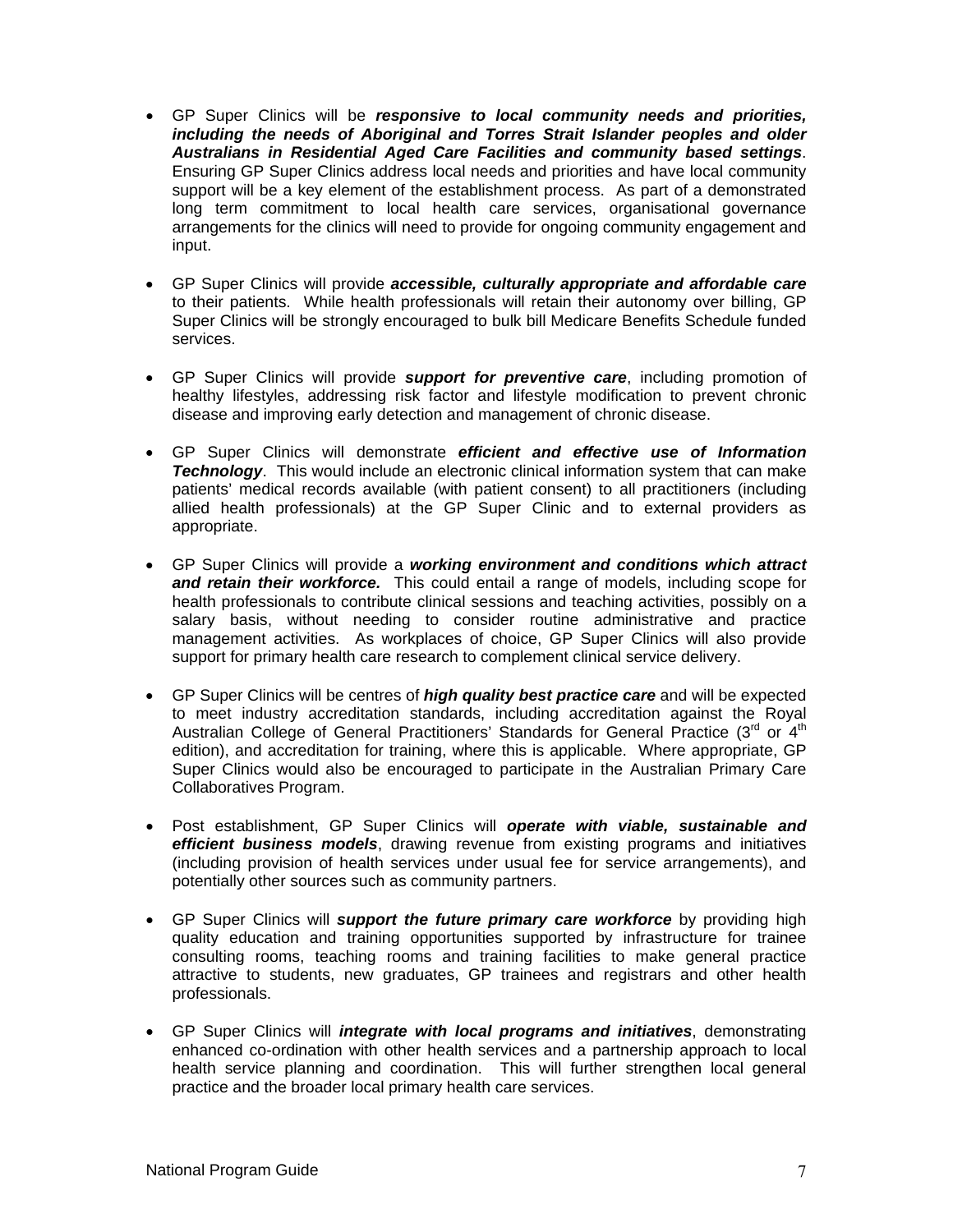# **4 Service Delivery Models**

#### **4.1 What services could a GP Super Clinic provide?**

There is no one model for GP Super Clinics. The potential range of services and potential target populations for GP Super Clinics will be determined in line with local community health care needs and priorities to complement and enhance the range of existing health services.

Within a GP Super Clinic a range of services will potentially be delivered by multiple service providers and be facilitated through physical co-location or through agreed shared clinical service arrangements. The types of health care services provided through a GP Super Clinic could include, but are not limited to:

- General practice (with practising GPs an essential element of each GP Super Clinic);
- Facilities for regular services provided by allied health professionals, such as physiotherapists, dietitians, podiatrists, occupational therapists, and specialist care for seniors;
- Psychology services and relevant mental health support programs, including drug and alcohol counselling;
- Consulting rooms for visiting medical specialists;
- Facilities for practice nurses to provide comprehensive primary health care (as part of a multidisciplinary team), including early identification and intervention activities for chronic disease, risk modification counselling, self-management support, care planning and coordination;
- Facilities for running regular chronic disease management programs and community education (e.g. weight management and smoking cessation programs);
- The provision of dental services both public and private:
- Linkages with key components of the local health system such as hospitals, community health services, other allied and primary health care services, health interpreting services, telephone triage services (such as the National Call Centre Network or similar) and other established telephone help lines (such as telephone counselling services);
- Community health services funded by state and territory governments;
- Co-located diagnostic services, provided that these are consistent with relevant pathology and diagnostic imaging legislation. Co-location of diagnostic imaging services may require consideration of specific building standards; and
- A health resource library for patient education.

All of the 28 GP Super Clinics funded under the 2010-11 Budget, including hub and spoke model clinics, will offer hours of opening that extend beyond 8am-6pm weekdays and 9am-12 noon Saturdays.

Ideally, patients of GP Super Clinics will have ready access to pharmacy services.

Services within a GP Super Clinic may be delivered by a range of providers, including Commonwealth, State, Territory or local governments, private sector and non-profit organisations.

There is also the possibility that a GP Super Clinic could provide outreach primary health care services to other primary care facilities – to further strengthen local general practice and the broader local primary health care infrastructure. Alternatively, the GP Super Clinic could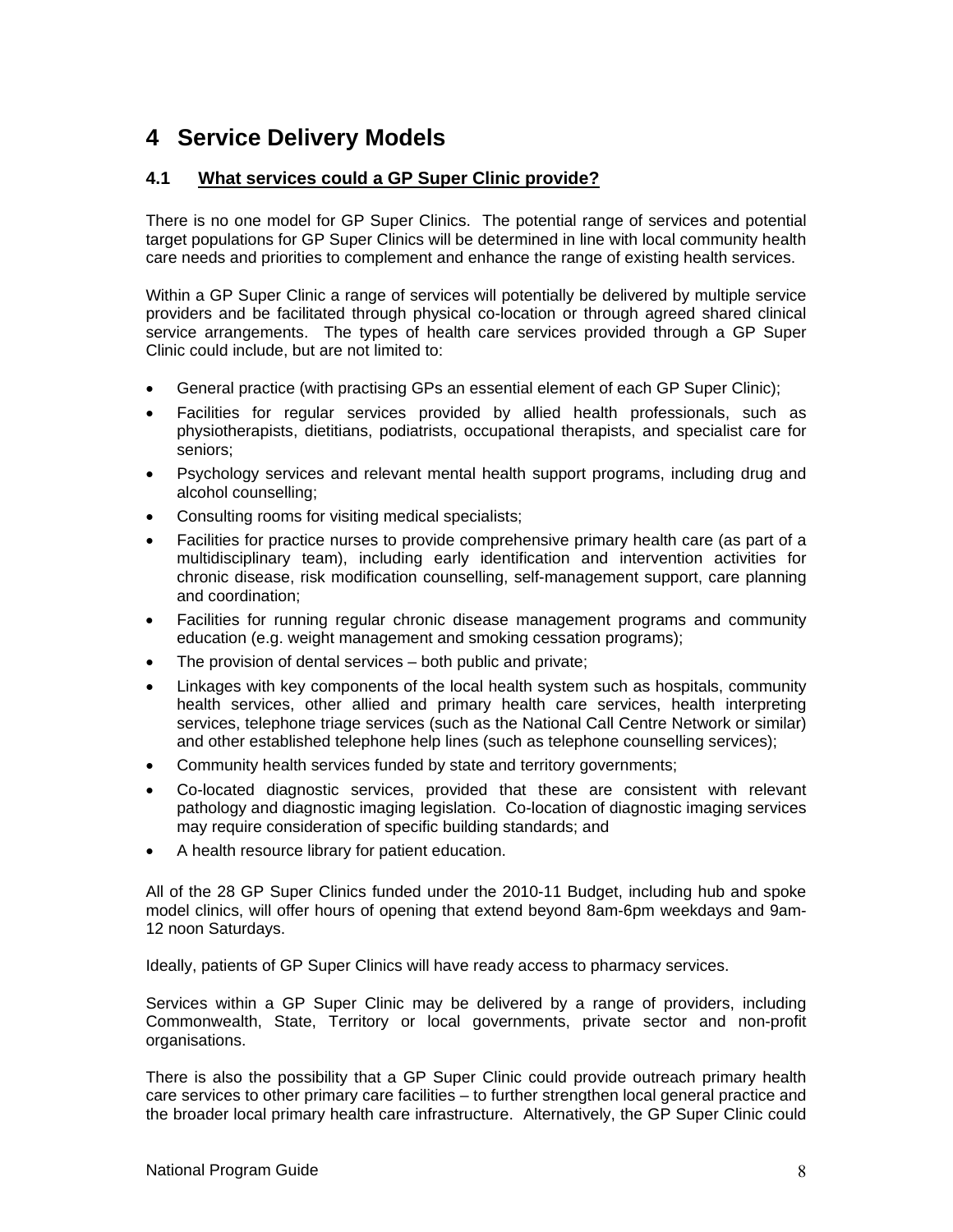provide facilities or services which could be accessed by GPs or other health professionals from the surrounding area. These "outreach" and "inreach" services could be provided as part of a single clinic arrangement, or as part of a broader arrangement which could be described as a 'hub and spoke" arrangement.

#### **4.2 Hub and Spoke arrangements**

Hub and spoke arrangements will vary depending on the nature of the organisations involved, and the types of services to be, or being, provided. A hub and spoke arrangement does not imply that one site is larger, or providing more services, than the other sites.

Hub and spoke arrangements must ensure that:

- In at least one site, privately practising GPs will deliver services during standard business hours (generally accepted as being around 8am to 6pm weekdays and 9am – 12 noon Saturdays);
- The GP Super Clinic offers other preventive and primary care services such as allied health or specialist services; and
- All sites are situated within the community identified to receive the GP Super Clinic.

In addition, if selected for funding, the arrangements will be required to provide that:

- One organisation (it can be a new entity created for the purpose) operates as the funding recipient;
- All service sites formally operating as part of the GP Super Clinic are specified in the funding agreement and identifiable through signage as part of the GP Super Clinic;
- All providers will share clinical governance and organisational governance arrangements;
- Information management and information technology systems for telephones, appointments, referrals, patient records and billing are shared across all service providers and sites (or there is a demonstrated commitment to move towards such an arrangement); and
- GP Super Clinic funding is only used at the service sites formally identified in the funding agreement as part of the GP Super Clinic.

Subject to these requirements being met, there is flexibility about the service arrangements within and across hubs and spokes.

#### **4.3 How are State and Territory Governments involved in the Program?**

GP Super Clinics have been identified as a priority area by the Council of Australian Governments.

The Commonwealth and State and Territory governments worked collaboratively to implement the initiative. All jurisdictions were involved in the overall design and implementation of the Program across the 36 original localities.

In some of the original localities, state, territory and local governments provided contributions towards establishing GP Super Clinics. While similar arrangements may not be identified for the additional 28 GP Super Clinics, applicants are encouraged to consider possible state, territory and local government contributions. These could include land, capital or recurrent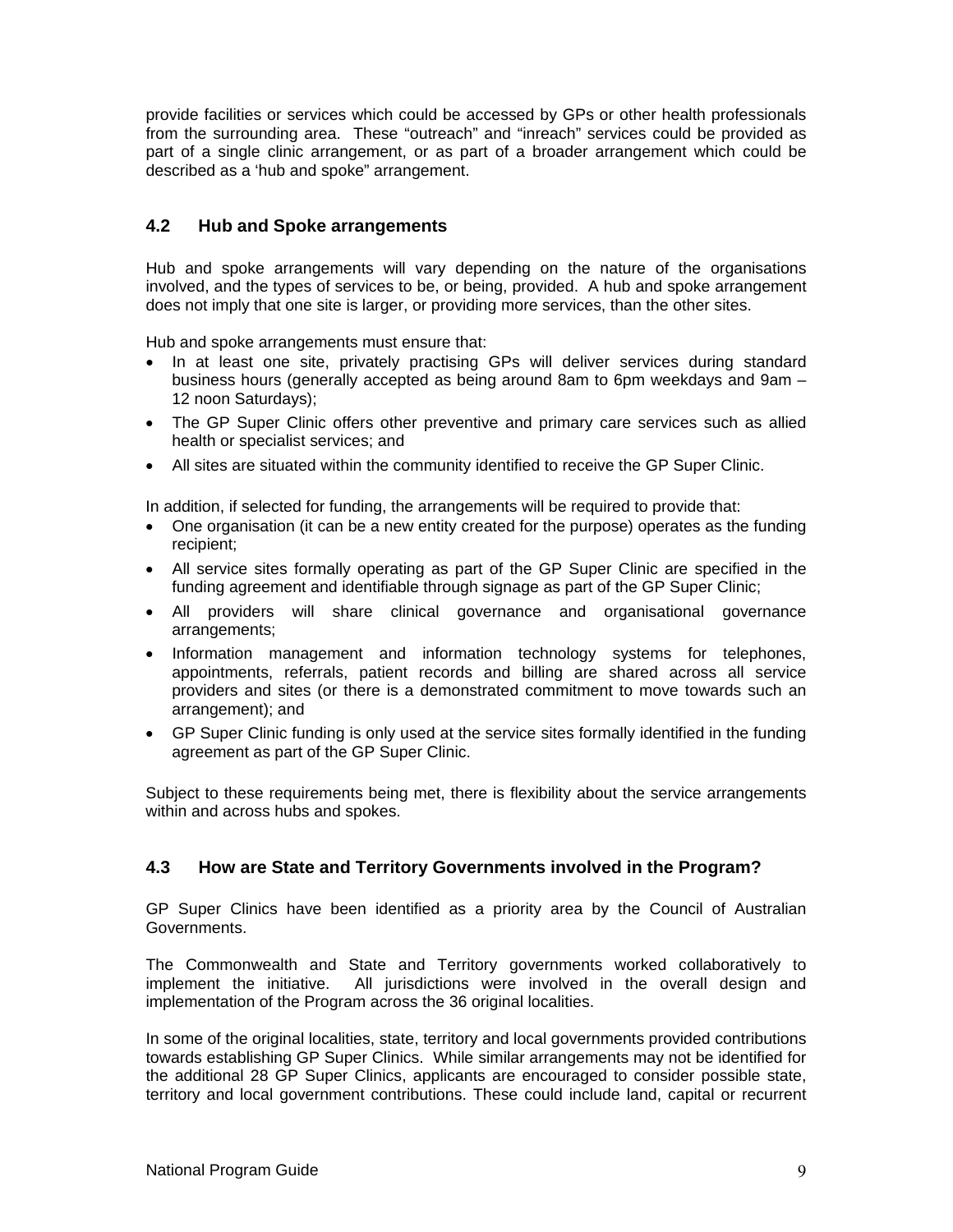funding contributions together with in-kind provision of capital works project management expertise.

In all instances, integration between the range of privately and publicly provided services is an important element of GP Super Clinic operations.

#### **4.4 Consultation and Community Engagement**

Local consultation is an important component in the establishment of a GP Super Clinic. Intending applicants are encouraged to consult as part of preparing input to the application form.

While some local variation can be anticipated, the purpose of consulting with the local community will be to:

- Share with the local community the applicant's intentions in investing in that community by establishing a GP Super Clinic;
- Gather the views of local health professionals and the wider community on local health needs and service priorities for the GP Super Clinic;
- Identify specific local issues that may impact on the implementation of the clinic; and
- Identify opportunities for other individuals and organisations to:
	- o contribute to the establishment of the clinic;
	- o work in, or deliver services within the clinic; and/or
	- o establish linkages that provide for outreach GP Super Clinic services to local primary care service providers.

#### **4.5 Governance Arrangements**

GP Super Clinics will not be owned or operated by the Commonwealth Government. While governance arrangements will vary, and will evolve over time, each GP Super Clinic will have clinical and organisational governance that reflect the particular circumstances for that clinic.

It is expected that each GP Super Clinic will have a robust governance structure capable of delivering the Program Objectives, including addressing local health needs and priorities while being properly accountable for the expenditure of government funds received.

#### **Clinical Governance**

Clinical governance refers to how the GP Super Clinic manages responsibility and accountability for clinical performance across the organisation, be it located in one site or at various locations under a hub and spoke model. It is an essential tool in ensuring high standards of patient care delivery within an integrated, multidisciplinary setting, underpinning the relationships between various health professionals working at the GP Super Clinic, their patients, and the wider community.

Clinical governance in integrated primary care ensures that all clinicians (and potentially administrative staff) in the clinic are involved in the governance process, including identifying and managing risk as well as planning, implementing, delivering and evaluating clinical services. The clinical governance framework is the mechanism through which the GP Super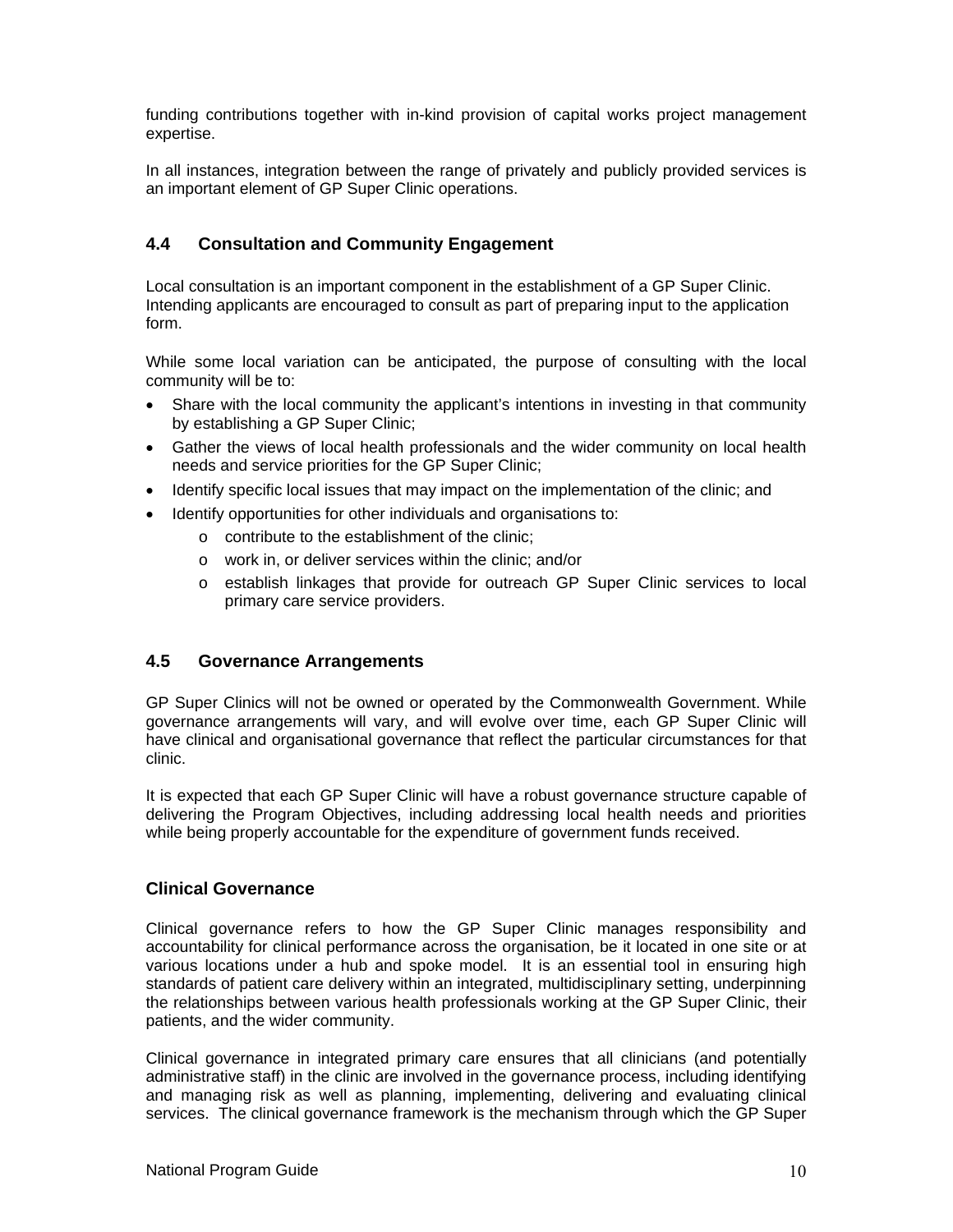Clinic manages its accountability for continuously improving the quality of services provided to patients, safeguarding high standards of care and ensuring the Program Objectives are met.

This requires a focus on the delivery of services using a team based approach, involving joint standard setting and monitoring of clinical performance. Clinical governance may include, for example, shared care protocols based on best practice guidelines and consensus arrangements within the GP Super Clinic that are guided by a cross-professional steering group.

#### **Organisational Governance**

This relates to how a GP Super Clinic manages the operational and financial aspects of the business, for example through the establishment of a Management Board and, where appropriate, the appointment of a Chief Executive Officer.

Organisational governance arrangements provide the framework for meeting legal obligations, strategic and policy planning, human resource management, community engagement policies and financial oversight.

# **5 Funding Arrangements**

#### **5.1 About the funding process**

Across the additional 28 GP Super Clinics, different processes may be used to select the organisation that will take responsibility for the construction and operation of the clinic, depending on the situation at each location. However, all processes will be conducted using the published selection criteria, set out at page 12.

These processes could be:

- A competitive ITA process; or
- A direct ITA process where the potential funding recipient has already been identified.

The assessment information in this Guide relates particularly to competitive ITA processes and may vary where a directly funded arrangement, or a joint Commonwealth/State funding arrangement is undertaken. The Commonwealth's current intentions in relation to locations where a competitive ITA will apply are as follows:

- A competitive Invitation to Apply will be advertised in the national and state or territory press and on the Tenders and Grants page of the Department's website at http://www.health.gov.au ;
- Each assessment process will be conducted using the published selection criteria, set out at page 12. Once applications are assessed, a recommendation will be made to the First Assistant Secretary, Primary and Ambulatory Care Division, Department of Health and Ageing. Once approved, a letter will be sent to the preferred applicant inviting it to enter into negotiations with the Department;
- For each grant, once a successful outcome to negotiations has been reached, the preferred applicant will be formally offered funding on the basis of the terms and conditions included in the sample funding agreement forming part of the ITA document package;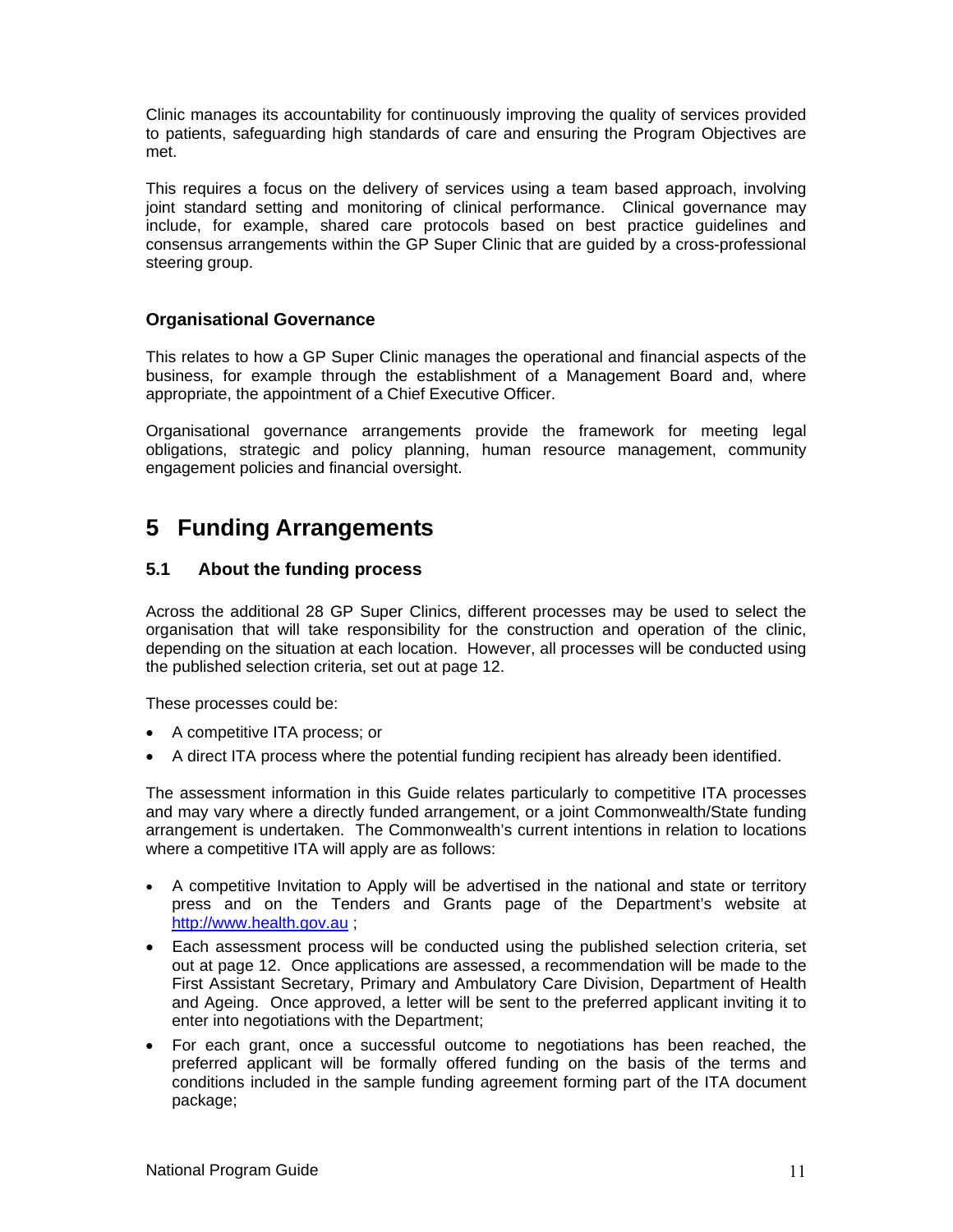- Upon execution of the funding agreement, details of the grant will be published on the Department's website; and
- Unsuccessful applicants will be notified in writing that their application has been unsuccessful and offered feedback as set out at page 26.

#### **5.2 Selection criteria**

There are three (3) selection criteria for the GP Super Clinic funding. These criteria are outlined below:

#### **Criterion 1**

The potential for the proposed GP Super Clinic to meet each of the Program Objectives as summarised below and further articulated at 3.2 of the GP Super Clinics National Program Guide 2010:

- 1. Provide its patients with well integrated multidisciplinary patient centred care;
- 2. Be responsive to local community needs and priorities, including the needs of Aboriginal and Torres Strait Islander peoples and older Australians in Residential Aged Care Facilities and community based settings;
- 3. Provide accessible, culturally appropriate and affordable care to its patients;
- 4. Provide support for preventive care;
- 5. Demonstrate efficient and effective use of Information Management and Information Technology (IM/IT);
- 6. Provide a working environment and conditions which attracts and retains its workforce;
- 7. Is a centre of high quality best practice care;
- 8. Post establishment, operates with a viable, sustainable and efficient business model. [n.b. In assessing this, the Application Assessment Panel will consider a report on the application from the Independent Financial Advisor to the GP Super Clinics Program.];
- 9. Support the future primary care workforce; and
- 10. Integrate with local programs and initiatives.

#### AND

#### **Criterion 2**

The extent to which the proposed capital works project will deliver a GP Super Clinic which supports the delivery of integrated, multidisciplinary primary care services and supports the clinical training and education of the future primary care workforce.

In considering selection criterion 2, the Application Assessment Panel may have regard to the following:

- Proposed construction timelines and the capacity of the applicant to ensure those timelines are met;
- The extent to which the floor-plan supports the proposed multidisciplinary workforce and service mix, including supporting integration of state or territory funded and privately provided services; and
- A report on the capital works project from the Independent Construction Advisor to the GP Super Clinics Program.

AND

#### **Criterion 3**

The efficient and effective use of the funds.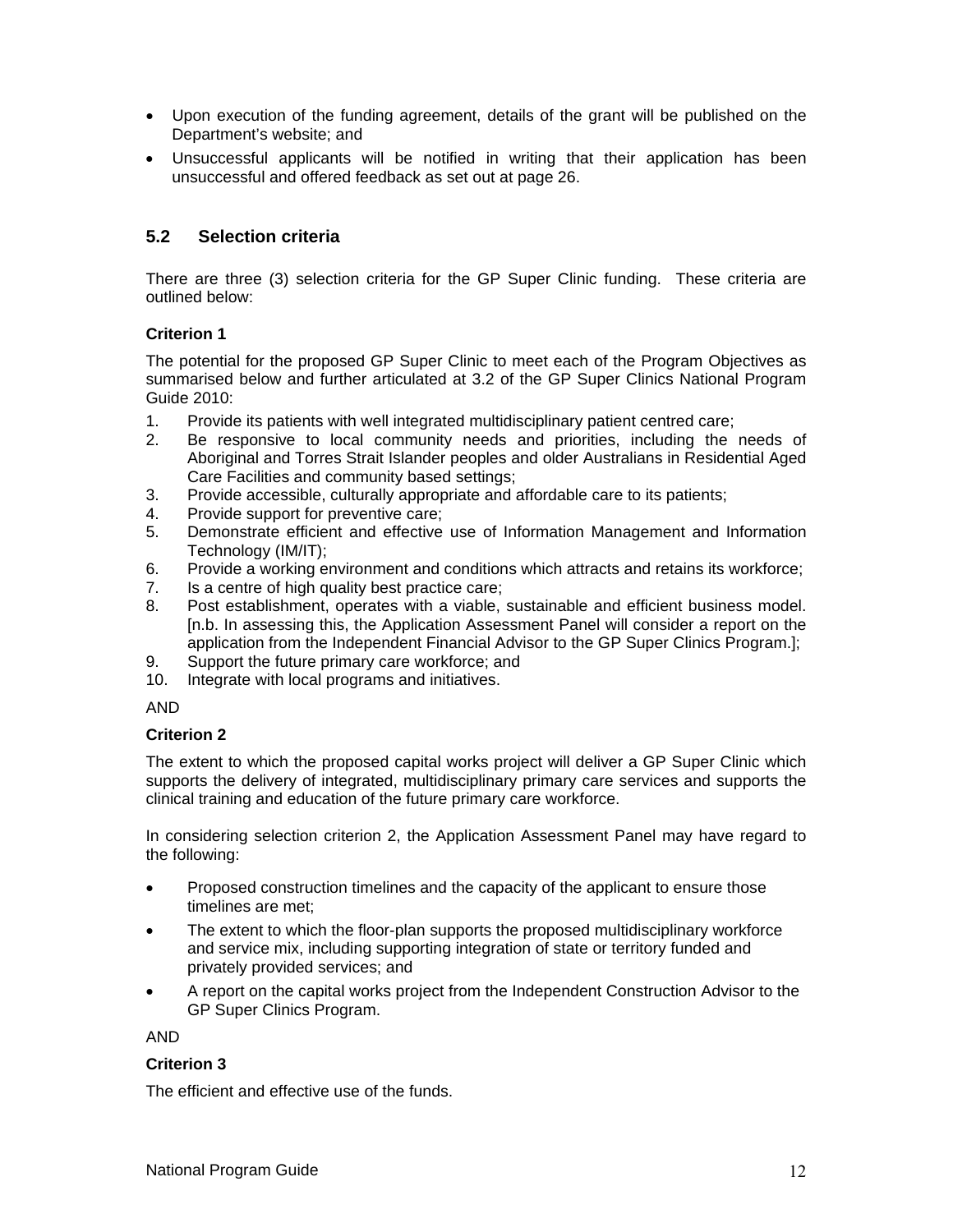Applicants should note that, in considering the extent to which the application meets selection criterion 3, the Application Assessment Panel will have regard to the following:

- The relative merit of each application;
- The geographic location of the proposed GP Super Clinic;
- The existence or otherwise of other Commonwealth or State/Territory Government funding sources available to the applicant for a capital works project;
- The extent to which the evidence in the application demonstrates that the proposed GP Super Clinic will be located in an area with one or more of the following features:
	- Poor access to health services;
	- Poor health infrastructure and or coordination;
	- Where a GP Super Clinic could help take pressure off the emergency department of a local hospital;
	- High levels of chronic disease and/or populations with high health needs, such as large numbers of children or the elderly; or
	- High population growth or anticipated high population growth.

(Applications which demonstrate two of these features will score more highly than applications which demonstrate one of these features, and so on).

#### **5.3 Who can apply?**

Applications for GP Super Clinic funding are encouraged from organisations interested in providing health care in line with the Program Objectives. This could include, for example, local GPs, allied health professionals, Divisions of General Practice, local councils, nongovernment organisations, corporate medical practices, community groups, and not-for-profit organisations, including charitable organisations. In some cases new legal entities may be established specifically for the purpose of the Program.

A locally based State or Territory Government entity may, under partnership arrangements with private organisations, participate in an application for funding for a GP Super Clinic in a particular locality.

In circumstances where two or more organisations submit a joint application, a 'lead organisation' must be nominated to serve as the funding recipient for the project. It is intended that the lead organisation execute the relevant funding agreement and accept responsibility for meeting contractual obligations. The nomination of a 'lead organisation' should not prevent other organisations participating in the establishment of the relevant GP Super Clinic and the organisational or clinical governance arrangements.

Applicants should note that, where the assessment process does not identify a preferred applicant, the Department reserves the right to broker an arrangement between funding applicants and/or other interested parties.

#### **5.4 What funding is available?**

The needs of communities vary. Funding available for the 28 new GP Super Clinics will provide flexibility in addressing these different needs. The funding amount for each GP Super Clinic will be specified in the ITA documentation for each locality.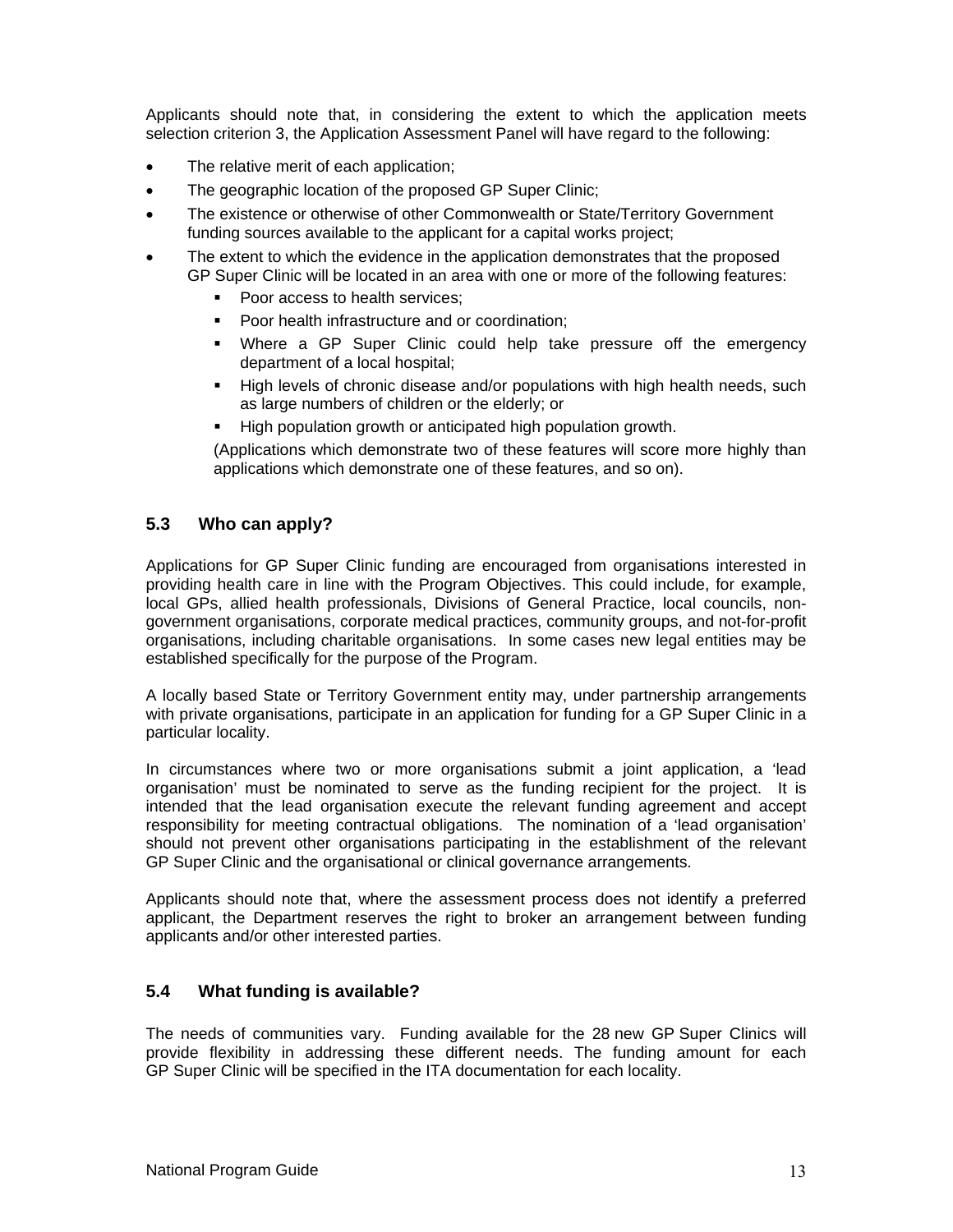#### **5.5 What can the funding be used for?**

Funding provided under the GP Super Clinics Program may, within the total funding available for a location, potentially be allocated across three components: capital, recurrent and relocation incentives.

In some localities additional contributions from the state, territory or local government may also be available. These contributions, and the role (if any) of the state or territory government in the funding process for that location, may be identified as part of the ITA process for that location.

Organisations and key individuals will need to demonstrate that they have the appropriate expertise, time and resources available to support the establishment of a GP Super Clinic.

#### **Capital Funding**

Funding under the GP Super Clinics Program is primarily for capital works projects. Capital funding can be used to construct a new building or purchase or refurbish and/or extend an existing building. This includes:

- Building activities required to design and construct/refurbish the GP Super Clinic;
- Direct building costs associated with building new or upgrading existing premises (for example building, plumbing, electrical etc);
- Purchase of an existing property;
- Information management and technology systems installation; and
- Purchase of land.

Capital funding may also be used for some establishment costs for:

- Purchase of equipment necessary to provide comprehensive primary care and resuscitation including those listed on the RACGP list of practice equipment. Funding may also be considered for the purchase of other significant items such as electrocardiogram machines and vaccination refrigerators, depending on local health needs and priorities;
- Ensuring that adequate free car parking is available; and
- Infrastructure required for tele-health services.

Capital funding cannot be used for:

- Ongoing operating costs including rent, utilities, salaries and building maintenance;
- Professional health service delivery (including services to which an MBS item relates);
- Maintenance of medical equipment;
- The purchase of consumables for medical equipment (other than a consumables pack that may be supplied with equipment on delivery);
- The purchase of office consumables;
- The purchase of existing health facilities or businesses;
- Attendance at seminars or conferences;
- Travel and accommodation; and
- Student and or staff accommodation.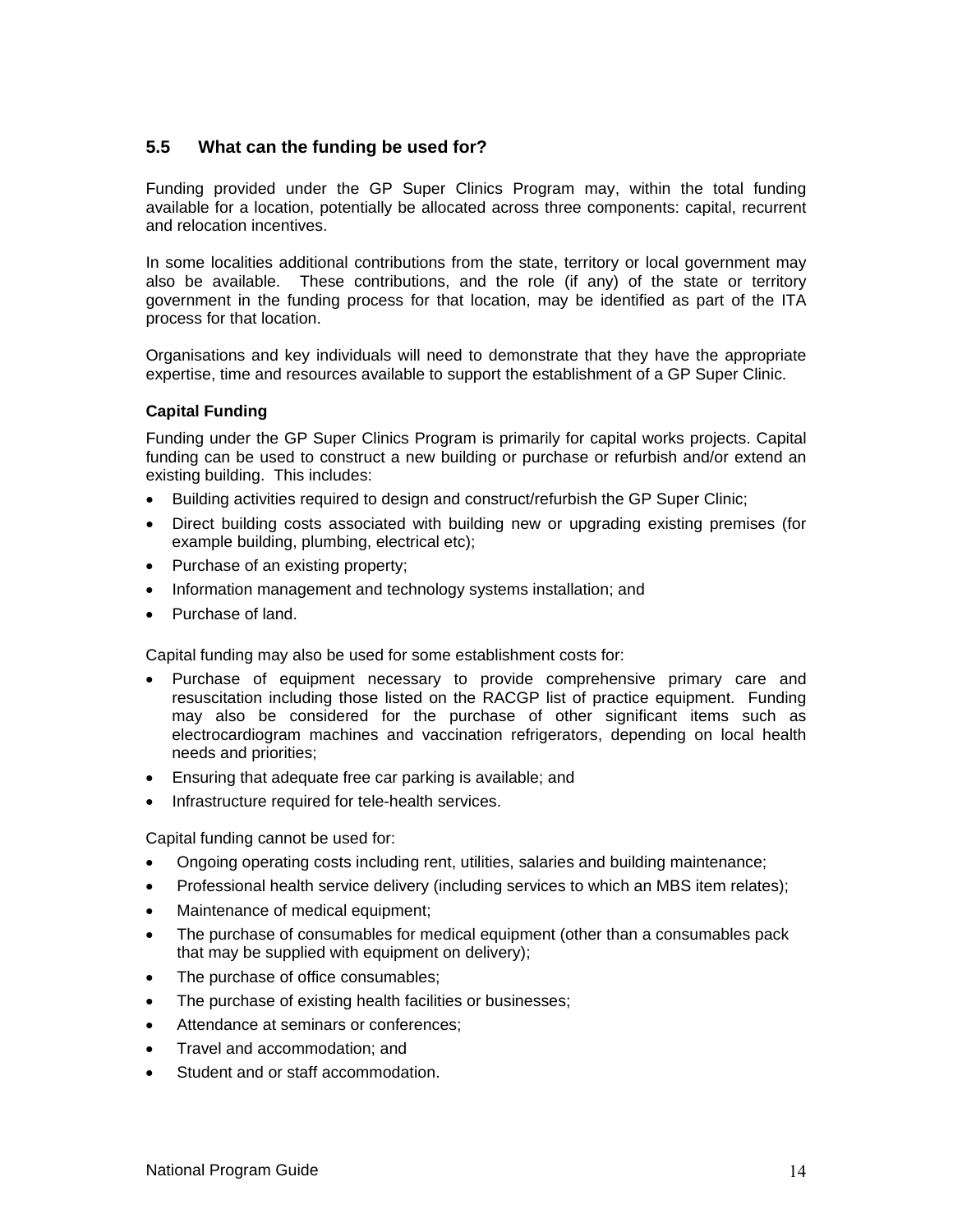Non-capital costs equivalent to not more than 5% of the maximum funding available for a locality may be considered for activities which are required to set up the business, for example, professional legal and accountancy fees, professional advice regarding optimal clinical and organisational governance structures and clinical service development.

#### **Recurrent Funding**

Within the total Commonwealth funding, small funding streams will be available to each GP Super Clinic to cover the additional administrative costs associated with the delivery of a range of different health care services that are integrated from a patient perspective and tailored to meet the needs and priorities of the local community.

#### *Recurrent funding can be used for:*

A range of personnel related costs such as:

- Centralised administrative support, such as central bookings and billing arrangements;
- Maintenance of shared health records and IT infrastructure;
- GP Super Clinic centre managers; and/or
- GP Super Clinic centre nurses.

#### *Recurrent funding cannot be used for:*

- Payments for professional health services (including services to which an MBS item relates);
- Covering the costs of supervision; and
- Incentive or retainer payments.

The total amount of recurrent funding potentially available to each GP Super Clinic will reflect the business model proposed by the successful applicant. In some cases, the funding recipient may decide not to apply for recurrent funding.

Where recurrent funding is applied for and approved by the Commonwealth, the funding will be quarantined from the capital works funding and paid on a reimbursement basis under the Funding Agreement once the GP Super Clinic is in operation.

The maximum amount of recurrent funding available over the 4 year funding period is 12.5% of the total Commonwealth funding for that particular GP Super Clinic.

As part of the application process, the applicant will be requested to provide a realistic estimate of the amount of recurrent funding (if any) that may be required by the relevant GP Super Clinic over the maximum four year period. This will include a breakdown of the anticipated costs against each of the eligible recurrent funding components. The amount of funds set aside for recurrent funding can only be used for that purpose. However, the Commonwealth will consider proposals to reclassify recurrent funding to capital funding during the construction phase of the project.

#### **Relocation Incentives**

Within the total Commonwealth funding allocated to each GP Super Clinic, relocation incentive payments will be available to provide financial incentives for allied health professionals, nurses, mental health workers and/or Aboriginal and Torres Strait Islander health workers to relocate to work in private practice at the GP Super Clinic. Relocation incentives will also be available, under certain circumstances described below, for pharmacies or pharmacists.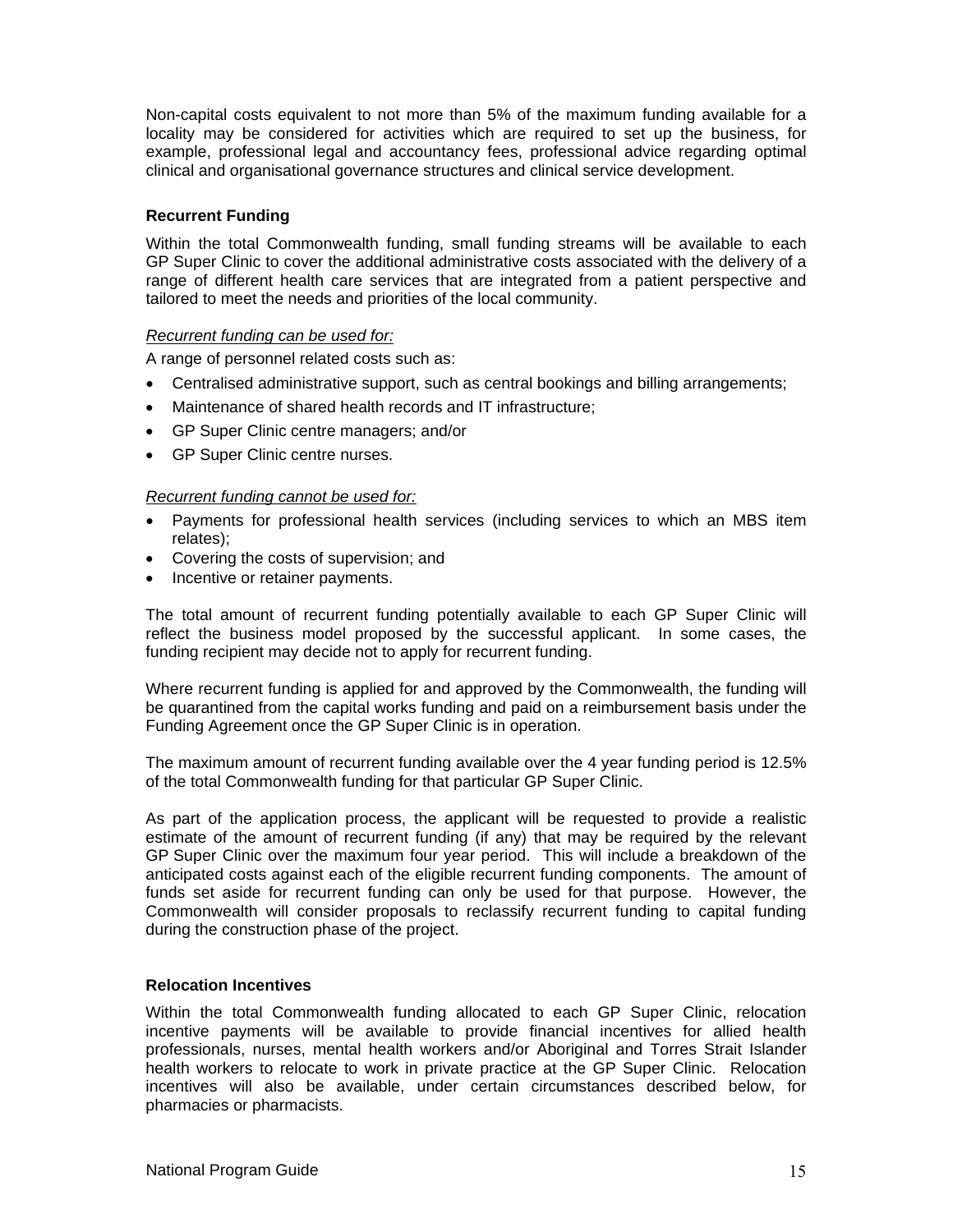The relocation incentives component of funding will be paid directly to the GP Super Clinic funding recipient and not to the individual practitioners who are relocating. How the relocation incentives are distributed amongst health professionals in the GP Super Clinic will be the responsibility of the funding recipient.

The relocation incentive payments will only be available for health professionals relocating to commence work at the GP Super Clinic during the first 12 months of the GP Super Clinic's operation. Relocation incentives will be paid in two instalments, half on confirmation of relocation occurring and the remainder at the end of 12 months of service at the GP Super Clinic.

Before relocation incentives will be paid to a funding recipient, the Commonwealth will require a statement from the funding recipient to confirm that it has met the relevant requirements. The requirements are outlined later in this attachment.

#### **What does "relocation" mean?**

Relocation involves the physical move from one place of practice to a GP Super Clinic by an eligible health practitioner. This may include a commitment from the practitioner to provide a number of sessions at the GP Super Clinic while maintaining another place of practice.

Health practitioners must be committed to providing professional services to the GP Super Clinic for a minimum period of 12 months and provide a minimum average of 10 hours of professional services a week for a minimum of 42 weeks per annum at the GP Super Clinic.

#### **Who is eligible for a relocation incentive?**

#### *Allied Health Providers*

- The following allied health providers are eligible for relocation incentives: audiologists; chiropractors; credentialed diabetes educators; dieticians; dentists; exercise physiologists; occupational therapists; optometrists; osteopaths; physiotherapists; podiatrists; psychologists; social workers; and speech pathologists.
- Allied health professionals must meet the eligibility criteria for non-medical practitioner providers as set out at Category 8 Miscellaneous Services Note M.3.4 of the Medicare Benefits Schedule (www.health.gov.au/mbsonline), have a current Medicare Provider Number and practice privately at the GP Super Clinic.

#### *Nurses*

• A nurse must be: a midwife who is a registered midwife who holds a current practising certificate as a midwife issued by a State or Territory regulatory authority; or a nurse who is a registered or enrolled nurse who holds a current practising certificate as a nurse issued by a State or Territory regulatory authority, and employed by the GP Super Clinic to provide services with the GP Super Clinic operational structure.

#### *Aboriginal Health Workers*

• Aboriginal and Torres Strait Islander health workers must meet the eligibility criteria set out under the Medicare Benefits Schedule and practise privately at the GP Super Clinic.

#### **GP Super Clinics and Pharmacy**

For patients attending a GP Super Clinic, convenient access to pharmacy services is an important consideration.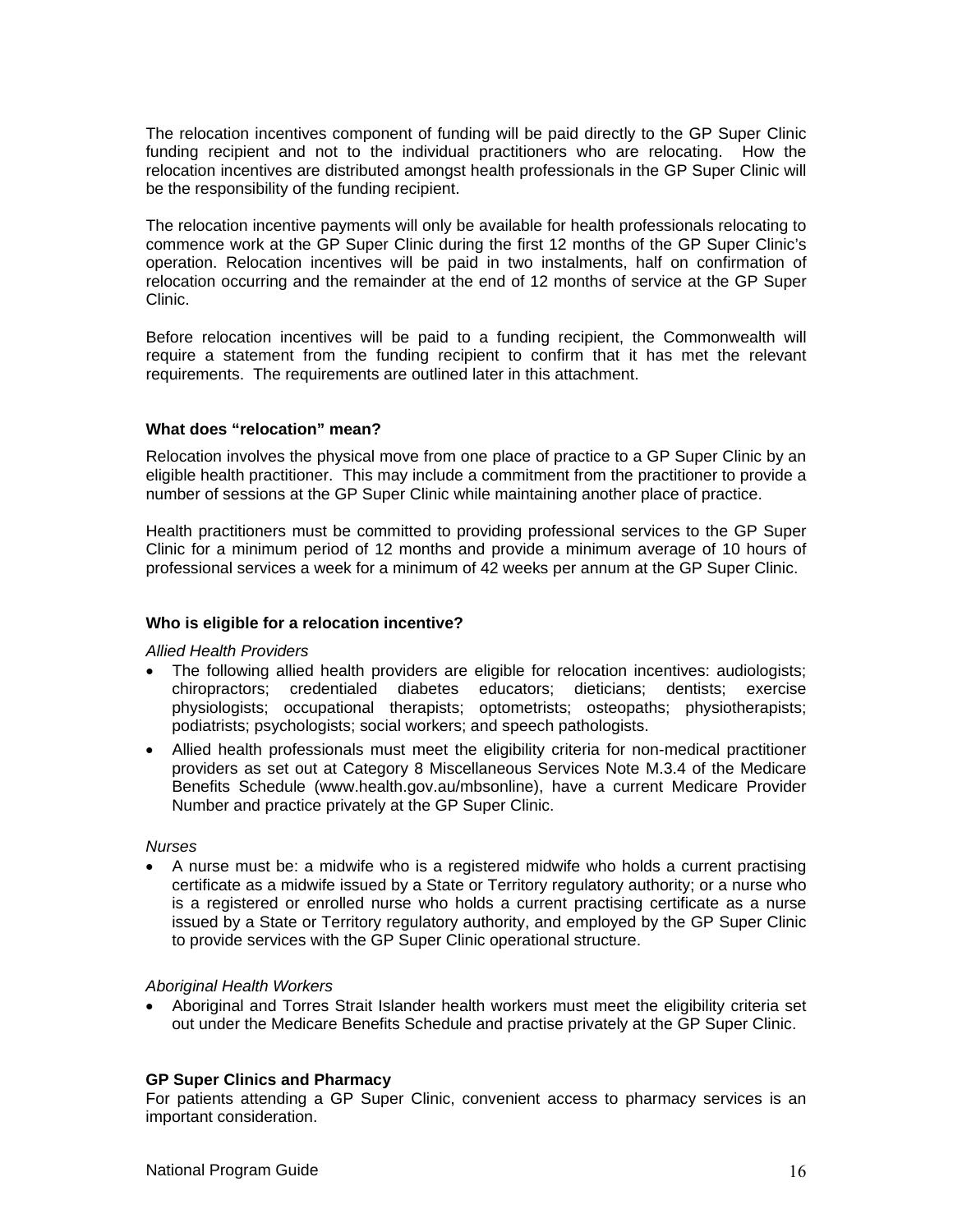Engagement with existing community pharmacies in each GP Super Clinic locality should be addressed in the application.

In some instances, in accordance with relocation rules under the 5th Community Pharmacy Agreement, an option may be for a community pharmacy to relocate adjacent to or within the GP Super Clinic. In other instances pharmacy services may be provided by one or more existing community pharmacies, in a manner which maintains patient choice, but ideally sees convenient and extended hours arrangements for dispensing being supported.

While a range of other pharmacy services, such as medication review, are currently only funded and provided through community pharmacies, professional pharmacist<sup>2</sup> services could also potentially be provided within a GP Super Clinic by pharmacists not connected to a specific community pharmacy.

Where a relocation incentive for pharmacy/pharmacist services is considered as part of the available GP Super Clinic funding, the following conditions will apply:

- The maximum amount applicable for pharmacy services per GP Super Clinic is \$7,500;
- Where a pharmacy is relocating to/or adjacent to a GP Super Clinic and the funding recipient has provided under the funding agreement for a separate amount for relocation incentives, that amount is payable to that pharmacy (via the GP Super Clinic funding recipient);
- Where there is no relocation of a pharmacy involved; the funding recipient may consider relocation incentives (to a maximum of \$7,500) for supporting:
	- o Consortia arrangements for the provision of extended hours access, between existing community pharmacies; and/or
	- o Delivery of other professional pharmacy services within the GP Super Clinic (through either an arrangement with a community pharmacy) or an alternative appropriately qualified pharmacist, where this service provision meets the general criteria for professional services.

#### **How much money is available for relocating?**

There is no cap on the value of relocation incentives that can be allocated within the total amount of funding available for each location. However, the total amount of funding potentially available for each GP Super Clinic will not increase. For example, if the amount identified for a Clinic is "up to \$5 million", then the amount proposed in the operational budget for relocation incentives must be included in calculating the total budget for that Clinic.

The maximum amount of funding available on a per capita basis for relocation incentives is:

- \$7,500 for allied health professionals; and
- \$6,000 for nurses, mental health workers, and Aboriginal and Torres Strait Islander health workers.

The sum of \$7,500 is available for relocated pharmacy/pharmacist services at the GP Super Clinic site and is capped at that sum for each site.

-

 $2$  A pharmacist is a person registered under the relevant legislation in a jurisdiction to practise as a pharmacist.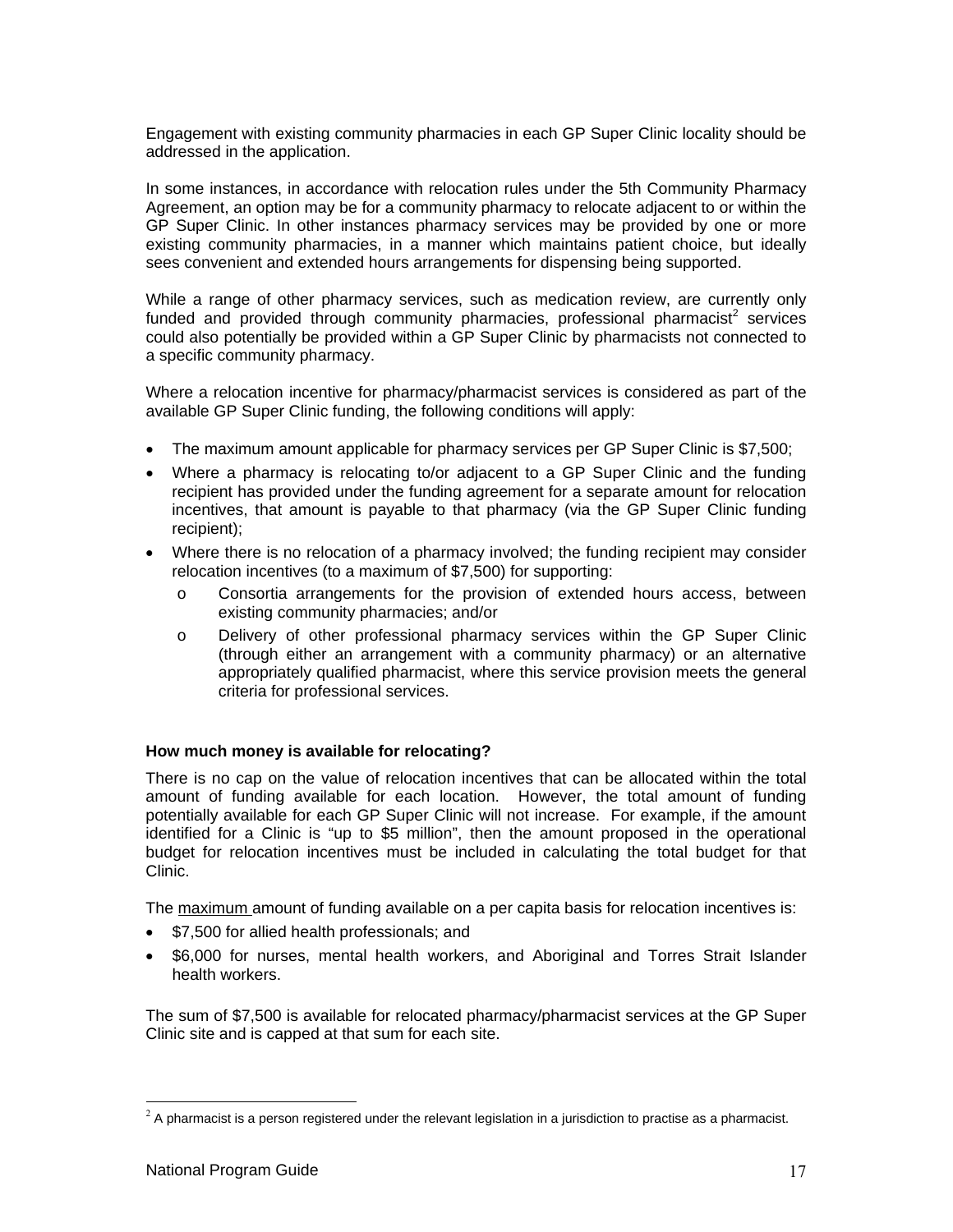As part of the application form, applicants will be able provide an estimate of the amount of relocation incentive payments that may be allocated within the available funding. This is likely to include an estimation of the number of health practitioners to receive the relocation incentive payments. The amount of funds set aside for Relocation Incentive payments can only be used for that purpose and is the maximum amount provided for that purpose.

Applicants may wish to consider whether health practitioners joining the GP Super Clinic may also be eligible to apply for funding from other Commonwealth relocation incentive programs.

#### **5.6 Conditions of Funding**

Commonwealth funding will be provided through a funding agreement. This agreement will set out the terms and conditions of the funding in detail. Applicants should ensure they are familiar with, and seek legal advice on, the terms and conditions of the proposed funding agreement. A sample funding agreement will be released in conjunction with the ITA information. The Commonwealth intends that some of the key conditions for funding likely to be included in Commonwealth Funding Agreements are:

- All Commonwealth monies payable under the Funding Agreement cease on **the 4th anniversary** of the date of the agreement;
- As the Commonwealth funding is primarily for capital works, it is likely that the payments will be staged against agreed milestones. Sample milestones are set out below and may vary depending on the particular circumstances;
- Capital grants will not be made in respect of capital works that have been contracted, commenced or completed prior to the execution of any funding agreement;
- Commonwealth capital funding includes payments for building activities required to design and construct/refurbish the GP Super Clinic, direct building costs associated with building new or upgrading existing premises (for example building, plumbing, electrical etc), purchase of an existing property, essential clinical equipment and information management and technology systems, and the purchase of land;
- Commonwealth funding agreements require the funding recipient to use the GP Super Clinic consistently with the Program Objectives for a 20 year period;
- Clinics will be expected to participate in the national evaluation program and report at regular intervals on operational activities (see Performance and Reporting Activities at page 20);
- Funding recipients may be required to provide securities in relation to their performance of the funding agreement, including in some instances bank guarantees or performance bonds; and
- Funding recipients will assume responsibility for the proper and professional completion of all building or refurbishment works required to establish the GP Super Clinic and to meet State or Commonwealth legislative requirements.

The list above is indicative only and is not intended to be exhaustive.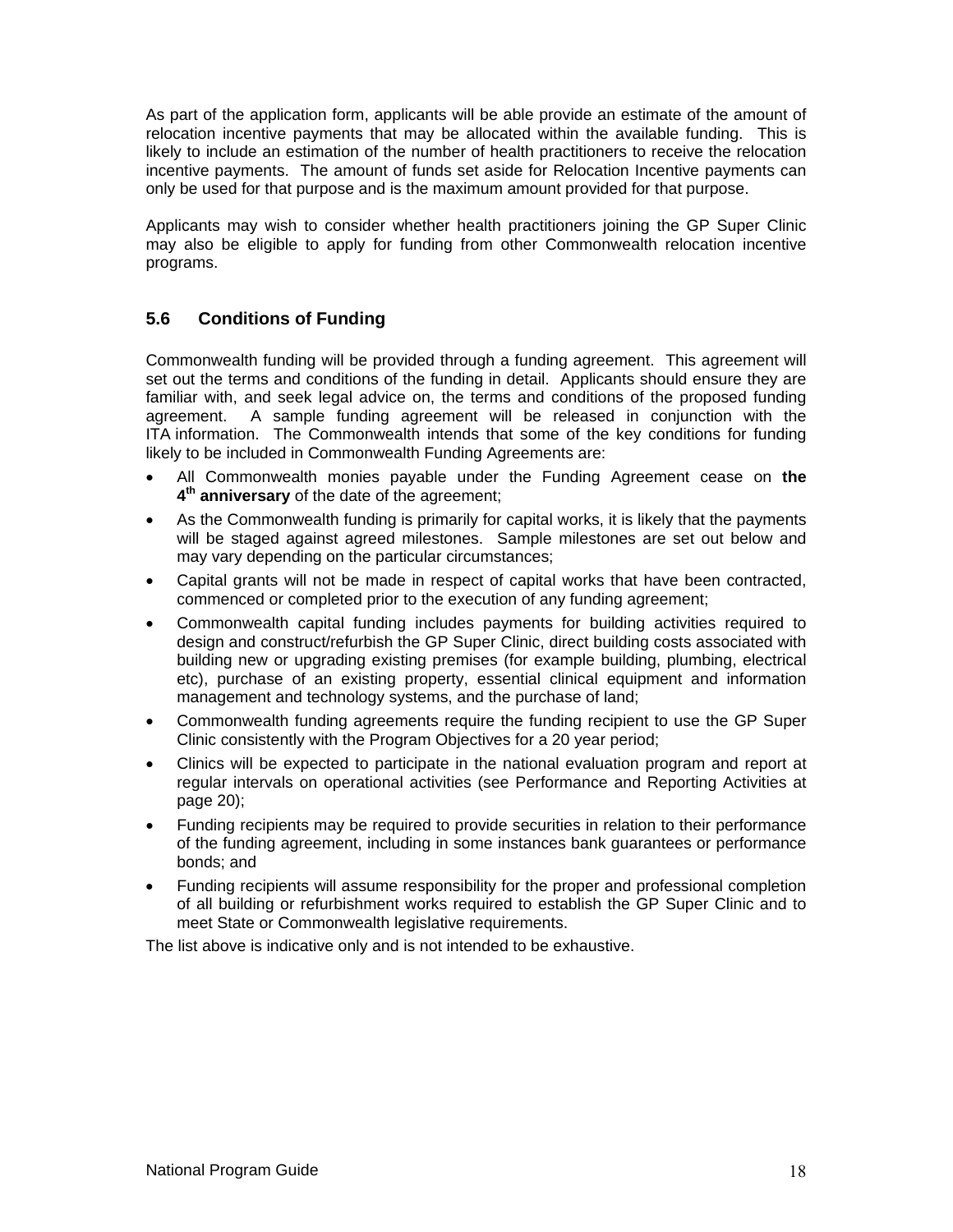#### **EXAMPLE MILESTONE PAYMENT SCHEDULE (The specific details of the Milestone Schedule will be finalised during preparation of the funding agreement):**

| Milestone                                                                                                                                                                                                                                                                                                                                                                | <b>Payment Amount</b>                    | Payment timing                                                                                          |  |
|--------------------------------------------------------------------------------------------------------------------------------------------------------------------------------------------------------------------------------------------------------------------------------------------------------------------------------------------------------------------------|------------------------------------------|---------------------------------------------------------------------------------------------------------|--|
| Execution of the funding<br>agreement.                                                                                                                                                                                                                                                                                                                                   | Payment of 10%* of the total<br>funding. | Within 30 days <sup>#</sup> of date of<br>execution of the funding<br>agreement by the<br>Commonwealth. |  |
| Construction tender:<br>- including a construction project<br>plan and budget, copy of<br>Development Approval, notification<br>of tender for works (including any<br>variations from the preliminary:<br>proposal, project plan and budget).                                                                                                                            | Payment of 5%* of the total funding      | Within 30 days <sup>#</sup> of acceptance of<br>the requisite deliverable.                              |  |
| Approval to commence<br>construction:<br>- including Building Permit or<br><b>Certificate to Commence</b><br>Construction; executed building<br>contract, construction program,<br>certificates of currency for<br>professional indemnity insurance<br>and verification of compliance with<br><b>Building and Construction Industry</b><br>Improvement Act requirements. | Payment of 40%* of the total<br>funding. | Within 30 days <sup>#</sup> of acceptance of<br>the requisite deliverables.                             |  |
| Midpoint of construction.                                                                                                                                                                                                                                                                                                                                                | Payment of 30%* of the total<br>funding. | Within 30 days <sup>#</sup> of acceptance of<br>the requisite deliverable.                              |  |
| Start up and operational<br>arrangements:<br>- including an Operational Plan,<br>workforce recruitment strategy, and<br>communication strategy.                                                                                                                                                                                                                          | Payment of 5%* of the total funding      | Within 30 days <sup>#</sup> of acceptance of<br>the requisite deliverable.                              |  |
| <b>Certification of Practical</b><br>Completion:<br>- including receipt by the<br>Commonwealth of a Certificate of<br>Occupancy.                                                                                                                                                                                                                                         | Payment of 10%* of the total<br>funding. | Within 30 days <sup>#</sup> of acceptance of<br>the requisite deliverable.                              |  |

\* or as negotiated with the preferred applicant.

# the period of time for scheduled payments may vary according to the status of the organisation (e.g. whether or not it is classified as a small business) and whether a request for urgent payment has been made.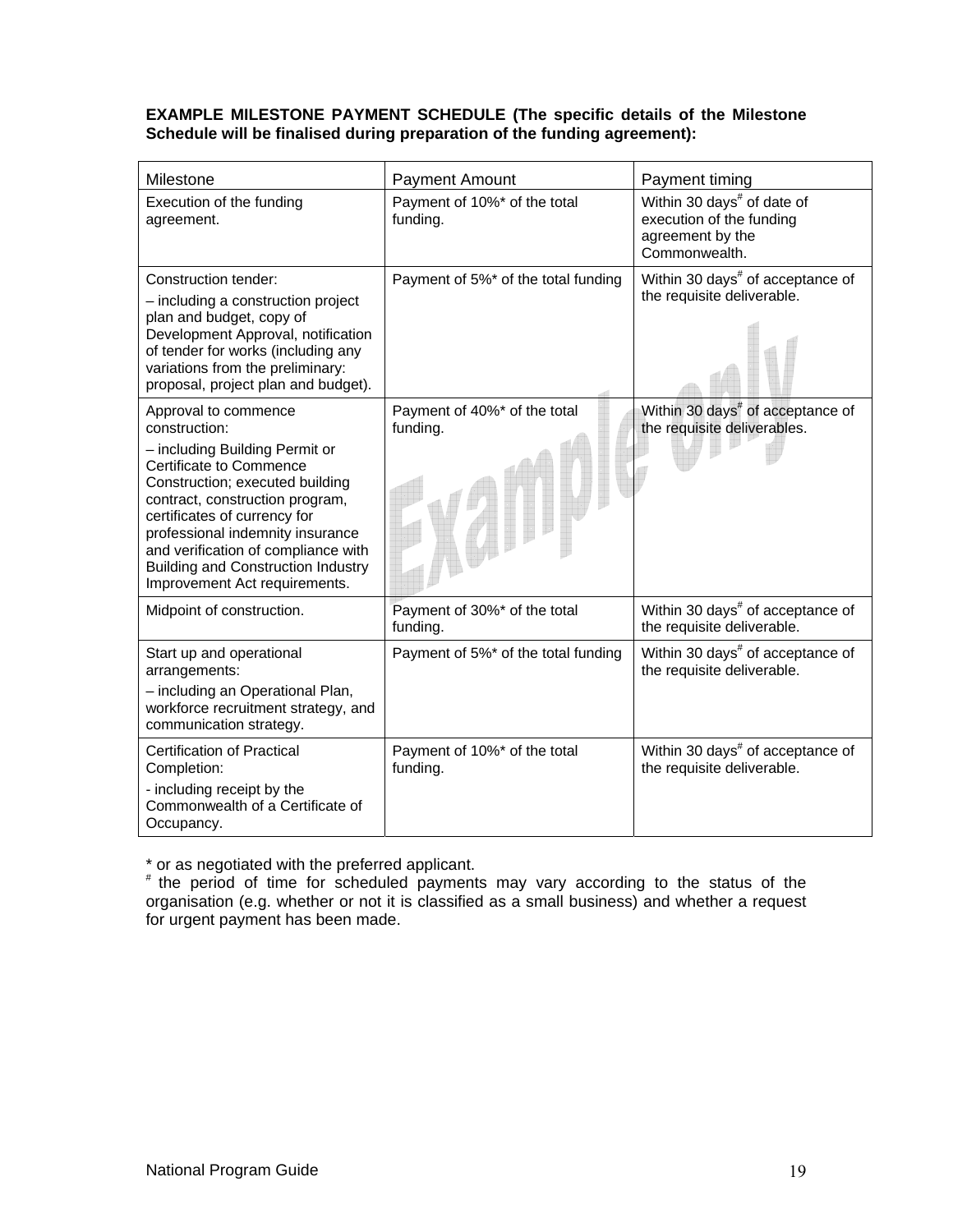#### **5.7 Performance and reporting activities**

During the construction phase, performance will be monitored against the following Key Performance Indicators:

- Achieve the capital works project in line with the Project Plan, Project Budget and Project Documents approved by the Commonwealth; and
- Achieve the requirements of the funding agreement.

The performance of GP Super Clinics during the operational phase will be monitored against the ten Program Objectives set out at page 6:

#### *Reporting Requirements:*

All funding recipients will be expected to submit the following reports in respect of each GP Super Clinic:

During the construction period:

- Against the Deliverables in the Deliverables and Milestone Schedule to the Funding Agreement;
- Other reports as specified in the Funding Agreement for financial acquittal purposes such as the report of completion of Works, bank account statements, audited reports.

Once operational:

- Quarterly in the first twelve months, and as requested by the Commonwealth from time to time, information on service activities such as :
	- o The number of general practitioners, nurses, allied health professionals, specialists and/or students on clinical placements;
	- o The services delivered to meet local health needs including GP attendance services, preventative health care activities and chronic disease management services; and
	- o The extended hours of service.
- Annual report against the Program Objectives and Key Performance Indicators;
- Other reports as specified in the Funding Agreement for financial acquittal purposes such as the report of completion of Works, bank account statements, audited reports.

# **6 Important Notice to Applicants**

#### **6.1 Securing the Commonwealth's interests**

The GP Super Clinics Program is required by legislation to ensure that expenditure of Commonwealth funds is efficient, effective and ethical and is consistent with the policies of the Commonwealth. Amongst other things this means the government must have confidence that funds will be appropriately applied, taxpayers receive value for money, and in the event of breach of the Funding Agreement by a funding recipient, that the Commonwealth is in a position to ensure the continued use of the property as a GP Super Clinic, or recover the funds.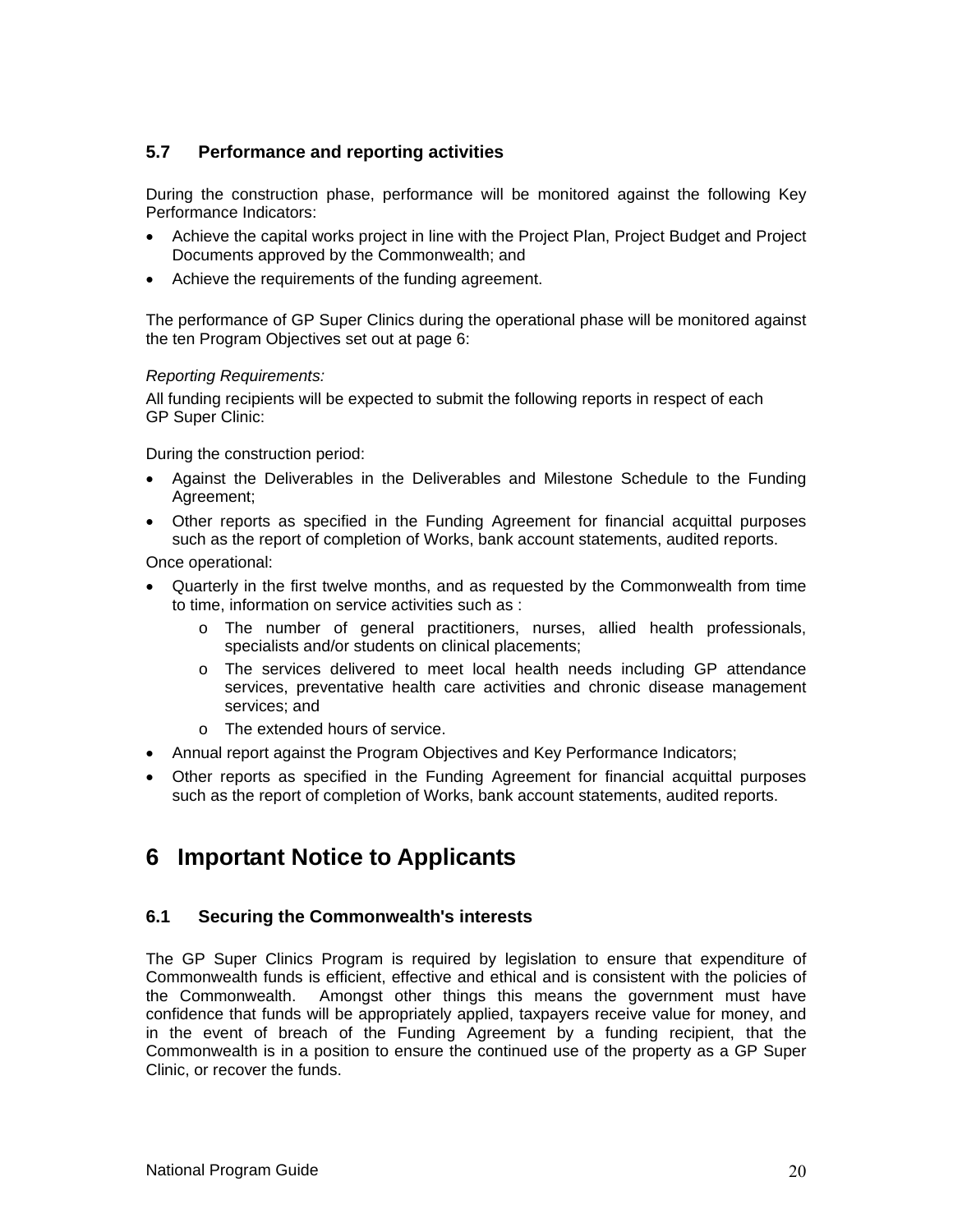The GP Super Clinics Program will implement a range of measures to secure and protect the Commonwealth's investment, primarily through its funding agreements with recipients. These measures will differ from project to project and will depend on factors such as the amount of funding being provided and the risk to the Commonwealth (for example risks may be greater where funding is being sought by an entity with little experience in managing government funding). Measures are likely to become more robust as the amount of funding and potential risk to the Commonwealth increases.

The types of measures the Program may use could include:

- Making smaller regular payments as opposed to large upfront payments;
- Requiring the appointment of an independent project manager whose role includes certification of payments to builders before such amounts are paid;
- Requiring a bank or other similar guarantee covering funds held by a funding recipient, securing the Commonwealth's right to recover funds in the event of a breach of the Funding Agreement;
- Requiring a parent company, director, or other form of guarantee securing performance and/or repayment;
- Requiring securities, which could be over the relevant property (for example, a charge or mortgage on land on which the capital works are being undertaken).

#### **6.2 Taxation**

Applicants are advised to carefully consider the likely taxation treatment of any funding provided by the Commonwealth as part of this Program. As a general principle, grants such as that proposed to be provided to successful applicants under this Program will be assessable as income in the hands of a recipient where they are received in relation to the carrying on of a business.

This may mean that unless you (or the entity that you propose to use to receive funding) have tax exempt status (such as a not for profit organisation) or are not currently carrying on a business, tax may be payable on the full amount of funding provided. For some general guidance on the taxation treatment of grants and funding from the Commonwealth, applicants may wish to refer to the Australian Tax Office website at **www.ato.gov.au** . However, you are advised to seek your own independent advice on this issue and should seek independent advice from a taxation professional on how funding paid to you (or to any entity you propose to establish to receive funding) under the program would be treated for tax purposes.

#### **6.3 Goods and Services Tax (GST)**

Funding amounts payable by the Commonwealth are exclusive of GST. Applicants are advised to consider the likely implications of the *A New Tax System (Goods and Services Tax) Act 1999* (GST Act) on the funding provided by the Commonwealth.

Where GST is payable, the Commonwealth will increase the funds payable to the funding recipient by the amount of GST that is payable for the purposes of the GST Act. For example, if the payment due at a particular milestone is \$250,000 and GST is payable on that amount, then the Commonwealth will increase the payment provided to the funding recipient to \$275,000.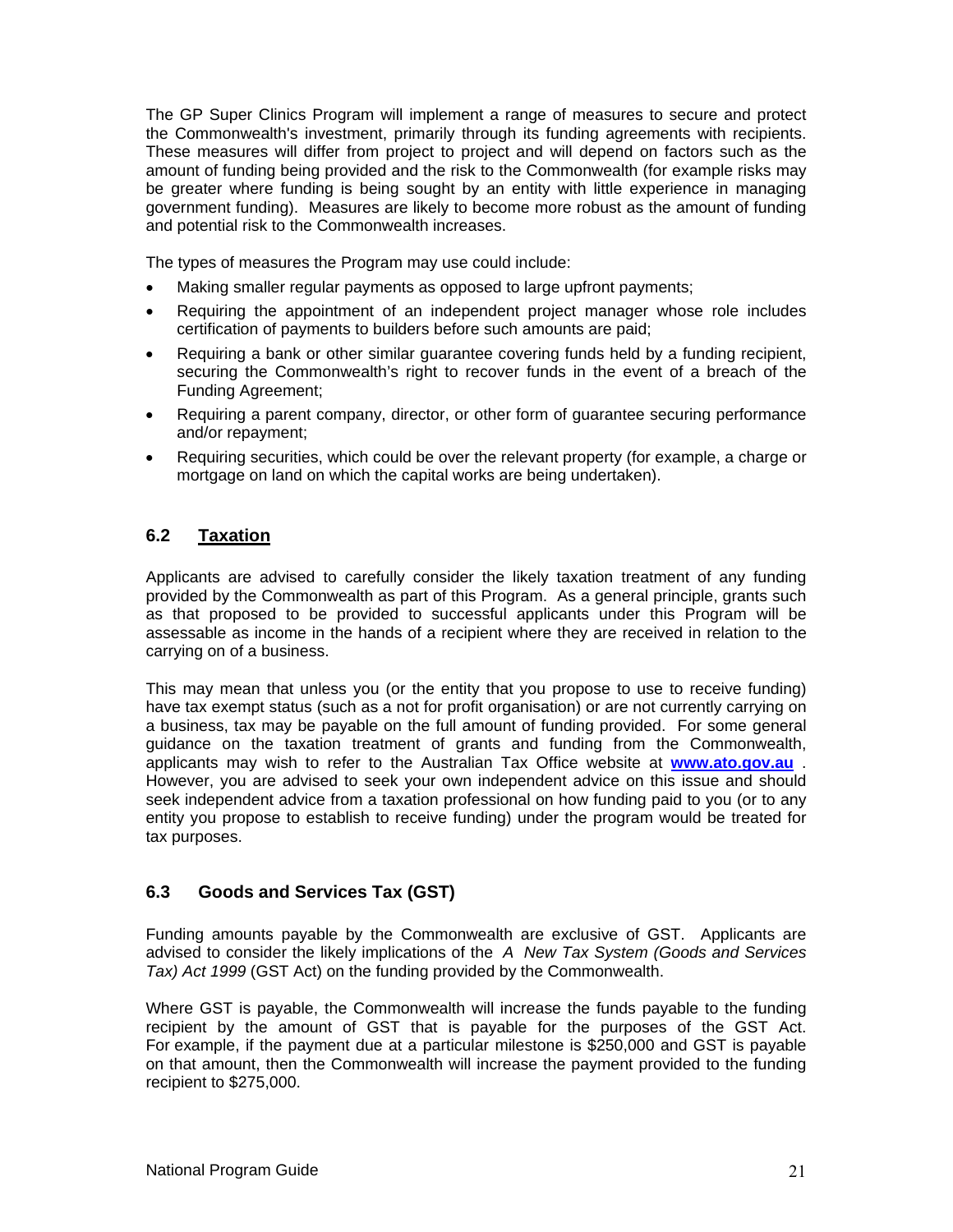#### **6.4 National Code of Practice for the Construction Industry**

Funding under the GP Super Clinics Program is primarily for capital works projects and therefore, the Department of Health and Ageing is required to ensure that the requirements of the Implementation Guidelines for the National Code of Practice for the Construction Industry August 2009 (Guidelines) are met.

The National Code of Practice for the Construction Industry (Code) and Guidelines apply to construction projects to which the Australian Government has indirectly provided funding, such as through the GP Super Clinics Program, where:

- The Australian Government's funding contribution is at least \$5 million and represents at least 50% of the total construction value; or
- The Australian Government's contribution to the project is \$10 million or more, irrespective of the proportion of Australian Government funding.

Construction works covered by the Code and Guidelines include:

- Building refurbishment or fit out, installation of building security systems, fire protection systems, air-conditioning systems, computer and communication cabling, and building and construction of landscapes; and
- All organised activities concerned with demolition, building, landscaping, maintenance and civil engineering.

Specific requirements will be set out the standard GP Super Clinics funding agreement. They will include requirements that:

- Only companies and contractors (including head contractors, project managers and service consultants (e.g. engineers) who are compliant with the Code and Guidelines can tender to undertake building and construction activities; and
- Model tender and contract clauses should be used by funded organisations when preparing Expressions of Interest, Tenders and Contracts.

Further information on the National Code of Practice for the Construction Industry, August 2009 is available:

- From the National Code Hotline 1300 731 293; or
- The National Code Mailbox building@deewr.gov.au.

The Code and Guidelines documents are available from www.deewr.gov.au/building

#### **6.5 Information Management and Information Technology (IM/IT)**

The introduction of a Personally Controlled Electronic Health Record (PCEHR) is an important element of the Government's broader reforms to improve the Australian health system. As such the Commonwealth requires each GP Super Clinic to make an appropriate investment to ensure IM/IT arrangements are secure and properly address community expectations on privacy and security. This includes the use systems and infrastructure that comply with standards of security and are subject to an independent Privacy Impact Assessment. Applicants can obtain more information at the website addresses provided in this section.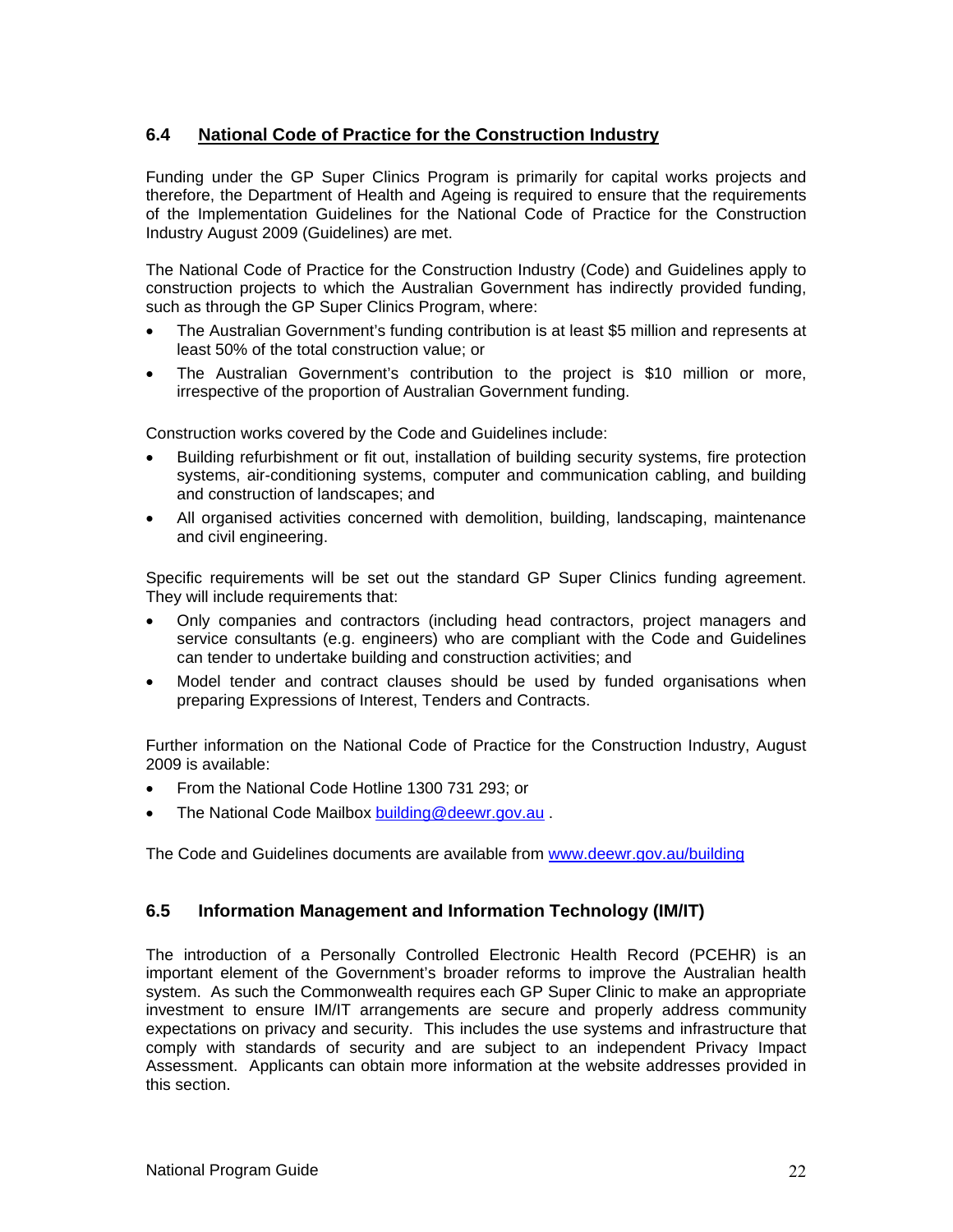Applicants should note the purposes for which GP Super Clinic funding can be applied (see page 14), and that the funding agreement will include the following requirements:

- Noting that Privacy Impact Assessments (PIAs) represent best practice for the evaluation of arrangements for transmitting patient data, GP Super Clinics will ensure that a PIA is conducted by independent external assessors in accordance with the Office of Privacy Commissioner's Privacy Impact assessment Guide Office of Privacy Commissioner, http://www.privacy.gov.au/, Privacy Impact Assessment Guide Revised May 2010;
- Following implementation of the IM/IT systems, a system security assessment must be undertaken using independent external assessors to assess the implementation of controls to mitigate the risk identified within a security Threat and Risk Assessment (TRA), the report from which should be reviewed by an Infosec assessor licensed under the Infosec-Registered Assessor Program (I-RAP), details of which are available at http://www.irap.securelink.com.au/index.php;
- Authentication arrangements implemented in each GP Super Clinic should be guided by the National e-Authentication Framework (NeAF) http://www.finance.gov.au/e-government/security-and-authentication/authenticationframework.html;
- GP Super Clinics will undertake to implement systems that adhere to the National E-Health Transition Authority (NEHTA) specifications and Standards Australia Health Informatics Standards, within 24 months of publication;
- GP Super Clinics will meet all relevant State, Territory and Commonwealth Government requirements for collecting and reporting information, example e.g. for data fields and connectivity; and
- The Commonwealth intends to introduce a Personally Controlled Electronic Health Record (PCEHR) for all Australians who wish to have one. If a Commonwealth approved PCEHR becomes operational, each GP Super Clinic must, within 24 months of the PCEHR becoming operational, use the PCEHR for consumers who have given consent to do so.

# **7 The Application Process**

#### **7.1 Invitation to Apply (ITA)**

The ITA document package will include:

- a Statement of Requirements;
- an application form in Word format;
- this GP Super Clinics National Program Guide; and
- a sample funding agreement.

In order to respond to an ITA for a specific location, applicants should retrieve the application document package for that location from the Department's website at www.health.gov.au under the Tenders and Grants link. The ITA document package for each location will only be available for downloading for the period of time between opening and closing the application period for that location. A sample application form is provided at page 28 of this Guide for information only. The actual application forms for individual ITAs may vary from this sample.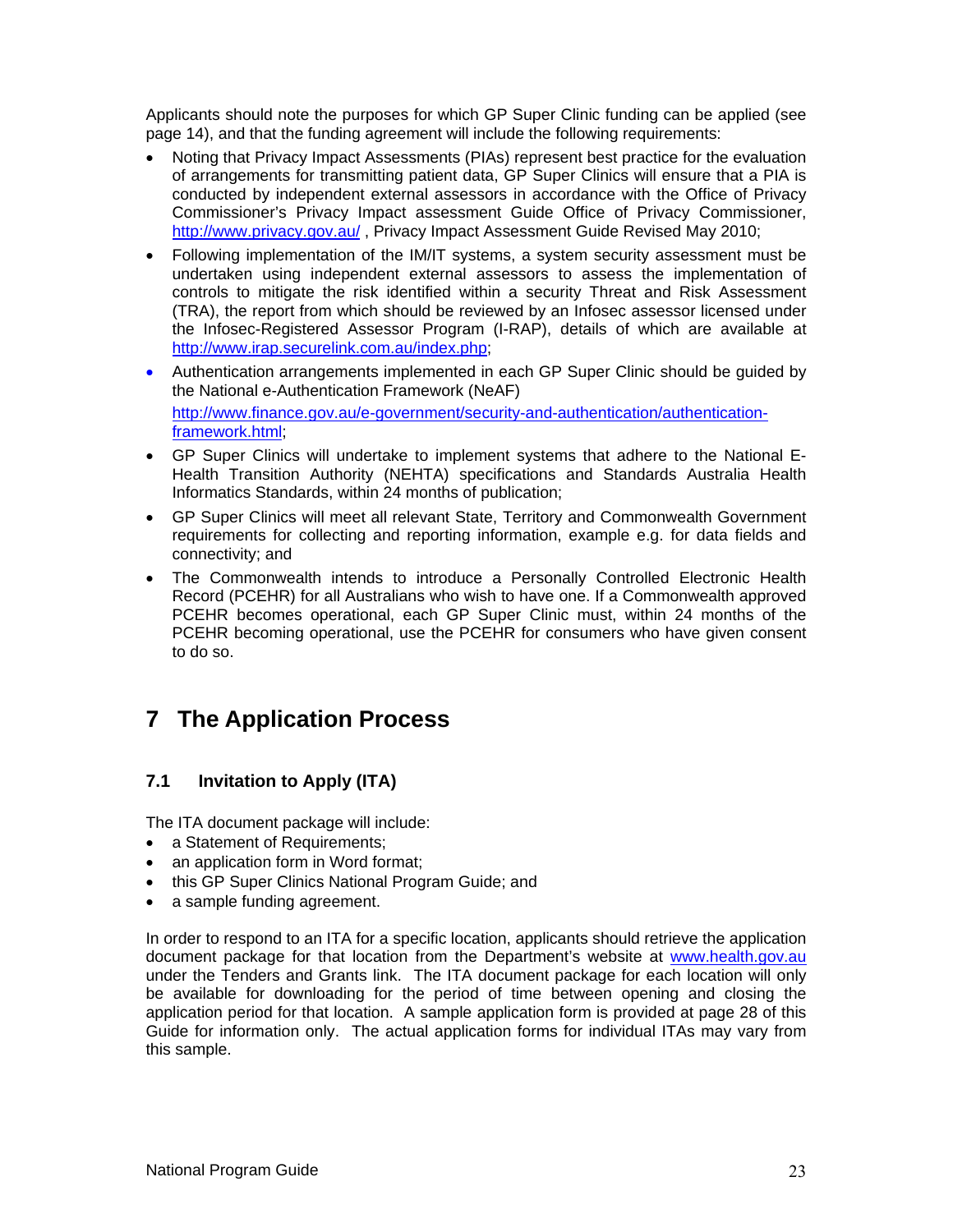Applications will be open for six (6) weeks from the date of advertisement on the Department's website at the Tenders and Grants page, or in the case of direct ITA funding processes, from the date of issue by the Department.

Applications received in response to each ITA will be checked by the Department for compliance with the mandatory requirements set out below, the requirements of the ITA and the application form. Only compliant applications will be assessed.

#### **7.2 Mandatory requirements**

Please note these important points:

- Each application must respond to all of the requirements of the ITA for the specific location for which funding is being sought and detail how the proposed GP Super Clinic will address local health needs and priorities and complement existing health services.
- Applicants who wish to apply for funding in *more than one location* must complete a separate application for each location:
	- o Generic applications for more than one location will not be accepted.
	- o All applications must respond to the requirements of the ITA for the specific location and detail how the proposed clinic will meet local health needs and priorities and complement existing health services in that location.
- All applications will be checked for compliance with the mandatory requirements. Any application that does not comply with any or all of the mandatory requirements will not be further assessed for funding. It is the responsibility of each applicant to check that the mandatory requirements have been met.

#### **7.3 What should an application include?**

The GP Super Clinics Program centres on the delivery of integrated, multidisciplinary primary health care services that respond to local health needs and priorities and complement existing health services. The Program also has a strong emphasis on the support to be provided to the future primary care workforce. Applications should focus on describing how multidisciplinary, team-based approaches to care will be implemented and supported, how the services to be provided in the GP Super Clinic will respond to local health needs and priorities, on the clinical training and education activities and facilities to be provided and how the proposed design of the GP Super Clinic will support these activities.

For example, the application should demonstrate the link between the characteristics of the local community, the health needs and priorities of the local community, the proposed mix of health care services and proposed business and service delivery model. In addition, each GP Super Clinic is intended to be a supported addition to the local community. Consequently, applicants will be requested to provide evidence of support for the GP Super Clinic from a variety of organisations within the local community and describe the processes followed in gaining that support. Demonstrations of support could include formal written support, which should be attached to the application.

Applications for the larger GP Super Clinics grants (i.e. up to \$15 million) must include information on the specialised services to be delivered in the facility. For example, how services such as renal dialysis, palliative care, chemotherapy, hospital-in-the-home support and/or Home and Community Care services will: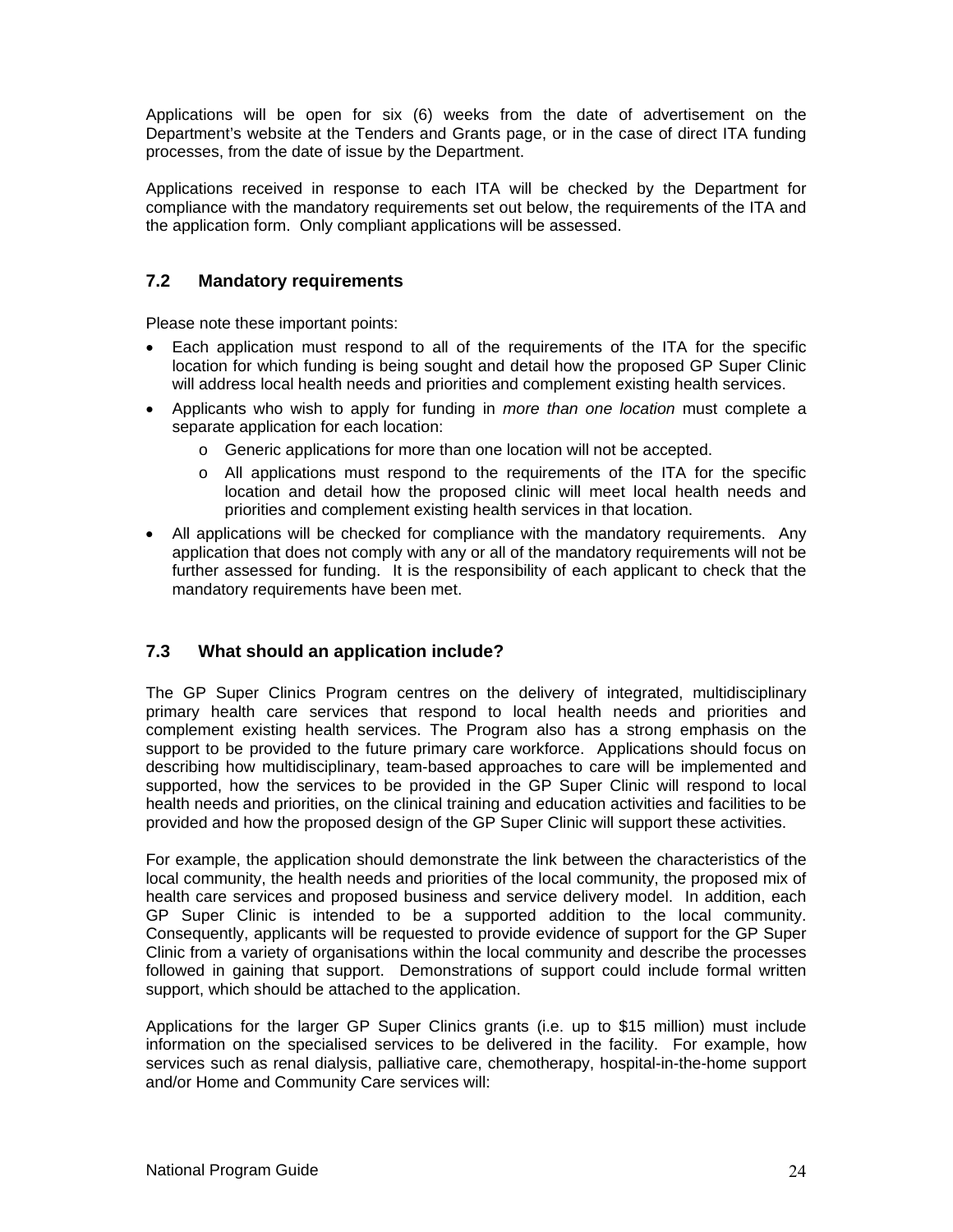- Align with relevant State/Territory ambulatory care plans e.g. cancer plans;
- Collaborate with similar services in the area; and
- Form part of agreed referral pathways to and from local and regional facilities providing associated services.

GP Super Clinics must complement and enhance existing health services. The application will need to consider the impact of the GP Super Clinic on services already provided in the area. This would include outlining service providers already existing in the local area, including providers of after-hours services, hospital based services, State funded community health services and, insofar as is possible, detailing the extent to which the proposed GP Super Clinic could have an impact on these existing services.

Ambulatory care services may, where relevant, include cross-border models of service delivery, which should be identified in the application.

The application will need to include responses to demonstrate how the proposed clinic will meet the GP Super Clinic Program Objectives. The application process is designed to allow for flexibility in proposals, and recognises that there is no 'one size fits all' model for how those requirements will be met in each location. See sample application form at the back of this Guide.

#### **7.4 The Assessment Process**

Upon closure of the application period (six weeks after the date of advertisement of the ITA), the Department will carry out a compliance check against each application for completeness and to ensure that the mandatory requirements set out in this Guide have been met (see Mandatory Requirements at page 24).

It is intended that applications for GP Super Clinic funding will be assessed by Departmental Application Assessment Panels established for that purpose. Panels may include a government medical officer or other internal or independent health professionals in some localities and may include state or territory government representation.

Application Assessment Panels may be supported by:

- An internal and/or independent probity adviser:
- An Independent Financial Advisor (to advise on the sustainability and financial viability of proposed GP Super Clinic models); and may seek support from
- An Independent Construction Advisor (to advise on the design, costing issues and timeliness aspects of the proposed capital works project).

Applications will be considered and assessed in accordance with the selection criteria set out at page 12 in this Guide and contained in the ITA documentation.

The Application Assessment Panels will develop a relative merit list from the applications received in response to the ITA for each location and provide a recommendation to the First Assistant Secretary, Primary and Ambulatory Care Division in the Department.

Applicants should note that, where the assessment process does not identify a preferred applicant, the Department reserves the right to broker an arrangement between funding applicants and/or other interested parties.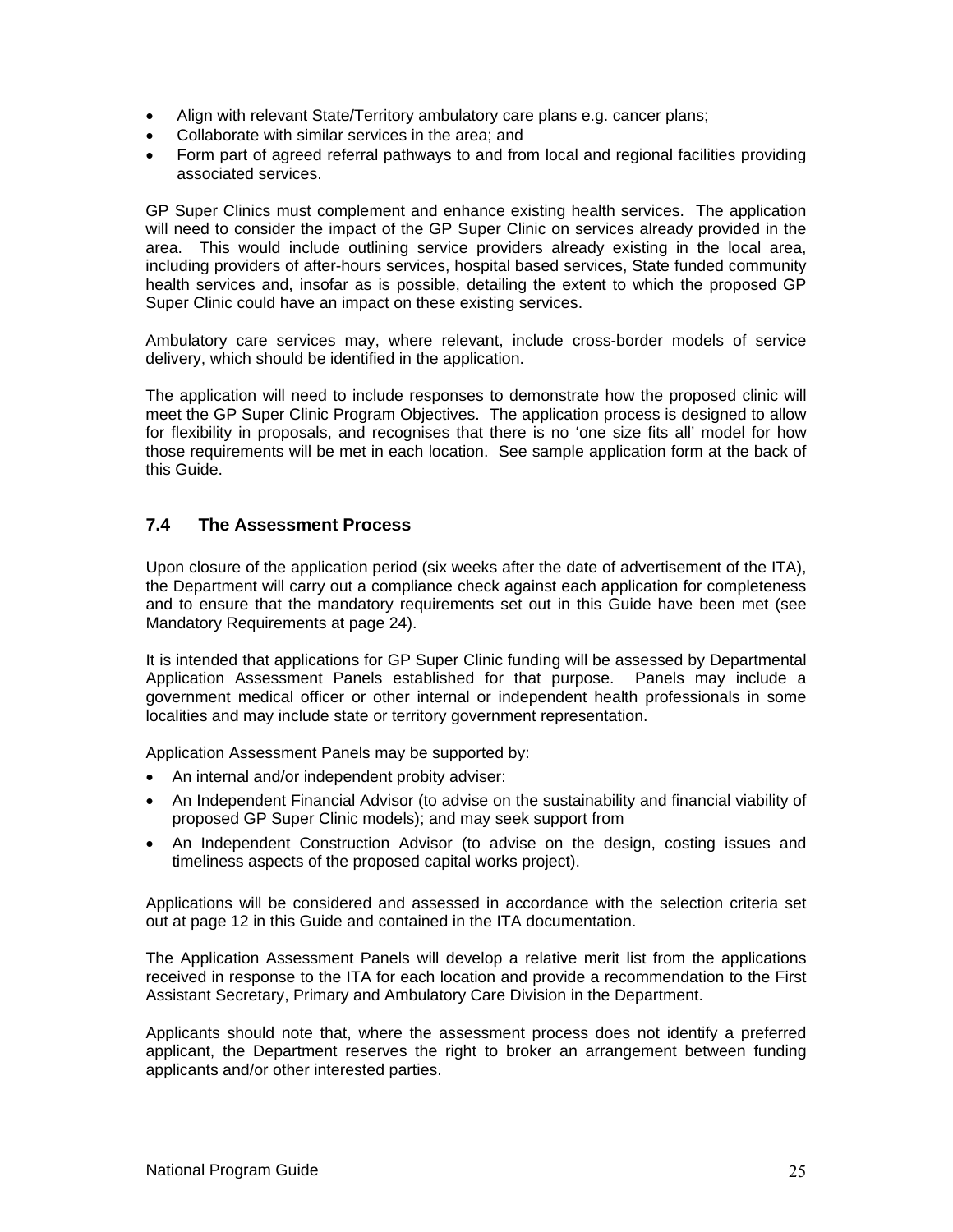#### **7.5 Application Timeframes**

The dates on which the ITA for each location will open and close will vary. Each ITA for each location will set out the timeframe for the opening and closing period during which applications will be received at the Department's Tender Box. Applicants are responsible for carefully checking the ITA document package for each location to ensure that they are fully familiar with all relevant timeframes.

Advertisements will appear in national and state or territory newspapers and the Department's website at www.health.gov.au under the Tenders and Grants link. Further information on ITA arrangements is at page 4.

#### **7.6 Feedback**

Notification of the outcome of an assessment process will generally be provided in two steps:

- 1. Applicants will be notified whether they are a preferred applicant, or not, at the conclusion of the assessment process; and
- 2. Applicants will be advised that their application was unsuccessful once the Department has successfully concluded negotiations with a preferred applicant.

Unsuccessful applicants will be able to obtain feedback on their application from the Department once the funding agreement for the specific location has been finalised with the successful applicant.

#### **7.7 Funding Complaints Procedures**

In order to ensure administrative transparency the Department has a fair, equitable and nondiscriminatory complaints handling procedure which is published at: http://www.health.gov.au/internet/main/publishing.nsf/Content/pfpscomplaintsproceduresTenders and Grants Complaints Procedures

This document provides guidance to participants in a funding process as to the procedure for lodging a complaint about the process.

#### *Process for lodgement*

Should an organisation or individual wish to lodge a dispute or complaint about the GP Super Clinic funding process they should do so by advising in writing the Departmental Contact Officer for that process. The complainant should provide details of the basis upon which the dispute or complaint is being lodged, including:

- A clear statement as to what the complainant considers was defective in the tendering/funding process;
- Copies of, or references to, evidence of information to support the complaint; and
- A statement as to what the complainant wishes to achieve from the complaint process.

The Contact Officer or his/her manager will acknowledge receipt of the complaint in writing within 10 working days of receiving the complaint. If further correspondence or information is required, the complainant will be given no less than 15 working days to respond to any communication from the Department unless the matter is urgent.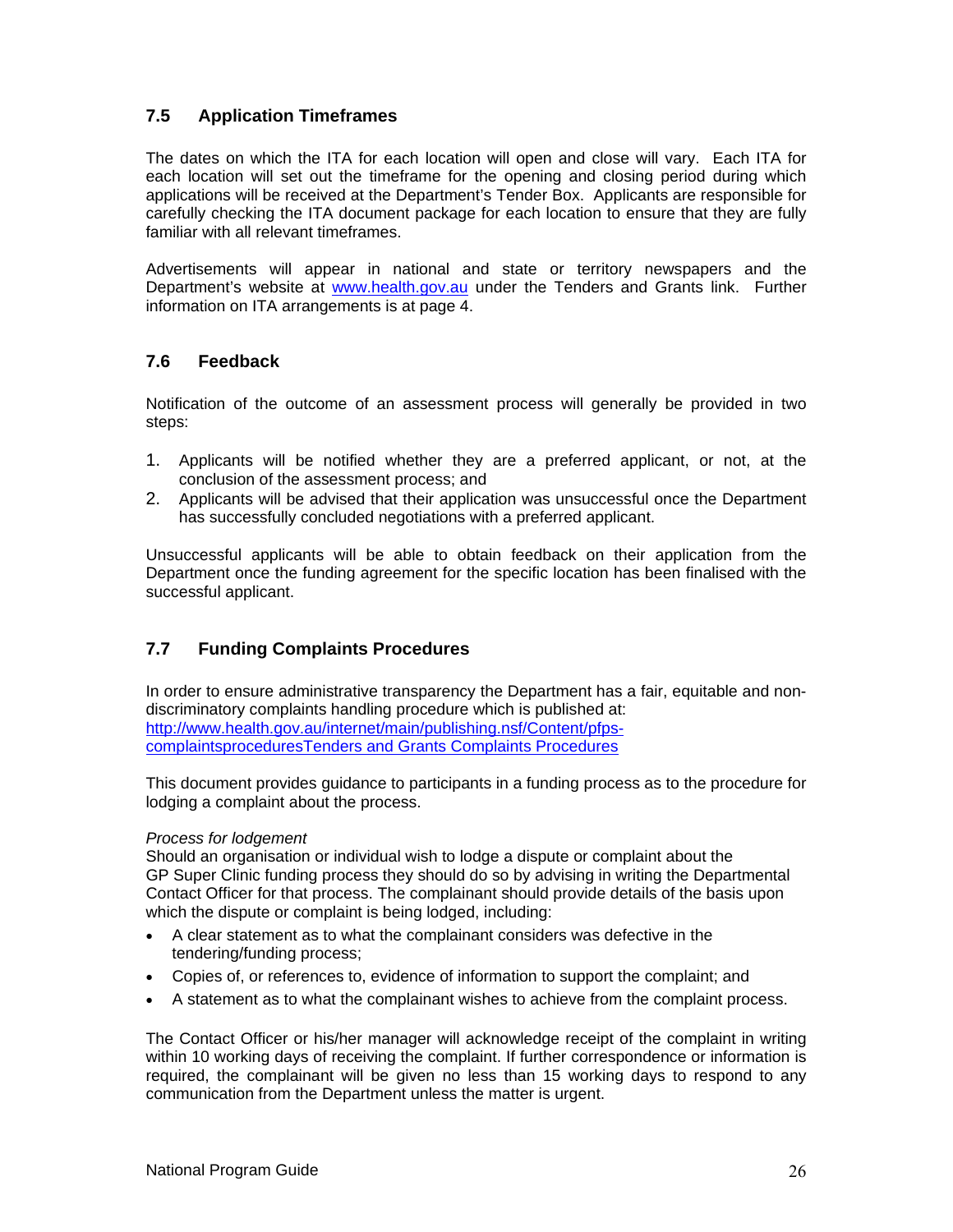The Departmental Contact Officer and his or her manager will attempt to resolve the matter. The Department will advise the complainant of the decision in writing within a reasonable timeframe, which will usually be within 15 working days of receiving all written correspondence relating to a complaint.

If the complainant is not satisfied with the Department's response then the complainant may seek an independent internal Department review of the complaint.

The internal review officer will promptly notify the complainant in writing to advise of their appointment and the expected time frame for making the internal review decision. The notice will also include any request for further information that may be required to conduct the review. The complainant will be given no less than 15 working days to provide any further information unless the matter is urgent.

The internal review officer will notify the complainant in writing of the decision within the timeframe specified in the original notice. Where the complainant is not satisfied with the Department's response, they may lodge a complaint with the Commonwealth Ombudsman.

# **8 Application Form**

#### **8.1 Information for applicants**

The information in this Guide, including in the sample application form, is provided for guidance only. Any mandatory or discretionary requirements for individual GP Super Clinics will be specified in the ITA for the relevant location.

Applicants should note both that applications are made subject to the Conditions of Application detailed in the ITA and the mandatory requirements at page 24 of this Guide.

Applicants are advised to carefully consider:

- The likely taxation treatment of any funding provided by the Commonwealth as part of this Program;
- The security expectations (see the Notice to Applicants at page 6 of this Guide); and
- Any potential costs and charges associated with purchasing land or an existing property and, if appropriate, commercial borrowings.

#### **8.2 Completion and lodgement**

All applications must:

- Be signed on the verification page;
- Be lodged at the Department's Tender Box by hand including by courier to meet the closing time deadline of 2pm on the date specified in the ITA for the relevant location;
- Provide details and responses at all required points in the application form;
- Include attachments as specified in the application form;
- Include letters of support, where appropriate;
- Make reference to the specifications in the Statement of Requirements the ITA.

THIS IS THE END OF THE GP SUPER CLINICS NATIONAL PROGRAM GUIDE 2010. THE FOLLOWING SECTION IS A SAMPLE APPLICATION FORM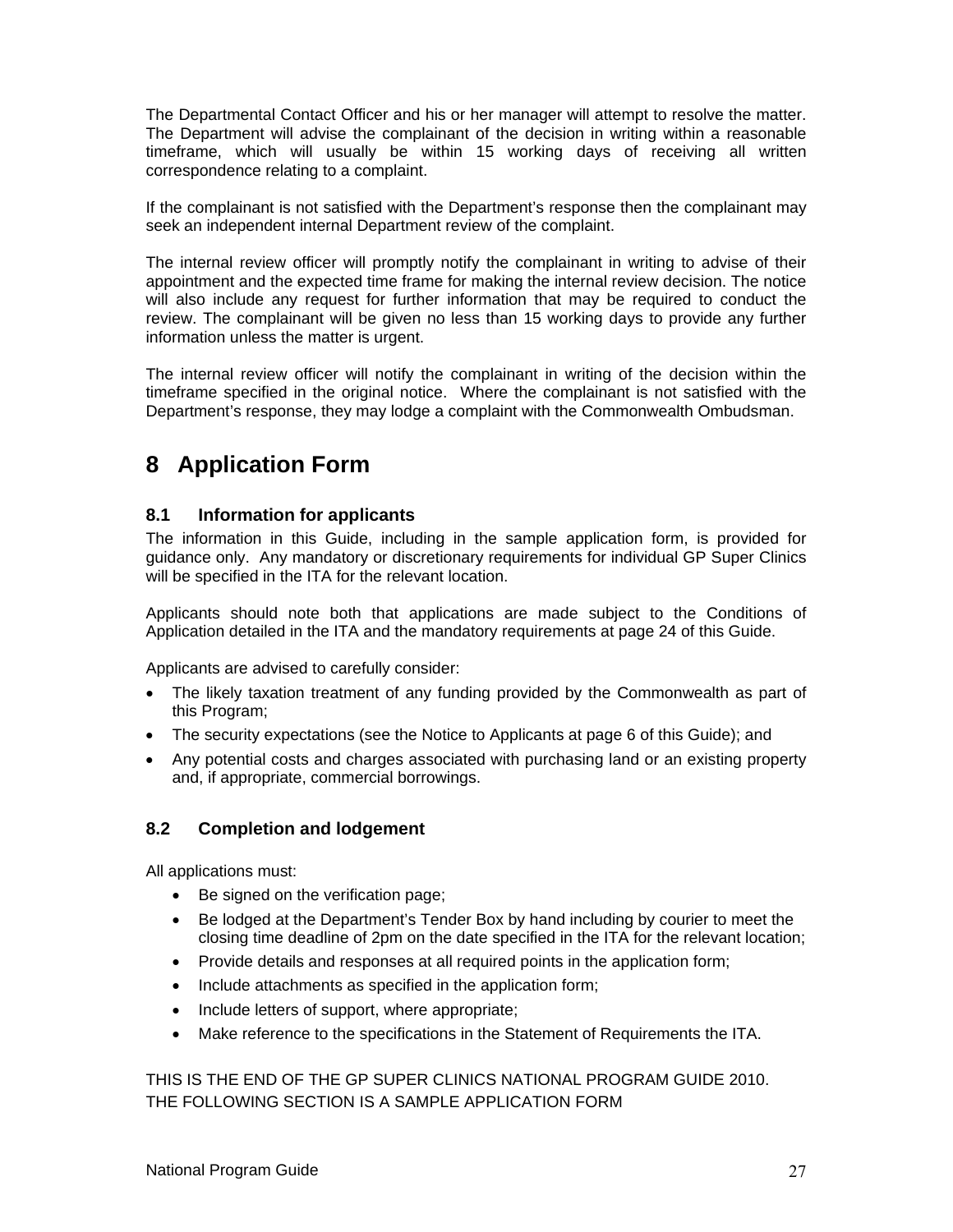

# **GP Super Clinics Program Invitation to Apply**

# **Sample Application Form**

# **GP Super Clinic at XXXX Closing Date:**

## • One original, and four copies of the application, and one electronic version as a Word document (on a USB storage device, or a CD-rom) must be lodged by hand, including by courier, to meet the Closing Date.

The application should be addressed as follows:

**ITA ##/1011 Tender Box Department of Health and Ageing Ground Floor, Sirius Building 23 Furzer Street WODEN ACT 2606** 

**Faxed and emailed applications will not be accepted**.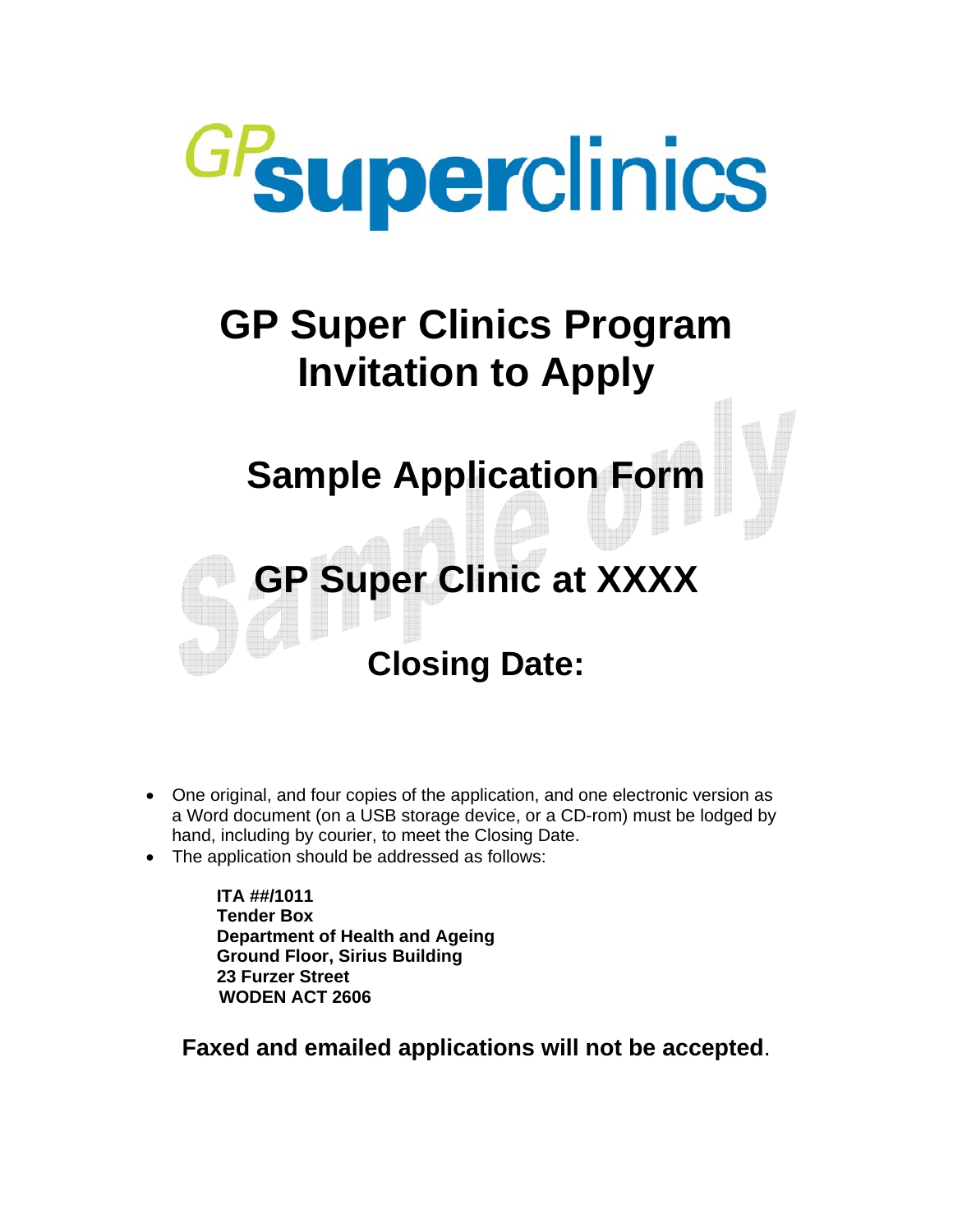#### **Information for applicants**

Before completing this Application Form, it is recommended that applicants read the GP Super Clinics *National Program Guide 2010* and the Invitation to Apply (ITA) for the relevant location for which funding is being sought.

The application must:

- o Be signed on the verification page;
- $\circ$  Be lodged at the Department's Tender Box by hand, including by courier, to meet the closing time deadline of 2pm AEDST (local Canberra time) on the date specified in the ITA for the relevant location;
- o Provide details and responses at all required points in the Application Form;
- o Include attachments as specified in the Application Form;
- o Include letters of support, where appropriate; and
- o Make reference to the specifications in the ITA Statement of Requirements.

#### **Notice to Applicants**:

- 1. Applicants who wish to apply for funding in *more than one location* must complete a separate application for each location:
	- Generic applications for more than one location will not be accepted.
- 2. All applications must respond to the requirements of the ITA for the specific location and detail how the proposed clinic will meet local health needs and priorities and complement existing health services in that location.
- 3. All applications will be checked for compliance with the mandatory requirements. Any application that does not comply with any or all of the mandatory requirements will not be further assessed for funding.
- 4. It is the responsibility of each applicant to check that the mandatory requirements have been met.
- 5. The information in this document, including in this application form, is provided as guidance only. Any mandatory or discretionary requirements for individual GP Super Clinics will be specified in the ITA for that location.
- 6. Applicants should note that applications are made subject to the Conditions of Application as detailed in the ITA document package for each location.
- 7. Applicants are advised to carefully consider the information in the Important Notice to Applicants on p 20 of *the GP Super Clinics National Program Guide*.
- 8. Applicants are advised to carefully consider the terms and conditions of the sample GP Super Clinics Funding Agreement included in the ITA document package for each location, including the insurance requirements.
- 9. Applicants are advised to consider seeking legal advice on the sample funding agreement provided in the ITA document package.
- 10. Please include a statement with the application to indicate whether any elements of the application would be regarded as confidential and provide an explanation.
- 11. Please attach a statement declaring any conflict of interest, or potential conflict of interest that would exist if the applicant organisation received funding under the GP Super Clinics Program.
- 12. Applications can be made by a single organisation or a group of organisations (a partnership, joint venture or consortium). There is no requirement to establish a new legal entity to apply for GP Super Clinic funding. However, for the purpose of receiving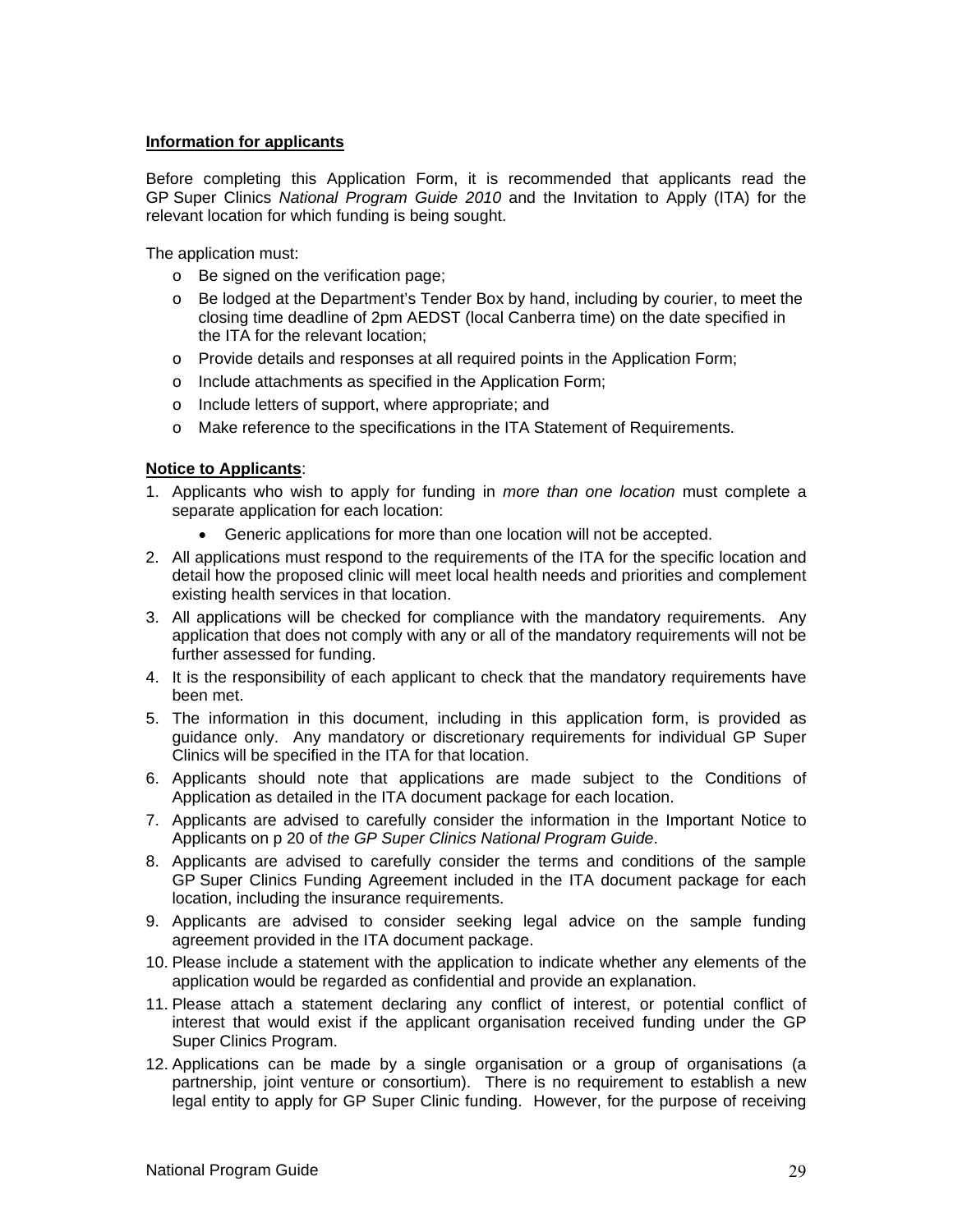and acquitting funding, where more than one organisation is involved, a "Lead" organisation must be nominated as the funding recipient. This does not prevent other organisations from being involved in establishing and operating the GP Super Clinic.

#### **Selection Criteria**

There are three (3) selection criteria for the GP Super Clinic funding. These criteria are outlined below:

#### **Criterion 1**

The potential for the proposed GP Super Clinic to meet each of the Program Objectives as summarised below and further articulated at 3.2 of the GP Super Clinics National Program Guide 2010:

- 1. Provide its patients with well integrated multidisciplinary patient centred care;
- 2. Be responsive to local community needs and priorities, including the needs of Aboriginal and Torres Strait Islander peoples and older Australians in Residential Aged Care Facilities and community based settings;
- 3. Provide accessible, culturally appropriate and affordable care to its patients;
- 4. Provide support for preventive care;
- 5. Demonstrate efficient and effective use of Information Management and Information Technology (IM/IT);
- 6. Provide a working environment and conditions which attracts and retains its workforce;
- 7. Is a centre of high quality best practice care;
- 8. Post establishment, operates with a viable, sustainable and efficient business model. [n.b. In assessing this, the Application Assessment Panel will consider a report on the application from the Independent Financial Advisor to the GP Super Clinics Program.];
- 9. Support the future primary care workforce; and
- 10. Integrate with local programs and initiatives.

#### AND

#### **Criterion 2**

The extent to which the proposed capital works project will deliver a GP Super Clinic which supports the delivery of integrated, multidisciplinary primary care services and supports the clinical training and education of the future primary care workforce.

In considering selection criterion 2, the Application Assessment Panel may have regard to the following:

- Proposed construction timelines and the capacity of the applicant to ensure those timelines are met;
- The extent to which the floor-plan supports the proposed multidisciplinary workforce and service mix, including supporting integration of state or territory funded and privately provided services; and
- A report on the capital works project from the Independent Construction Advisor to the GP Super Clinics Program.

AND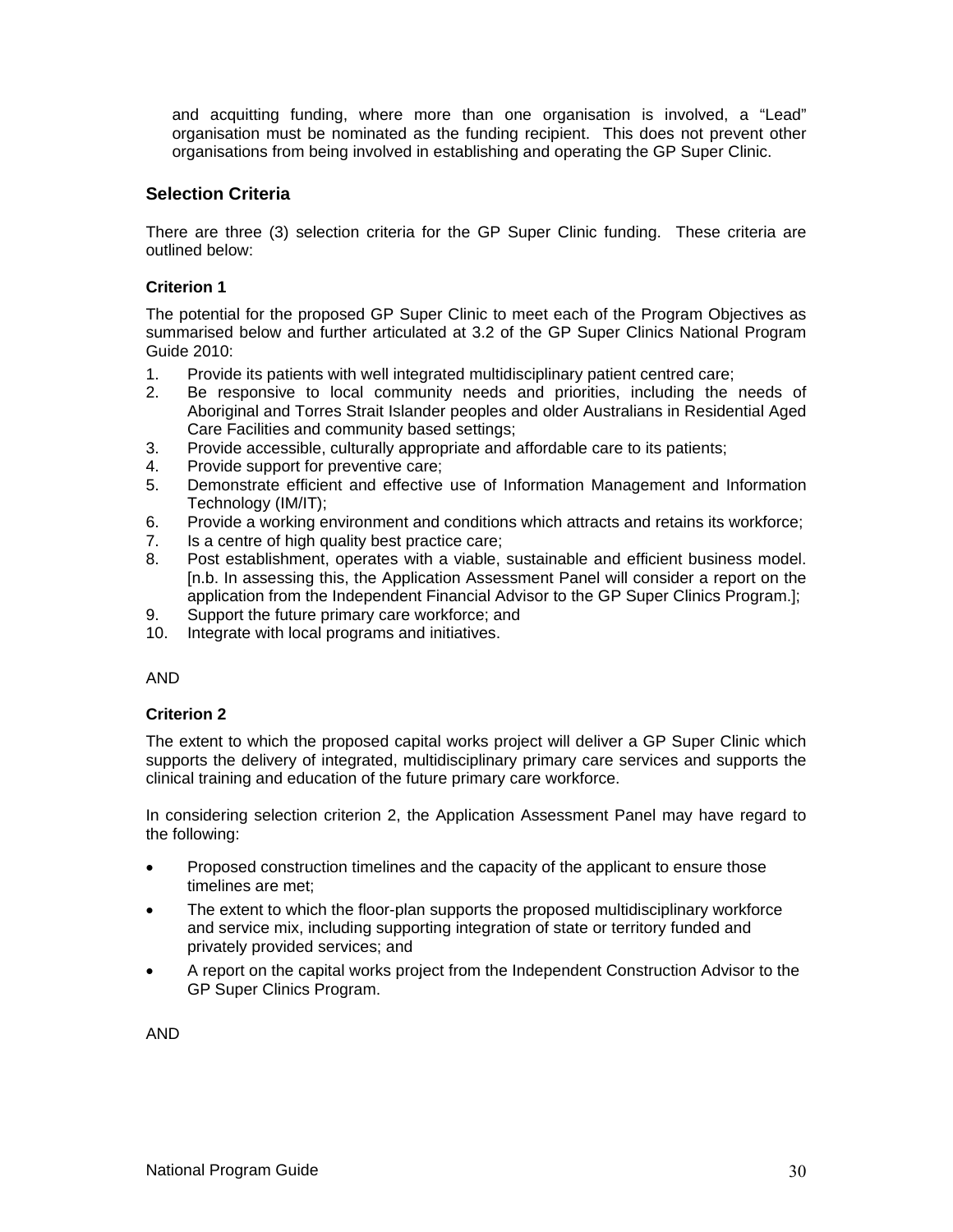#### **Criterion 3**

The efficient and effective use of the funds.

Applicants should note that, in considering the extent to which the application meets selection criterion 3, the Application Assessment Panel will have regard to the following:

- The relative merit of each application;
- The geographic location of the proposed GP Super Clinic;
- The existence or otherwise of other Commonwealth or State/Territory Government funding sources available to the applicant for a capital works project;
- The extent to which the evidence in the application demonstrates that the proposed GP Super Clinic will be located in an area with one or more of the following features:
	- Poor access to health services;
	- **Poor health infrastructure and or coordination;**
	- Where a GP Super Clinic could help take pressure off the emergency department of a local hospital;
	- High levels of chronic disease and/or populations with high health needs, such as large numbers of children or the elderly; or
	- High population growth or anticipated high population growth.

(Applications which demonstrate two of these features will score more highly than applications which demonstrate one of these features, and so on).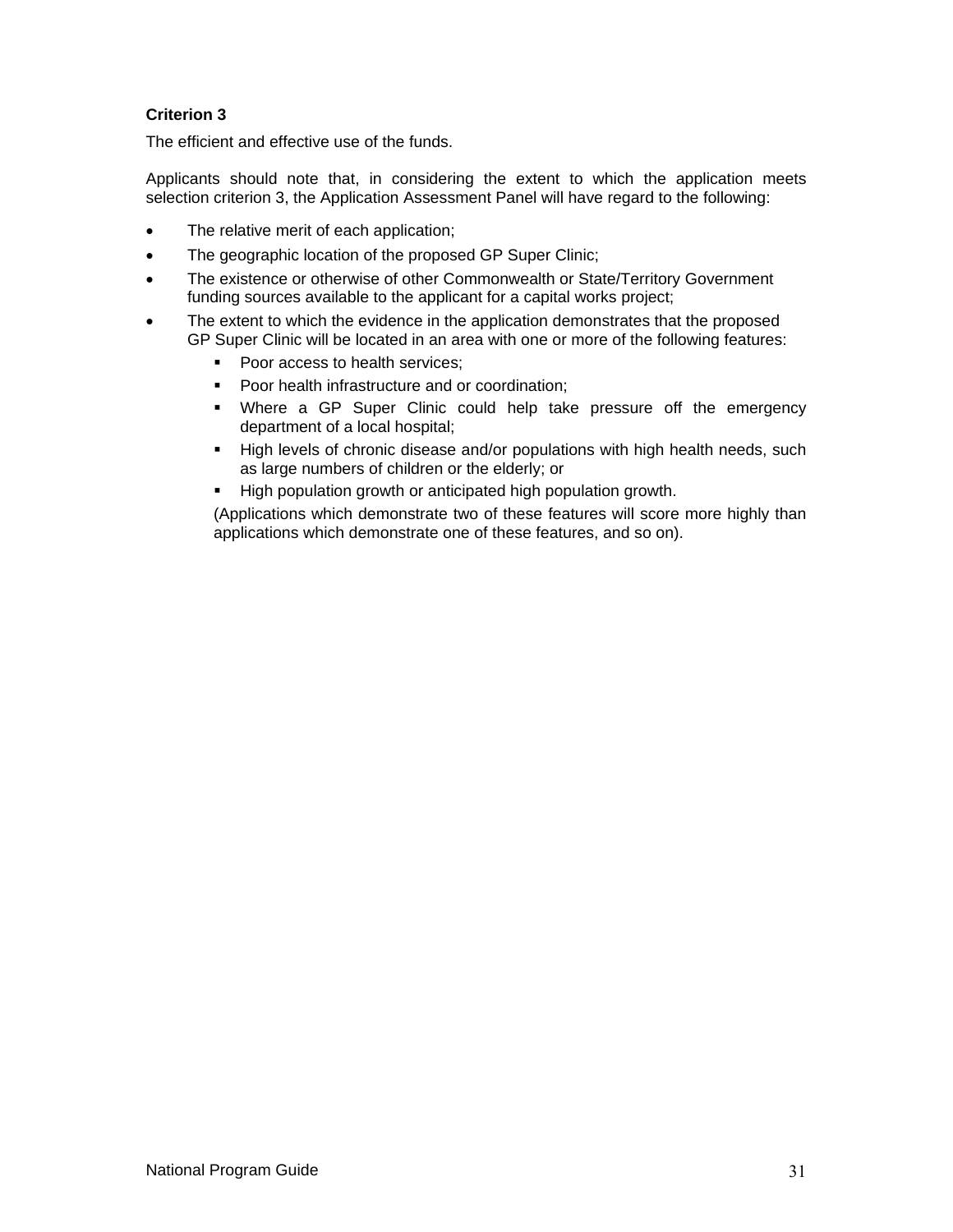## **VERIFICATION SHEET**

#### **VERIFICATION**

I verify that I have checked this application and that, to the best of my knowledge, all relevant details are correct at the time of lodgement.



Position: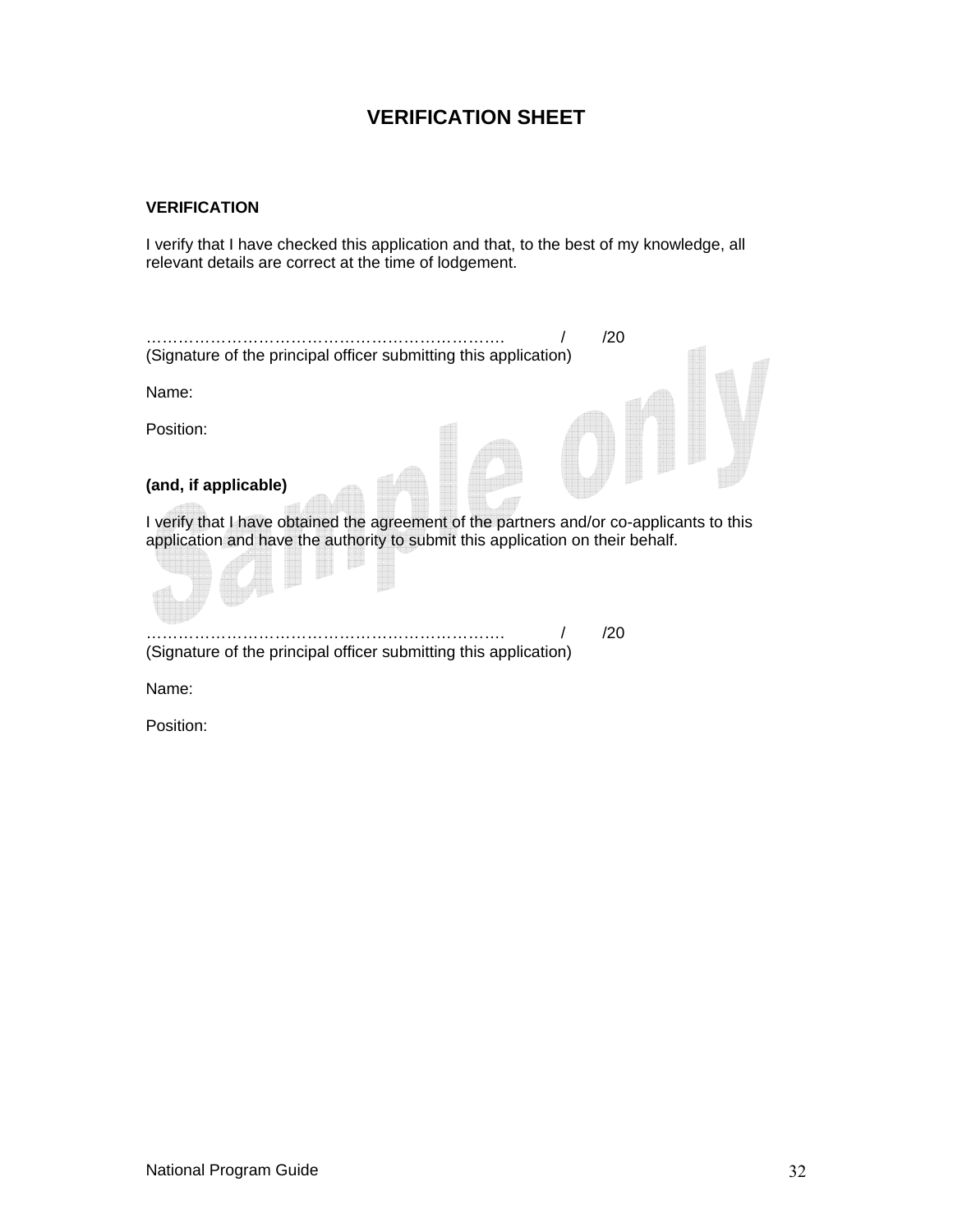## **APPLICANT DETAILS**

**Name of applicant:** 

**Registered name (if applicable):** 

**Trading name (if applicable):** 

**ABN:** 



**company limited by guarantee):** 



**Applicant street address:** 

**Applicant mailing address (if the same as street address, please indicate 'As above'):** 

#### **Contact person for this application:**

Name:

Position:

Tel: ( ) Mob: Fax: ( )

Email address: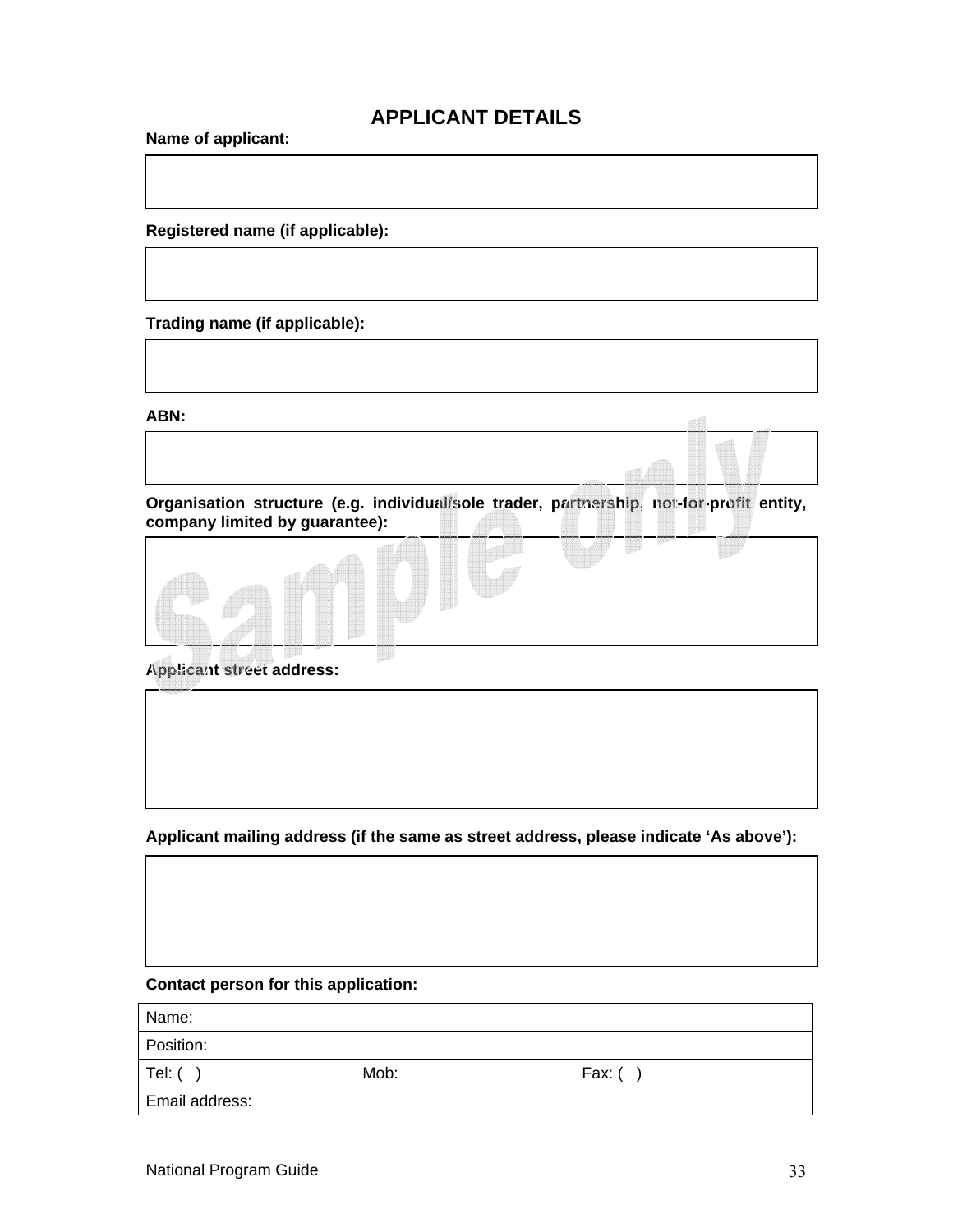**Project Manager** (person with overall project responsibility) (if the same as the contact person for this application, please indicate 'As above'):

Name:

Position:

Tel: ( ) Mob: Fax: ( )

Email address:

#### **Other persons/organisations involved in this application (if applicable):**

[Note: There is no requirement to form a new legal entity for organisations to jointly apply for funding. Organisations may be, for example, affiliates, partners or consortia.]

| Person/Organisation name |  |  |  | Person/Organisation address |  |  | Person/Organisation ABN |  |  |  |  |  |
|--------------------------|--|--|--|-----------------------------|--|--|-------------------------|--|--|--|--|--|
|                          |  |  |  |                             |  |  |                         |  |  |  |  |  |
|                          |  |  |  |                             |  |  |                         |  |  |  |  |  |
|                          |  |  |  |                             |  |  |                         |  |  |  |  |  |
|                          |  |  |  |                             |  |  |                         |  |  |  |  |  |
|                          |  |  |  |                             |  |  |                         |  |  |  |  |  |

#### **Compliance:**

Please review carefully the terms and conditions in the sample funding agreement applicable to the funding stream being sought and confirm by marking with an "X" whether or not your organisation is compliant and/or can comply with those requirements.

| Yes | No |  |
|-----|----|--|
|     |    |  |

#### **Conflict of Interest:**

Do you/your organisation have a conflict of interest or potential conflict of interest that would exist if you/your organisation received funding under this initiative?

 Yes. If a conflict of interest or potential conflict of interest exists, please attach a statement declaring the conflict.

No

#### **Confidentiality:**

Are any elements of the application confidential?

Yes. Provide an explanation and indicate the parts of the application are confidential.

No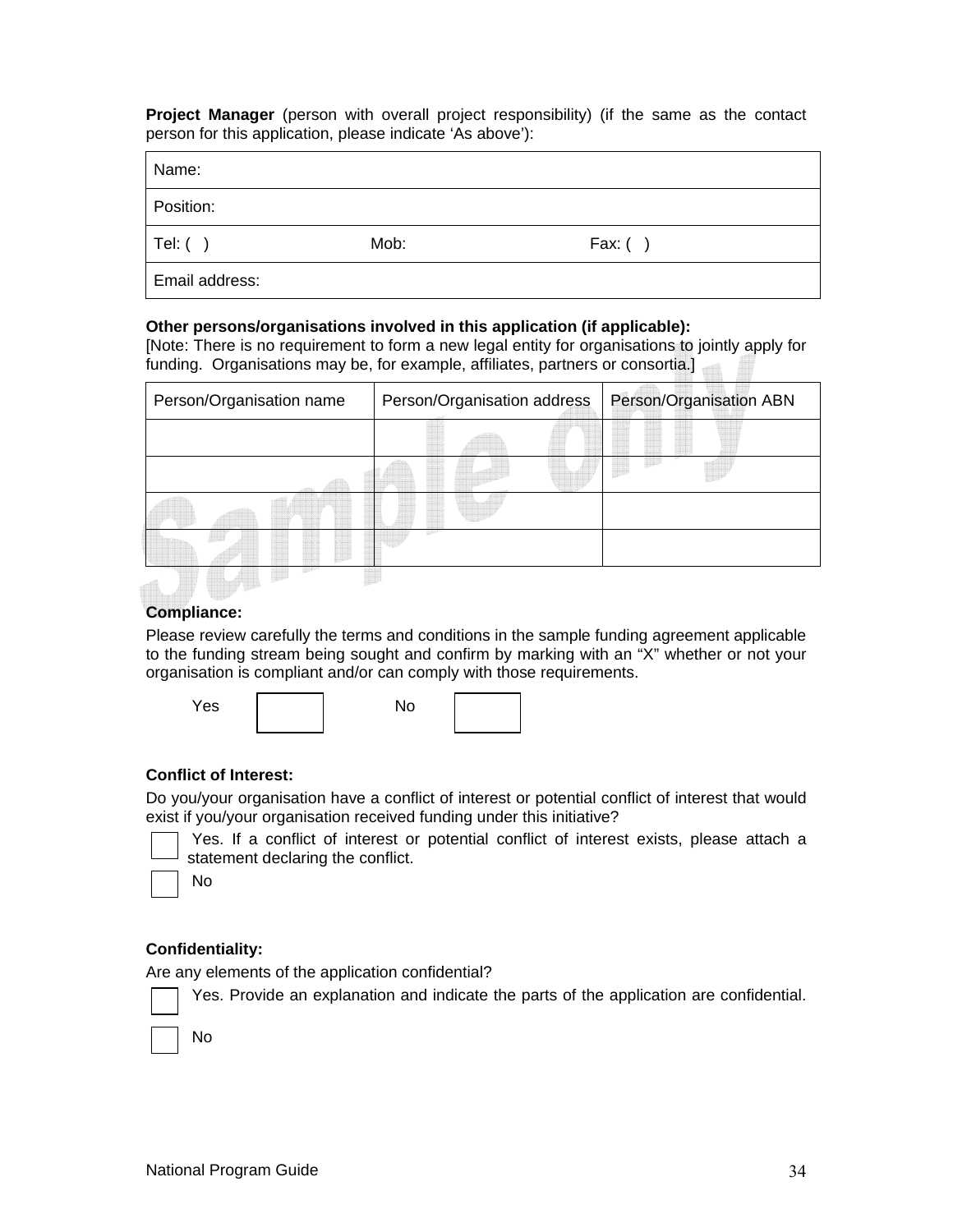#### **Summary of Application**

*Taking into account the information provided in the GP Super Clinics National Program Guide 2010, provide a summary of the application, including as a minimum:* 

- o *The address/es of the site(s) at which the GP Super Clinic will be built, refurbished, and/or extended;*
- o *The business arrangements that will underpin the construction and operational phases of the GP Super Clinic;*
- o *The proposed construction/refurbishment activities (e.g. construct a new single storey*  facility and adjoining car parking; add two storeys to an existing facility for additional *services and new clinical training facilities; refurbish and/or extend an existing facility to accommodate additional workforce and services);*
- o *The estimated cost and likely timeframe for completion of the capital works project;*
- o *The clinical training facilities to be provided* ;
- o *The health professionals and/or students who will deliver services and/or receive training within the facility; and*
- o *The services to be delivered and an indication of the range of clinical professions (and approximate numbers).*

**Insert the response to this summary by typing directly into the application form below this point. Please keep the response to the minimum necessary to summarise the application.**

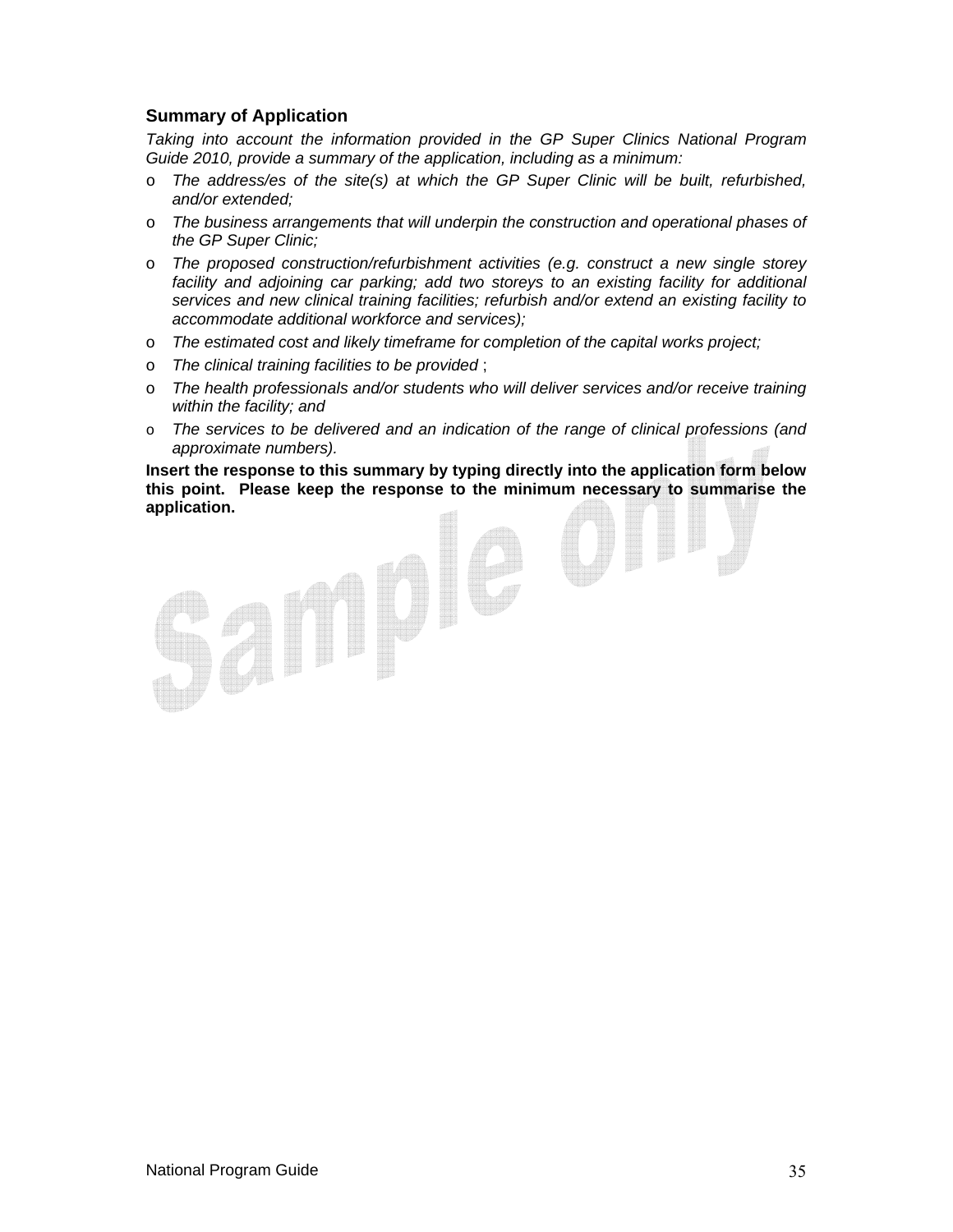#### **SELECTION CRITERION 1**

#### **Objective 1:** *GP Super Clinics will provide their patients with well integrated multidisciplinary patient centred care*

#### **The response to this Objective should address, but need not be restricted to, the matters set out below:**

*Describe the vision, values and motives of the applicant organisation and any partner organisations in establishing a facility that delivers integrated multidisciplinary primary (and where appropriate, ambulatory) health care.* 

*Describe the range of health professionals who will deliver services within the facility and how this workforce will be involved in the implementation of integrated, multidisciplinary, team based approaches to care. The workforce profile should reflect the service mix proposed under Objective 2 and include administrative and support staff.* 

*Describe the recruitment strategies to be implemented to obtain the identified workforce including:* 

o *Relocation activities;* 

o *Local, national and/or international recruitment activity including timeframes for recruitment and any contingent approvals or circumstances that will need to be in place e.g. District of Workforce Shortage status, or professional registration for Overseas Trained Doctors.* 

*Describe the mechanisms that will support the clinical workforce in improving the health of people attending the clinic such as referral pathways and shared care protocols and any tools or processes that will underpin these arrangements. For case conferencing arrangements, explain how the participation of GPs and privately practising allied health professionals will be managed to ensure equity.* 

*A description of a typical patient journey using scenarios or case studies for nominated diseases or a flow chart may be included to support understanding of the proposed arrangements.* 

*Describe the proposed clinical governance arrangements that will support integrated, multidisciplinary, team based approaches to the delivery of health care. The description should include membership, roles and responsibilities anticipated level of contribution to clinical governance. For GP Super Clinics where it is proposed that state or territory funded services will be delivered, explain how the levels of contribution to clinical governance from both privately practising and salaried clinical staff will be managed to ensure equity.* 

*Provide a flow chart or diagram that outlines the clinical governance arrangements and describe the proposed relationship between different elements such as terms of reference* 

*Describe how the GP Super Clinic will engage with the community including arrangements for representation on clinical governance committees.* 

**Insert the response to Objective 1 by typing directly into the application form below this point. There is no page limit and attachments may be provided and crossreferenced within this response.**

======================================================================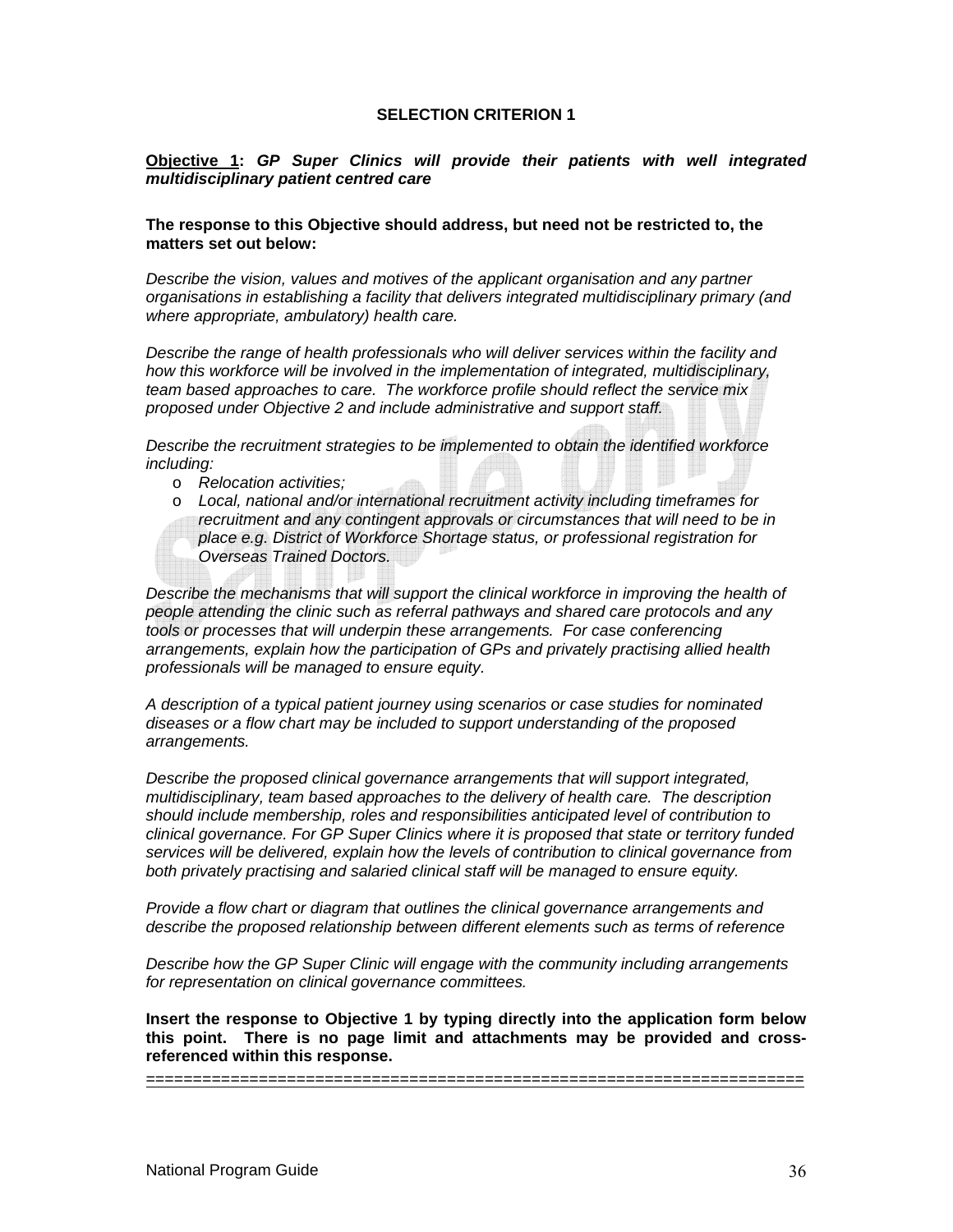**Objective 2:** *GP Super Clinics will be responsive to local community needs and priorities, including the needs of Aboriginal and Torres Strait Islander peoples and older Australians in Residential Aged Care Facilities and community based settings* 

**The response to this Objective should address, but need not be restricted to, the matters set out below:** 

*Describe the anticipated range of services that the GP Super Clinic will provide, the workforce which will provide those services and the service delivery arrangements including the frequency of proposed activities and, where appropriate, the anticipated target group. Where these services are to be offered by other organisations, indicate the arrangements under which the service will be made available (e.g. anticipated frequency of scheduling for particular clinics, source of workforce). Include any proposed escalation of services during the start-up phase of the facility or whether the commencement of a service is conditional upon the resolution of other factors (e.g. approval of a state or territory government).* 

*If your organisation is currently operating a primary care facility, describe the range of services currently being offered and how these will be expanded / enhanced / complemented by the organisation's transition to becoming a GP Super Clinic.* 

*Applications for the larger GP Super Clinics grants (i.e. up to \$15 million) must include information on the specialised services to be delivered in the facility. Applicants proposing to offer ambulatory care services should describe how services such as renal dialysis, palliative care, chemotherapy, hospital-in-the-home support and home and community care services will:* 

- *align with relevant State/Territory ambulatory care plans e.g. cancer plans;*
- *collaborate with similar services in the area; and*
- *form part of agreed referral pathways to and from local and regional facilities providing associated services.*

*Describe the health needs and priorities of the local community and how the proposed service mix responds to those needs and priorities. Include information on how the proposed services have taken into account any primary care service planning frameworks for that locality (e.g. Municipal Health Plans). The description should:* 

- *Take into account existing population health data (applicants may wish to consider using the data available from the Population Health Information Development Unit at*  www.publichealth.gov.au *which contains the recently updated Social Health Atlas 2010;*
- *Address identified service gaps;*
- *Consider how existing services will be complemented or enhanced e.g. after hours and hospital based services;*
- *Address separately the health needs and priorities of the Aboriginal and Torres Strait Islanders living in the community; and*
- *Consider services to address the needs of older Australians in Residential Aged Care Facilities or community based care settings.*

*Describe the organisational (or corporate) governance arrangements for managing risks and legal and financial accountabilities, human resource management, strategic and policy planning, community engagement arrangements etc. This could include a description of the functions of different committees (e.g. the Board, the Community Advisory Group), membership (including anticipated skills), the relationship with other groups in the clinic and stakeholder participation. A flow chart or diagram may be included.*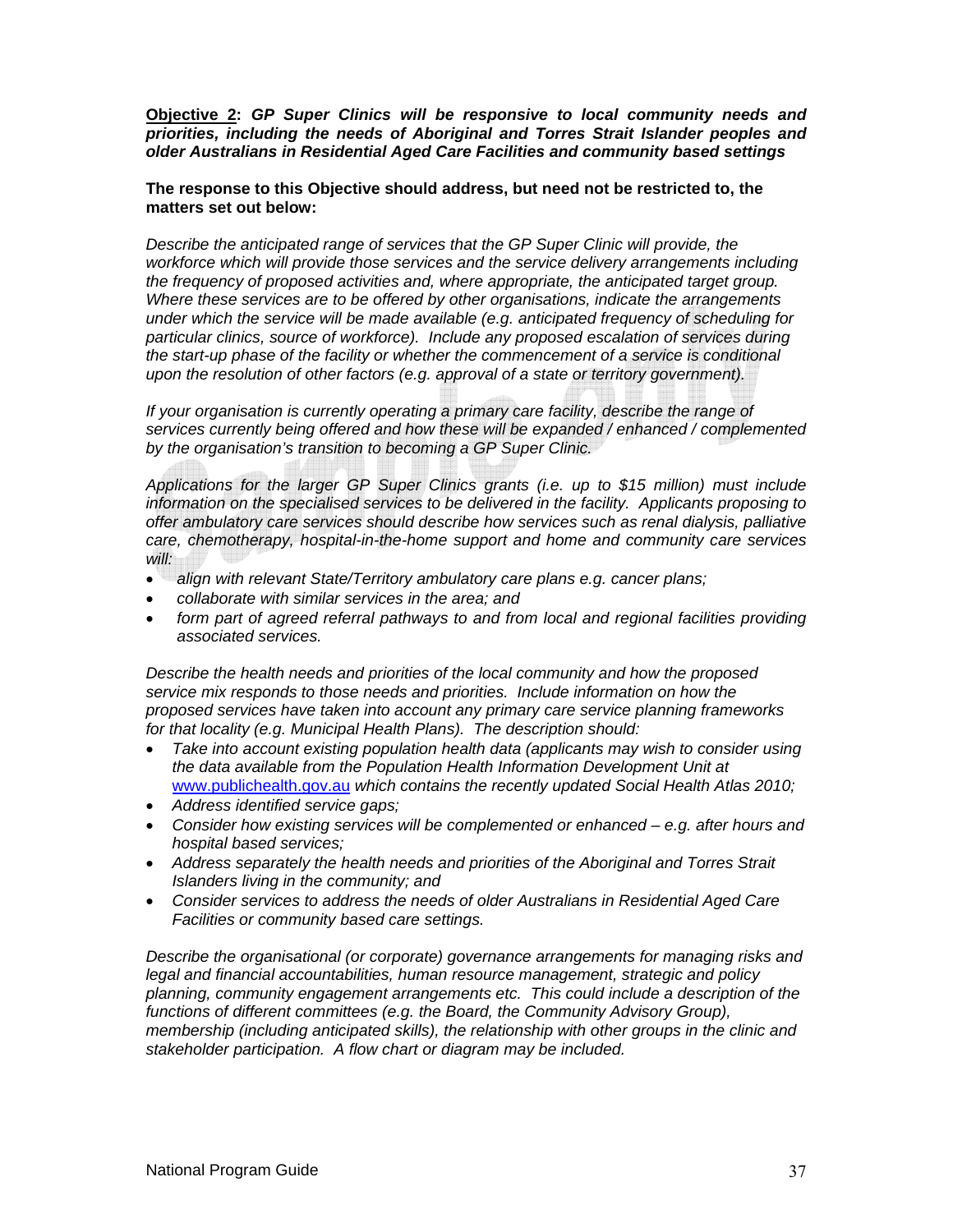*Describe how the facility will engage with the local community. This could include measures for ongoing community outreach, publications, opportunities for representative participation and consultations.* 

**Insert the response to Objective 2 by typing directly into the application form below this point. There is no page limit and attachments may be provided and crossreferenced within this response.** 

======================================================================

**Objective 3:** *GP Super Clinics will provide accessible, culturally appropriate and affordable care to their patients* 

**The response to this Objective should address, but need not be restricted to, the matters set out below:** 

#### *Accessibility:*

*Describe the location of the proposed GP Super Clinic and the means by which people will travel to the facility. Include any proposed arrangements to improve accessibility (e.g. regular bus from interchange, free parking, outreach to schools, use of existing mobile programs such as Street Doctor). Set out the benefits of this site in comparison to other sites you have considered. Where the proposal is to establish a hub and spoke model (see page 9 of the National Program Guide 2010), describe the physical relationship (distance, transport availability) between the sites and indicate what arrangements will be implemented to support movement by patients and staff between the sites, where this is anticipated.* 

*Describe the proposed hours of operation for the facility, including how extended hours of service will be delivered.* 

#### *Affordability:*

*Describe the billing policies that will be implemented at the GP Super Clinic. The description should address:* 

- *Bulk billing arrangements for general practice and allied health services;*
- *Fee for service arrangements, including any anticipated gap payment requirements;*
- *Any arrangements for specific groups of patients (e.g. Chronic Disease Management services or preventative health care activities);*
- *Arrangements proposed for other service providers in the facility to improve access to services; and*
- *How the billing arrangements will be communicated to clients.*

#### *Cultural appropriateness:*

*Each GP Super Clinic will operate in a local community with different population characteristics. Describe the community in which this facility will operate. Note that this demographic information is available from the community atlas on-line at the local government website for the relevant location.* 

*Describe how the proposed service arrangements for the GP Super Clinic respond to the particular characteristics of this community in a way that improves access to health services in a culturally appropriate setting. This could include a description of staff orientation arrangements and proactive recruitment strategies such as recruiting gender appropriate health professionals, cultural safety training, liaison activities with local cultural groups, particular service arrangements (e.g. access to interpreters, involvement of local Elders in*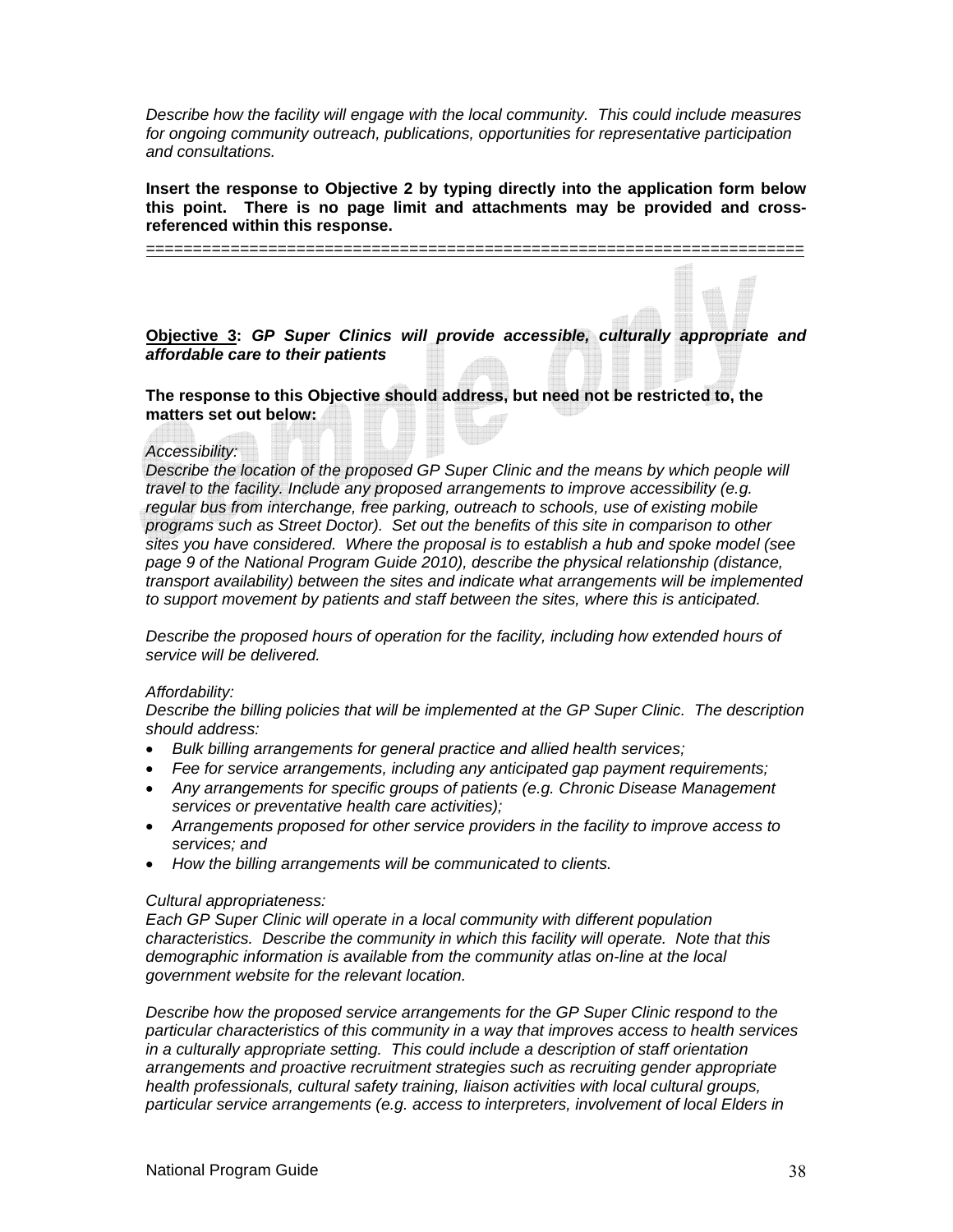*certain clinics, sexual health, drug and alcohol cessation, domestic violence awareness, men's health, carer support programs etc) and/or how the physical environment of the GP Super Clinic will take into consideration the particular needs of any sub-population in the community.* 

**Insert the response to Objective 3 by typing directly into the application form below this point. There is no page limit and attachments may be provided and crossreferenced within this response.**

*Objective 4: GP Super Clinics will provide support for preventive care* 

=====================================================================

**The response to this Objective should address, but need not be restricted to, the matters set out below:** 

*Describe the range of preventative care services and programs that will be offered, or supported, by the GP Super Clinic, at both primary (health promotion and illness prevention) and secondary (early detection and intervention) levels. This could include collaborative service relationships with other health providers (e.g. pharmacy) or key stakeholders (Heart Foundation).* 

*Describe the target groups for each program – whether an entire population (e.g. school groups), selective groups (e.g. those in which illicit drug dependence is an issue) and/or where a need is indicated (e.g. screening for patients exhibiting early signs of risk behaviours).* 

*Identify any arrangements with local providers of preventative care services (e.g. local government, community health centres) and identify opportunities for integration / coordination of services between facilities.* 

**Insert the response to Objective 4 by typing directly into the application form below this point. There is no page limit and attachments may be provided and crossreferenced within this response.**

======================================================================

**Objective 5:** *GP Super Clinics will demonstrate efficient and effective use of Information Management and Information Technology (IM/IT)*

**The response to this Objective should address, but need not be restricted to, the matters set out below:** 

*Provide a plan which describes the arrangements for the supply and support of IM/IT within the GP Super Clinic, that will support an integrated, multi-disciplinary, team based approach to the delivery of primary (and, if appropriate, ambulatory) care. The plan should take into account the need for electronic communication within the GP Super Clinic (including across sites in a hub and spoke model), state or territory funded services, local hospitals and other providers such as Residential Aged Care Facilities; shared telephony; the Personally Controlled Electronic Health Record; and opportunities for improving access such as on-line appointment booking systems.*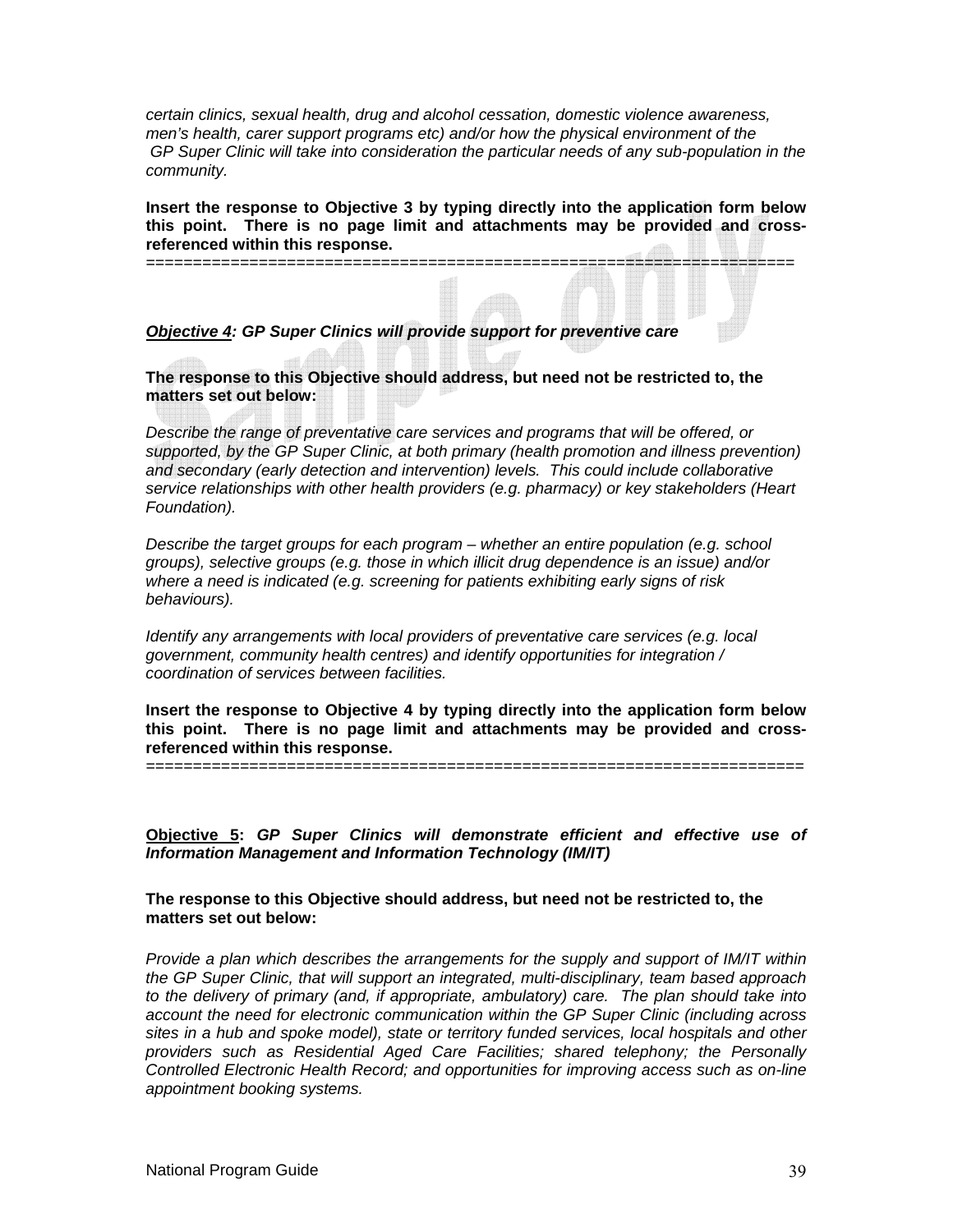*The plan should indicate likely clinical management software arrangements, clinical audit tools, on-line services and decision support tools as well as arrangements that are specific to clinical training and education.* 

*Consider attaching a diagram indicating communication linkages, server connectivity, Virtual Private Network arrangements etc.* 

*Applicants should note the requirements set out in the National Program Guide at page 22 regarding protecting consumer privacy and demonstrate that the estimated costs of the privacy and security assessments required by the Commonwealth have been considered within the cash flow projections provided in response to Objective 8.* 

**Insert the response to Objective 5 by typing directly into the application form below this point. There is no page limit and attachments may be provided and crossreferenced within this response.**

============================ 

*Objective 6: GP Super Clinics will provide a working environment and conditions which attract and retain their workforce* 

#### **The response to this Objective should address, but need not be restricted to, the matters set out below:**

*Describe the physical and operational arrangements that may be considered professionally satisfying for the proposed clinical and administrative workforce in the GP Super Clinic and may be used to encourage people to remain working in the GP Super Clinic. This could include, but need not be restricted to:* 

- o *Flexible employment arrangements;*
- o *Defined career pathways within the clinic that recognise the changing nature of clinical practice;*
- o *Incentives such as the subsidisation of some arrangements for clinicians (e.g. allied health professionals) to offset the cost of participating in GP Super Clinic activities;*
- o *Identifying particular roles which could be stretched and extended (and the means by which this would achieved);*
- o *Structured orientation programs;*
- o *Learning opportunities both within the clinic and through other partnerships including support for CPD;*
- o *Teaching/ mentoring / leadership roles;*
- o *Physical arrangements such as change rooms, staff rooms, library etc;*
- o *Opportunities for conjoint appoints to partner universities;*
- o *Corporate support for routine administrative and practice management activities; and/or*
- o *The potential for participation in primary care research activities.;*

*This description may be incorporated in the Workforce Plan submitted and provided as an attachment under Objective 1. If so, please cross reference the Workforce Plan at this point.* 

**Insert the response to Objective 6 by typing directly into the application form below this point. There is no page limit and attachments may be provided and crossreferenced within this response.**

======================================================================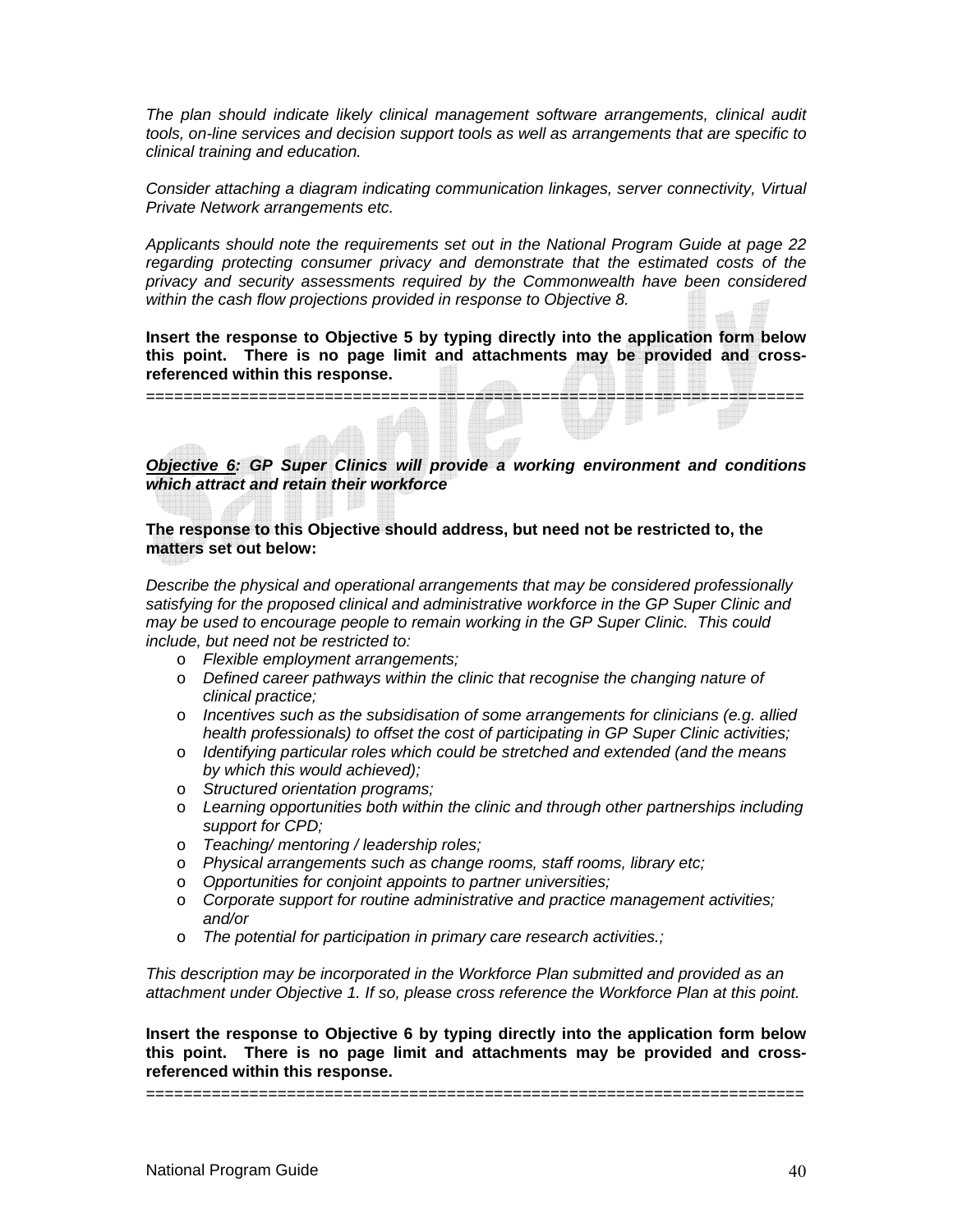#### *Objective 7: GP Super Clinics will be centres of high quality best practice care*

**The response to this Objective should address, but need not be restricted to, the matters set out below:** 

*Apart from the clinical governance arrangements described under Objective 1, describe the policies, processes and continuous quality improvement practices that will be implemented to ensure high quality care that reflects best clinical practice. Include the tools and resources that will be made available to general practitioners, nurses, allied health professionals and administrative staff (eg recall and reminder systems, orientation manuals, online decision support systems, continuing professional development, staff training etc).* 

*Describe the role data collection and analysis will have within the quality improvement arrangements. A case study or flow chart may be used to illustrate the proposed arrangements.* 

*Outline the arrangements that will be made to achieve accreditation under an industry recognised scheme.* 

**Insert the response to Objective 7 by typing directly into the application form below this point. There is no page limit and attachments may be provided and crossreferenced within this response.**

======================================================================

*Objective 8: Post establishment, GP Super Clinics will operate with viable, sustainable and efficient business models. [n.b. the evaluation of Objective 8 will include consideration of a report on the application from the Independent Financial Advisor to the GP Super Clinics Program.];* 

**The response to this Objective should address, but need not be restricted to, the matters set out below:** 

*Note that attachments are required for the completion of the application for Objective 8.*

#### *Grant Funding breakdown*

Within the limit of funding available for the identified GP Super Clinic, indicate the total funding (GST exclusive) being sought and, where appropriate, indicate the breakdown across the available funding categories.

#### **Do not delete the following table.**

| Year                                     | 1  | $\mathbf{2}$ | 3  | 4  |
|------------------------------------------|----|--------------|----|----|
| Capital<br>funding                       | \$ | \$           | \$ | \$ |
| Non-capital<br>funding                   | \$ | \$           | \$ | \$ |
| Recurrent<br>(reimbursable)<br>expenses* | \$ | \$           | \$ | \$ |
| Relocation<br>Incentive<br>Payments*     | \$ | \$           | \$ | \$ |
| <b>TOTAL</b>                             | \$ | \$           | \$ | \$ |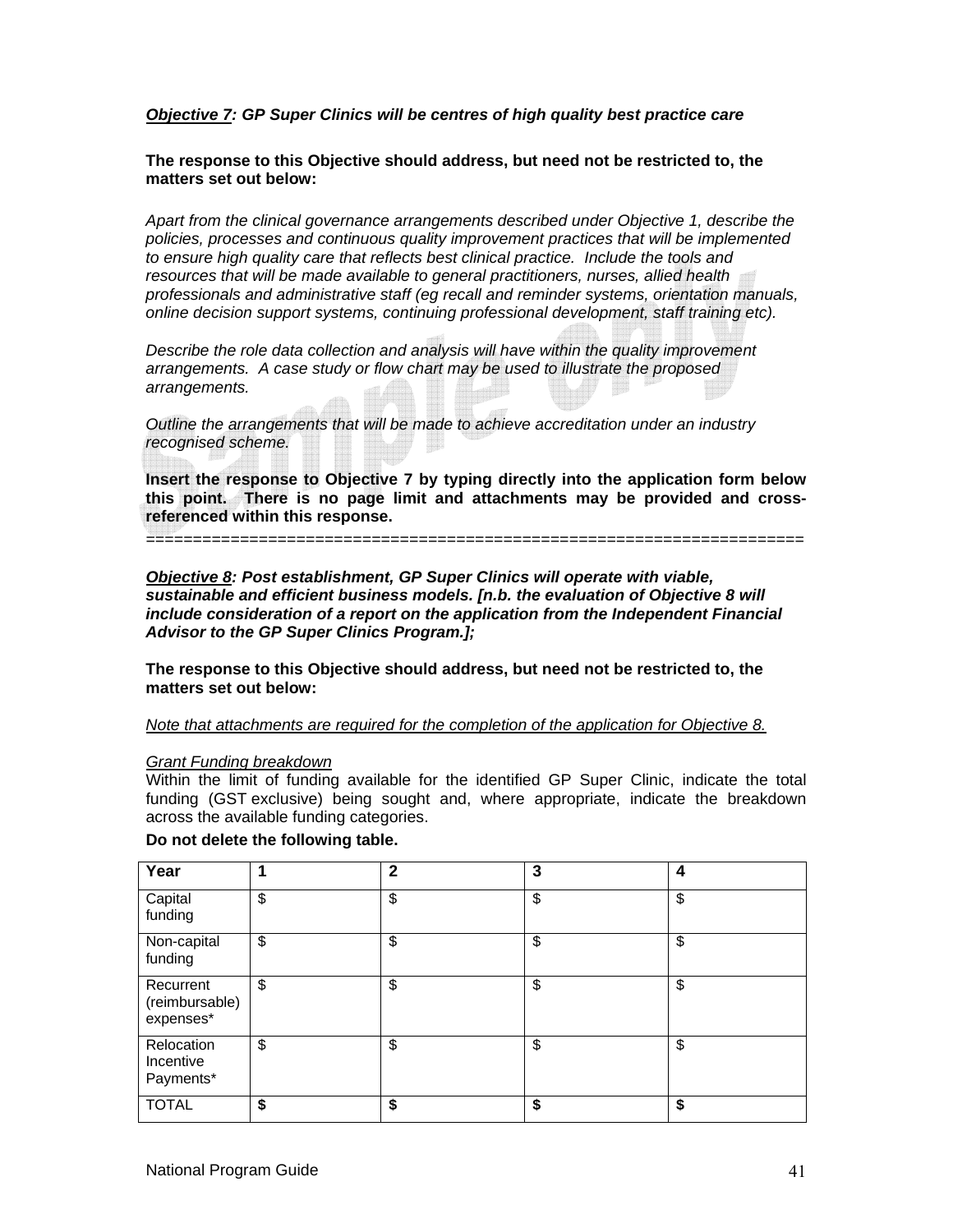\* Recurrent funding is only available once the GP Super Clinic has commenced operations. Relocation incentives are payable at the point where confirmation of relocation occurs (50%) and at the end of 12 months of service at the GP Super Clinic (50%).

#### *Financial background*

*Where available, attach:* 

- *Audited Statement of Financial Performance (Profit and Loss Statement) and detailed Statement of Financial Position (Balance Sheet) for your organisation, including notes and the auditor's report for the past 3 years; or*
- *Accounts for the past 3 years certified by a Certified Practising Accountant or Chartered Accountant as being prepared in accordance with Australian Accounting Standards.*

#### *Capacity of guarantors*

*If the applicant is a company limited by guarantee, describe arrangements for meeting any liabilities that might arise during the operational phase of the GP Super Clinic.* 

#### *Capacity to manage Commonwealth grants*

*Describe any experience in managing financial acquittals and accountability for grant funding under a state, territory or federal scheme.* 

#### *Operational cash flow*

*Attach the estimated cash flow projections for the first three years of the operation of the GP Super Clinic. This forecast of income and expenditure should show income from assigned MBS rebates, recurrent funding, other potential funding sources (including grants, rent) and outgoings including salaries and wages, insurances, superannuation and, where appropriate, rent.* 

*Provide information about other national grants and incentives for which the organisation has applied /intends to apply or has received, e.g. Access to after-hours primary care, Incentive payments to support practice nurses, Aboriginal Health Workers, National Rural Hospitals Health Infrastructure Program grants or innovative clinical training grants etc.* 

**Insert the response to Objective 8 by typing directly into the application form below this point. There is no page limit and attachments may be provided and crossreferenced within this response.**

======================================================================

*Objective 9: GP Super Clinics will support the future primary care workforce* 

**The response to this Objective should address, but need not be restricted to, the matters set out below:** 

*Outline the model of education and training delivery that is proposed for the facility. This could include arrangements for the commencing workforce such as orientation and support processes as well as for continuing professional development for clinical and administrative staff.* 

*The education and training model should include plans for training medical, nursing and allied health students, vocational training for GP Registrars and post-graduate placements*  as well as indicating what arrangements will be established to provide inter-professional *clinical experiences within the GP Super Clinic.*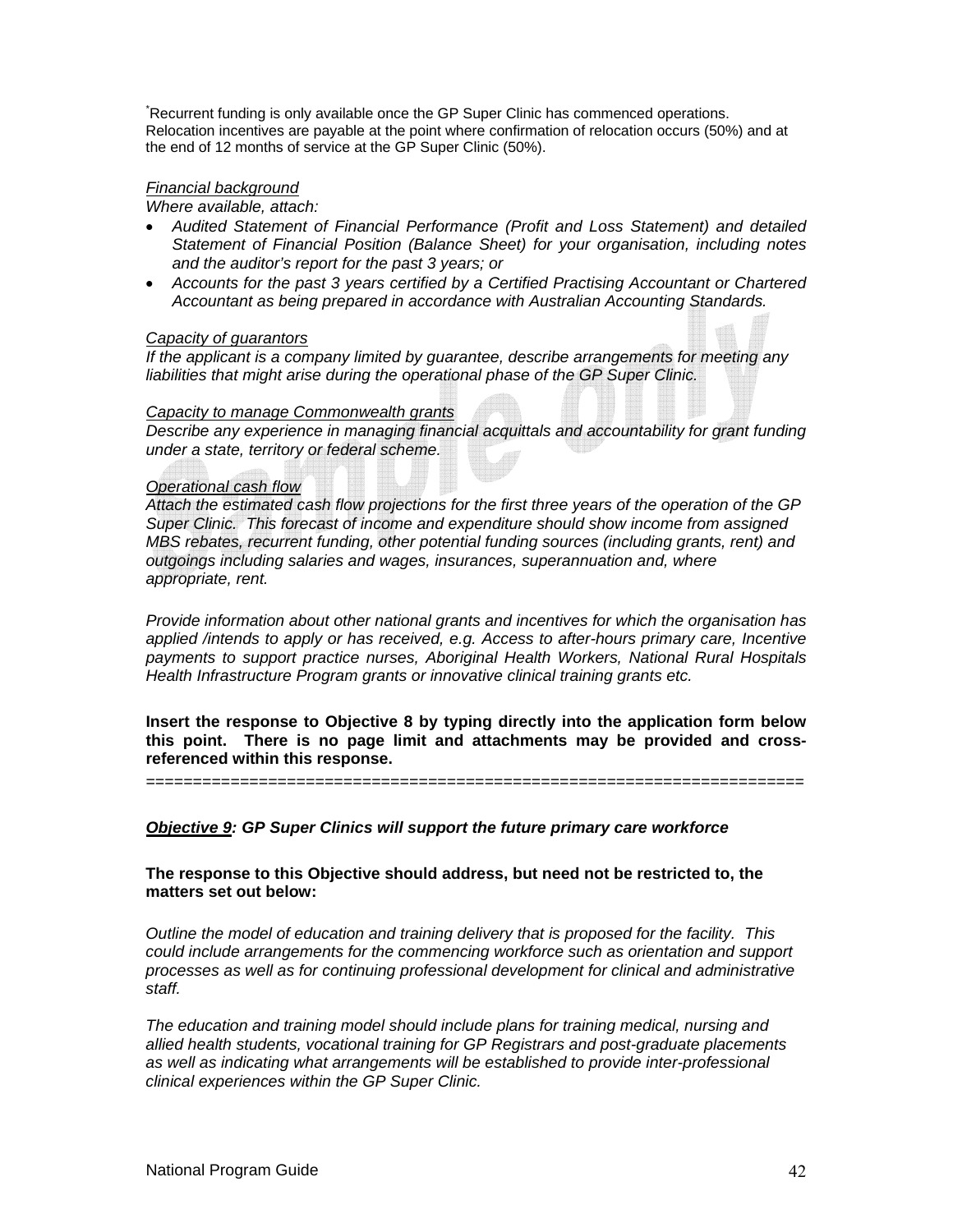*Describe how the physical environment of the GP Super Clinic will support clinical education and training activities e.g. consulting rooms large enough for observational learning, adjoining consulting rooms, observation windows, simulation models etc).* 

*Evidence of discussions with tertiary institutions, Regional Training Providers and other stakeholders should be detailed, or set out in attached letters of support.* 

==================================================================

**Insert the response to Objective 9 by typing directly into the application form below this point. There is no page limit and attachments may be provided and crossreferenced within this response.** 

#### *Objective 10: GP Super Clinics will integrate with local programs and initiatives*

**The response to this Objective should address, but need not be restricted to, the matters set out below:** 

*Describe the strategies proposed for establishing and sustaining linkages between the health practitioners at the GP Super Clinic and other local health service providers. Strategies should:* 

- o *Address how the GP Super Clinic will strengthen the delivery of primary care in the local area through a shared approach to planning and provision of primary care services; and*
- o *identify stakeholder organisations and, if appropriate, contain an appraisal of the likely timeline that would be required to develop an integrated approach.*

*This could be cross referenced to the responses on Objectives 1 and 2 in relation to representation on clinical and organisational governance groups in the GP Super Clinic and/or participation in shared service approaches with local public and/or private hospitals, Residential Aged Care Facilities, general practices, allied health practices, state or territory funded services, Aboriginal Medical Services and/or community based illness prevention and health support groups.* 

*Describe any arrangements that would underpin a partnership approach that complements and enhances existing local services (e.g. MoUs, Participation Agreements etc) including a communication strategy for progressing discussions about opportunities for integration.* 

**Insert the response to Objective 10 by typing directly into the application form below this point. There is no page limit and attachments may be provided and crossreferenced within this response.**

======================================================================

National Program Guide 43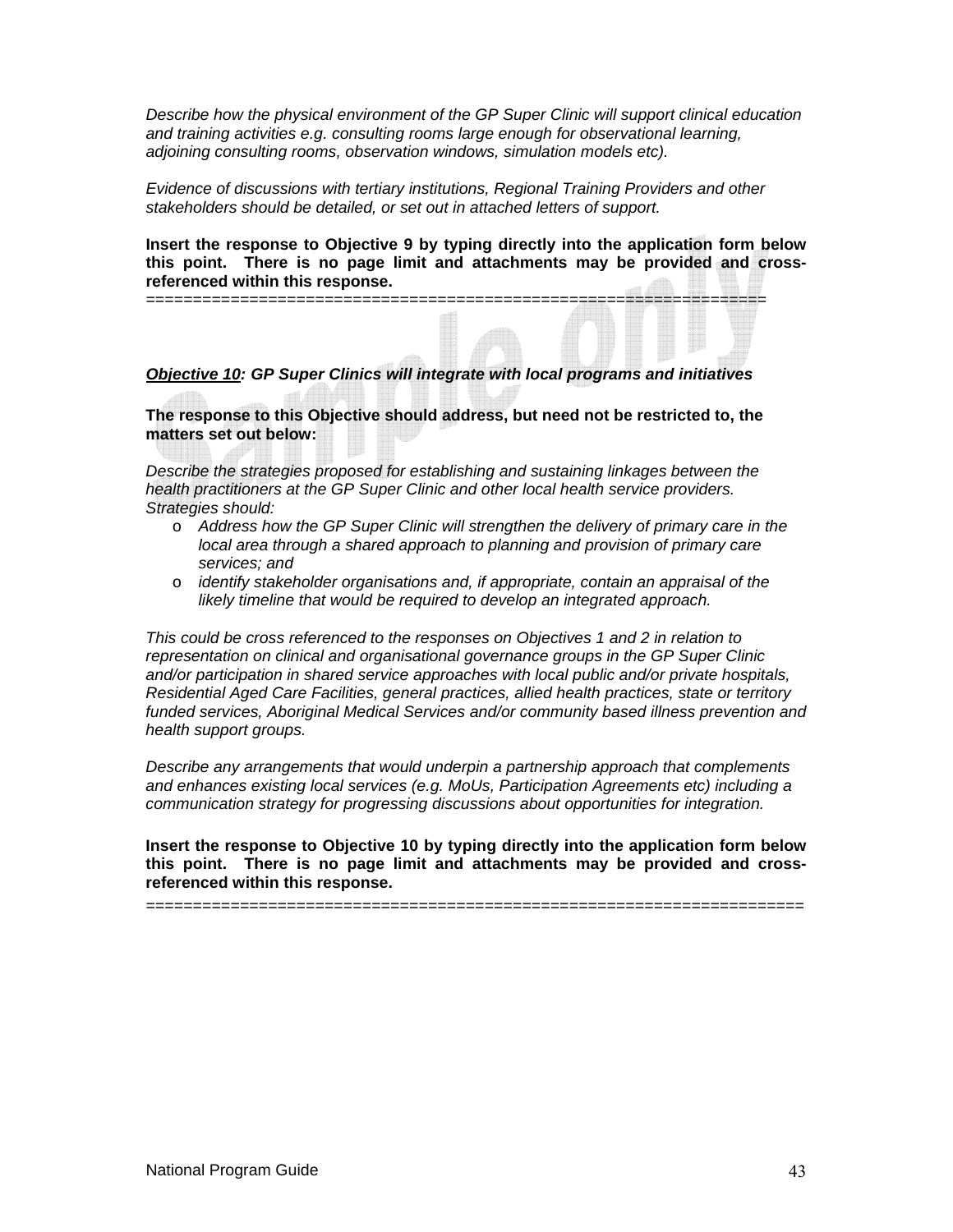#### **SELECTION CRITERION 2**

**Constructing or Extending the Facility.** 

*The extent to which the proposed capital works project will deliver facilities which support the delivery of integrated, multidisciplinary primary care services and the training and education of the future primary care workforce.* 

#### **The response to this Criterion should address, but need not be restricted to, the matters set out below:**

#### *(a) The Property*

*Describe the proposed property arrangements for the site(s) at which the GP Super Clinic will be constructed or substantially extended including the address and any title details. Attach a plan showing dimensions of the site, the likely position of the building within the site and distances to key local services or facilities. Provide details of the current type of ownership (freehold, leasehold, Crown Title), the method that will be used to take possession (purchase, commercial lease, peppercorn lease, gift), and the price and name and address of the current owner. If the proposed purchase is commercially sensitive, indicate how the price has been established. Letters indicating in principle commitments to sell, lease or donate the land should be attached.* 

If it is proposed that the GP Super Clinic will be part of a larger development being *undertaken by a commercial developer, describe the financing requirements, options for progressing alternative sites, and any termination arrangements should the development be delayed or not proceed on the proposed timeline.* 

#### *(b) The Building*

*In addressing the criterion, applicants may wish to consider and /or make use of the information provided in the primary care clinic design workbook "Re-birth of a Clinic" Watts, Crist, Evans and Jones, published by the Royal Australian College of General Practitioners and the RMIT University. The workbook is available for purchase from the RACGP and there is a link from the Department's website at www.health.gov.au/gpsuperclinics).* 

- 1. *Describe the type of building proposed the overall design, materials and special features.*
- 2. *Attach:*
- *(i) a concept plan showing elevations and the general appearance of the building;*
- *(ii) a floor plan that reflects and supports the service mix and workforce plan provided under Objectives 1 and 2 above. The floor plan should be sufficiently detailed to enable the identification of the features that will support the delivery of integrated, multidisciplinary, team-based health care; and*
- *(iii) a site plan indicating pedestrian and vehicle access, car parking arrangements and any other buildings on the site.*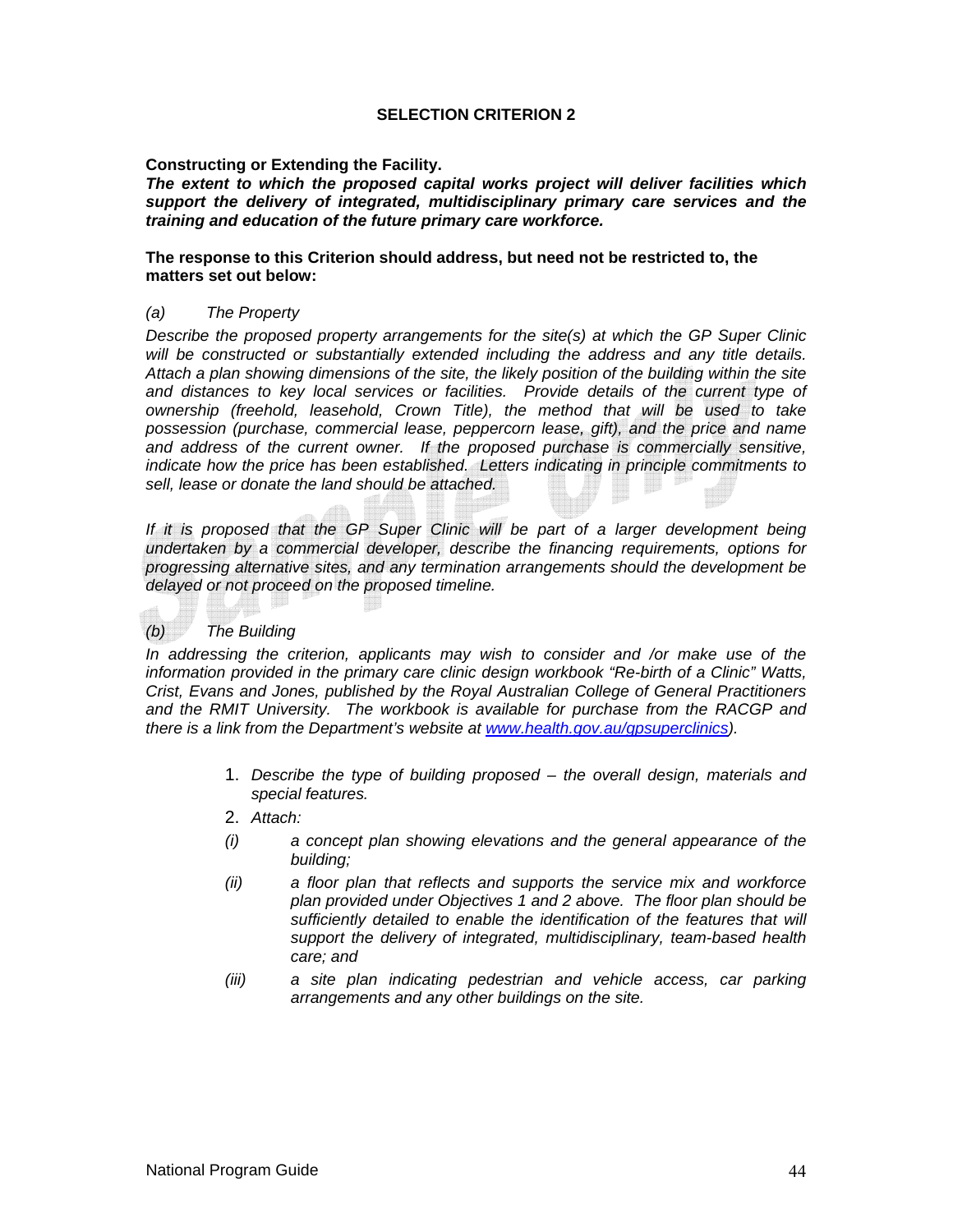- 3. *Attach:*
- *(i) a capital works budget which gives a high level breakdown of anticipated costs for land / property acquisition, building, fit out and associated expenses (refer to page 14 of the National Program Guide 2010 for information on the caps for different categories of expenditure). Include a general breakdown of the phases at which funds to support the capital works project will be sought (e.g. land/property acquisition, on completion if using a turn-key building contract).*
- *(ii) an estimate from a Quantity Surveyor or similar professional for the capital works project. This estimate should reflect the concept design included in the response to Selection Criterion 2 – Constructing or Extending the Facility*
- 4. *Describe any anticipated financial arrangements, in addition to the Commonwealth grant funding, to support construction e.g:* 
	- *Commercial borrowings including overdrafts, lines of credit, bridging finance;;*
	- *Anticipated interest rates and an indication of how interest payments will be met; and/or*
	- *Contributions from other funding sources including any State or Commonwealth grants.*
- 5. *Attach letters of in-principal commitment from lending institutions or financial contributors to support the proposed financial arrangements.*
- *(c) Project Management*

*For projects of this scale, i.e. \$3 million and above, it is anticipated that project management arrangements such as a Project Control Group will be established. Describe the project management arrangements, including details of how the design will be developed, likely*  design development and approval timelines, contract administration and cost control. *Indicate the organisations that may participate in the Project Control Group, the oversight and independent arrangements that will be made to ensure cost effectiveness. Applicants should note the regulatory requirements regarding capital works funded by the Commonwealth at page 22 of the National Program Guide 2010.*

*Describe any relevant experience in managing capital works grant funding, including managing funding or contributions from more than one source (e.g. federal, state or territory grants, commercial borrowings, local government contributions etc).* 

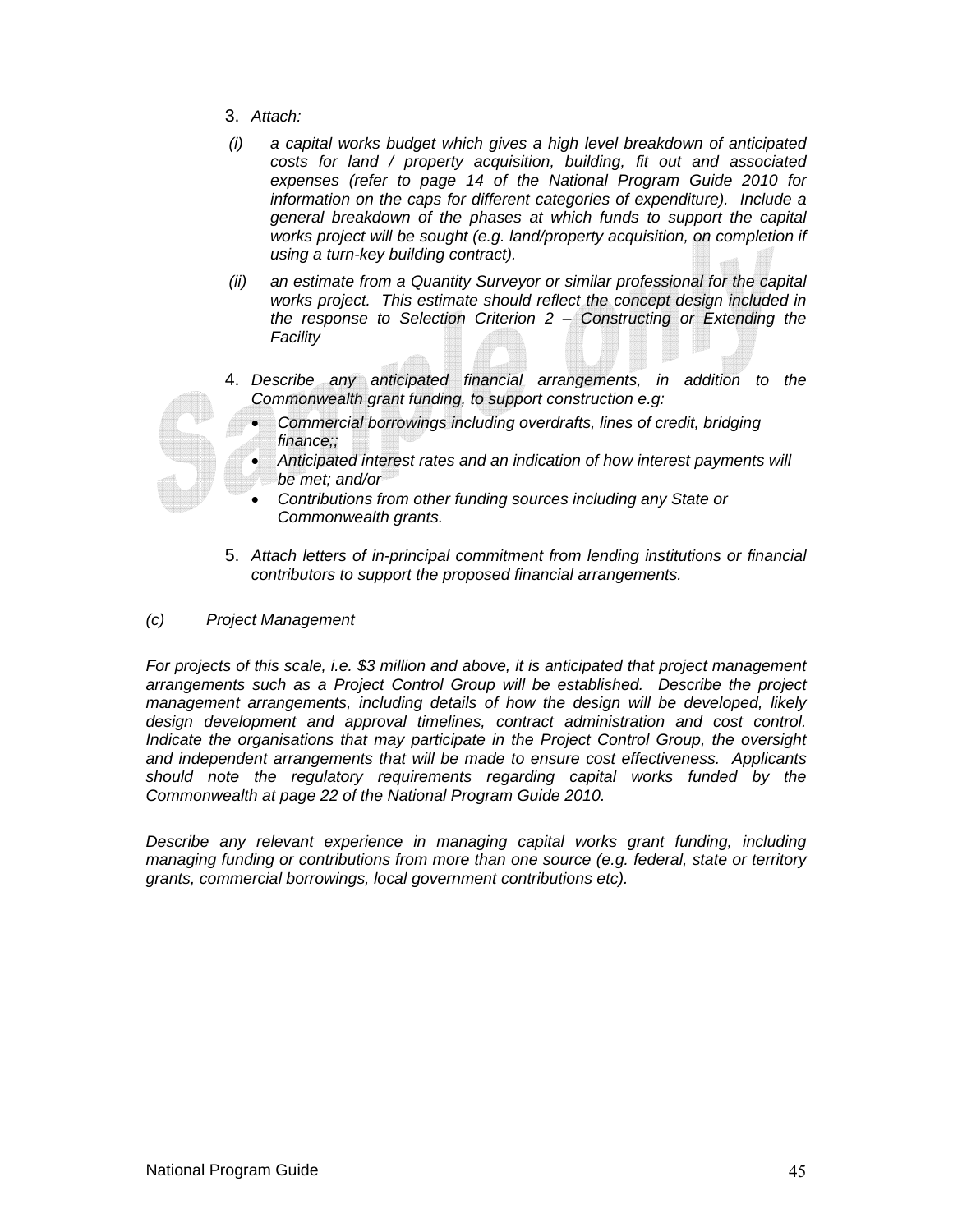#### Capital works personnel:

Set out the details of any qualified and experienced organisations or individuals that you have consulted, or anticipate consulting, for advice about managing the proposed capital works project (e.g: Project Manager, Architect, Quantity Surveyor, Draughtsman, Builder) **Do not delete this table** 



Criterion 3 is *the efficient and effective use of funds.* 

#### **The information provided against Criterion 1 and 2 will be used to assess Criterion 3.**

In considering the extent to which the application meets criterion 3, the Application Assessment Panel will have regard to the following:

- The relative merit of each application;
- The geographic location of the proposed GP Super Clinic; and
- The existence or otherwise of other Commonwealth or State/Territory funding sources available to the applicant for a capital works project;
- The extent to which the evidence in the application demonstrates that the proposed GP Super Clinic will be located in an area with one or more of the following features:
	- o Poor access to health services;
	- o Poor health infrastructure and or coordination;
	- o Where a GP Super Clinic could help take pressure off the emergency department of a local hospital;
	- o High levels of chronic disease and/or populations with high health needs, such as large numbers of children or the elderly; or
	- o High population growth or anticipated high population growth.

Applications which demonstrate two of these features will score more highly than applications which demonstrate one of these features, and so on.

======================================================================